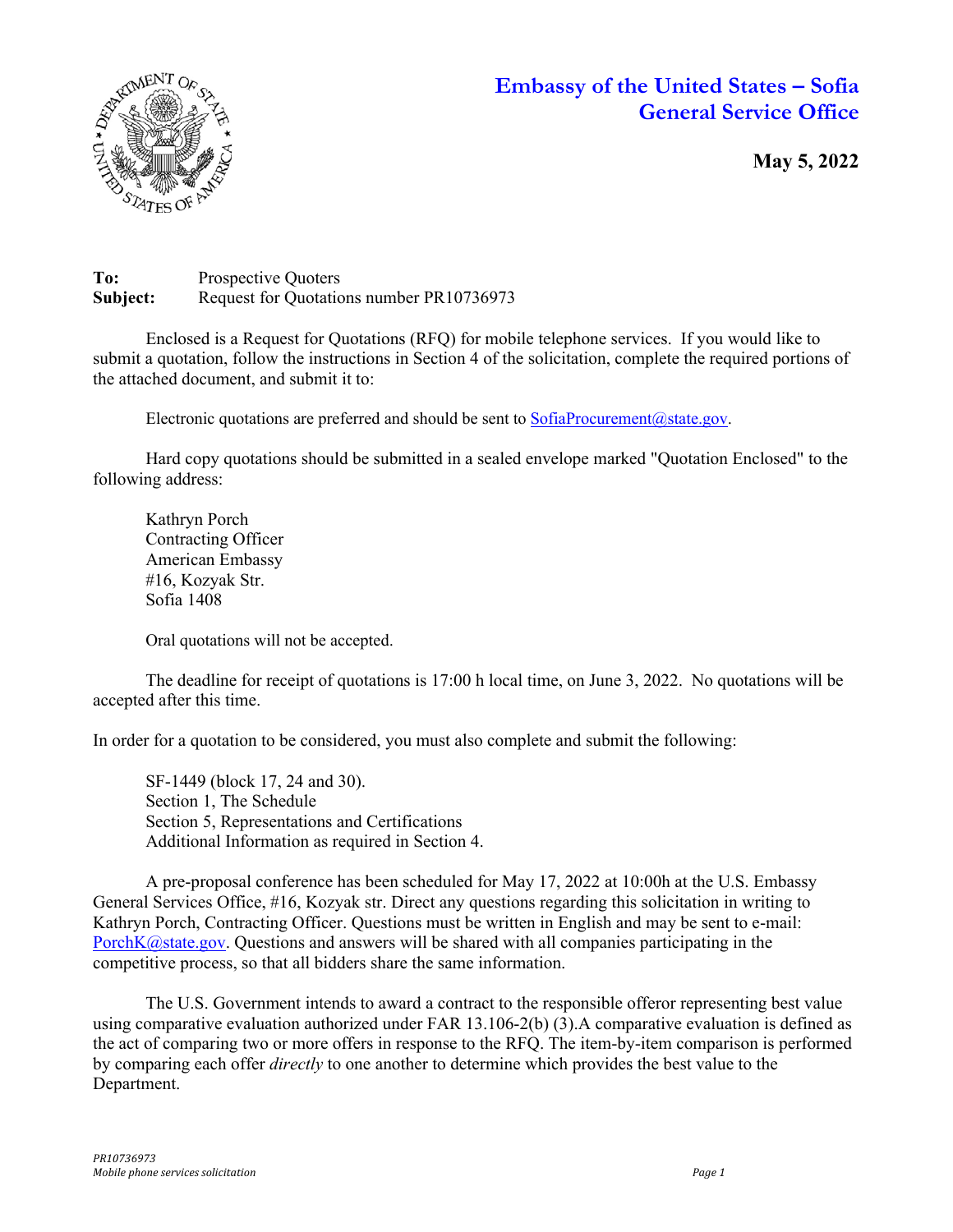**Comparative evaluation is NOT a low price technically acceptable (LPTA) or trade-off process. Prospective offers must still meet basic standards for responsibility at FAR 9.104 and solicitation compliance to be eligible for award.** We intend to award a contract based on initial quotations, without holding discussions, although we may hold discussions with companies if there is a need to do so.

Sincerely,

 Kathryn Porch Contracting Officer

Enclosure: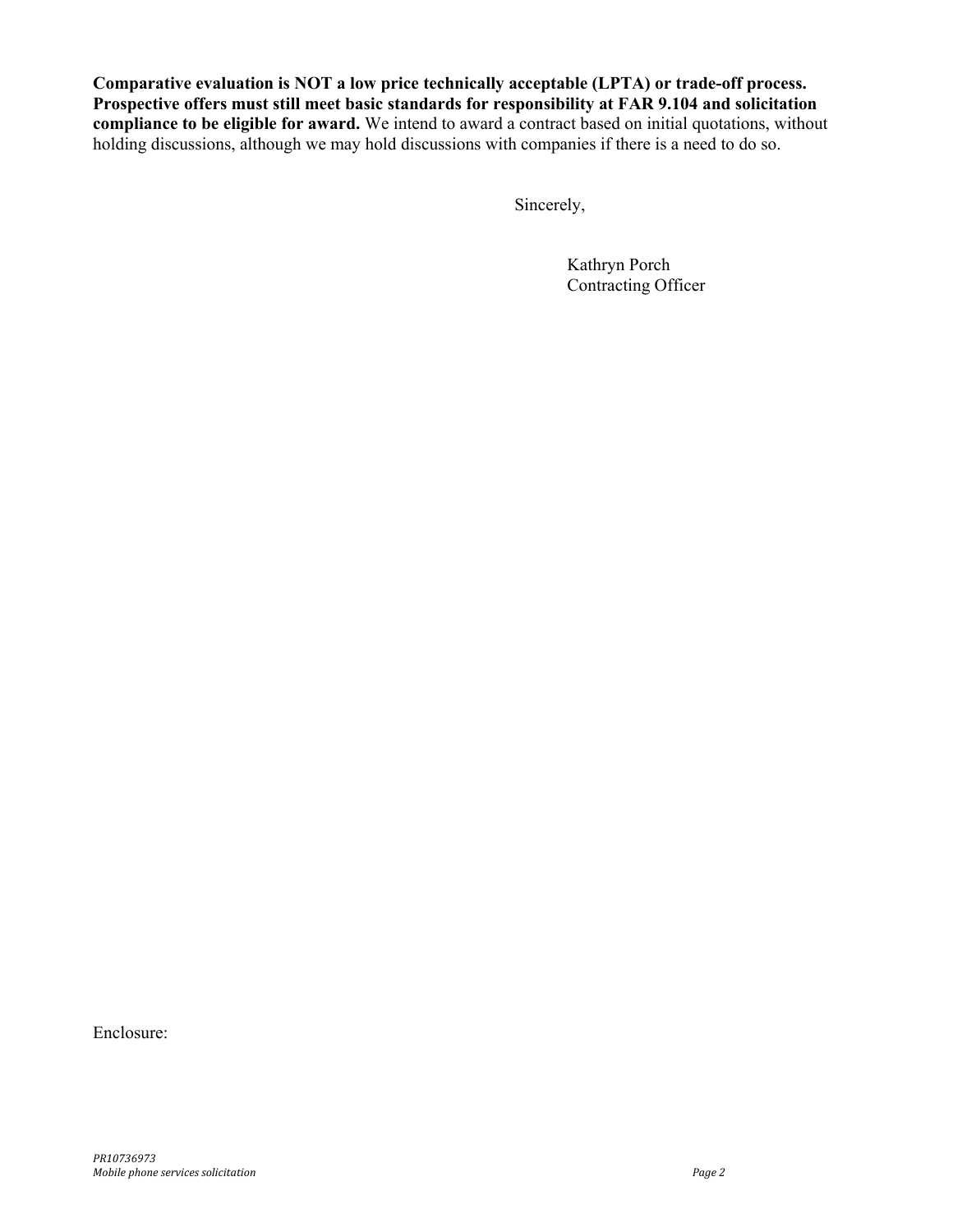|                                                                                                                                                                                                                                                                                                                                                                                                                                                                                                |                       | SOLICITATION/CONTRACT/ORDER FOR COMMERCIAL ITEMS<br>OFFEROR TO COMPLETE BLOCKS 12, 17, 23, 24, & 30                          |                  |                                            |                                                    | 1. REQUISITION NUMBER<br>PAGE 1 OF 54 |                                                                                                    |                                                  |                                                                                                                                                                     |
|------------------------------------------------------------------------------------------------------------------------------------------------------------------------------------------------------------------------------------------------------------------------------------------------------------------------------------------------------------------------------------------------------------------------------------------------------------------------------------------------|-----------------------|------------------------------------------------------------------------------------------------------------------------------|------------------|--------------------------------------------|----------------------------------------------------|---------------------------------------|----------------------------------------------------------------------------------------------------|--------------------------------------------------|---------------------------------------------------------------------------------------------------------------------------------------------------------------------|
| 2. CONTRACT NO.                                                                                                                                                                                                                                                                                                                                                                                                                                                                                |                       | 3. AWARD/EFFECTIVE                                                                                                           |                  | 4. ORDER NUMBER                            |                                                    |                                       | PR10736973                                                                                         | 5. SOLICITATION NUMBER                           | 6. SOLICITATION ISSUE DATE<br>May 5, 2022                                                                                                                           |
| 7. FOR SOLICITATION<br><b>INFORMATION CALL</b>                                                                                                                                                                                                                                                                                                                                                                                                                                                 |                       | a. NAME<br>Kathryn Porch<br>Miglena Mihova                                                                                   | <b>ORIGINAL</b>  |                                            |                                                    | calls)                                | 937 51 00<br>939 56 63                                                                             | b. TELEPHONE NUMBER(No collect                   | 8. OFFER DUE DATE/<br><b>LOCAL TIME</b><br>June 3, 2022 at 17:00h                                                                                                   |
| 9. ISSUED BY<br><b>General Services Officer</b><br><b>American Embassy</b><br>#16, Kozyak Str                                                                                                                                                                                                                                                                                                                                                                                                  |                       | CODE                                                                                                                         |                  | <b>X</b> UNRESTRICTED<br>$\Box$ SET ASIDE: | 10. THIS ACQUISITION IS<br>% FOR<br>SMALL BUSINESS |                                       | 11. DELIVERY FOR FOB<br><b>DESTINATION UNLESS</b><br><b>BLOCK IS MARKED</b><br>$\Box$ SEE SCHEDULE | 12. DISCOUNT TERMS                               |                                                                                                                                                                     |
| <b>Sofia 1408</b>                                                                                                                                                                                                                                                                                                                                                                                                                                                                              |                       |                                                                                                                              |                  |                                            | HUBZONE SMALL<br><b>BUSINESS</b>                   |                                       |                                                                                                    | 13a. THIS CONTRACT IS A RATED ORDER              | UNDER DPAS (15 CFR 700)                                                                                                                                             |
| <b>Bulgaria</b>                                                                                                                                                                                                                                                                                                                                                                                                                                                                                |                       |                                                                                                                              |                  | $\Box$ 8(A)                                |                                                    |                                       | 13b. RATING                                                                                        |                                                  |                                                                                                                                                                     |
|                                                                                                                                                                                                                                                                                                                                                                                                                                                                                                |                       |                                                                                                                              |                  | NAICS:<br>SIZE STD:                        |                                                    |                                       |                                                                                                    | 14. METHOD OF SOLICITATION<br>⊠ RFQ              | $\Box$ RFP<br>$\Box$ IFB                                                                                                                                            |
| 15. DELIVER TO                                                                                                                                                                                                                                                                                                                                                                                                                                                                                 |                       | CODE                                                                                                                         |                  | 16. ADMINISTERED BY                        |                                                    |                                       |                                                                                                    |                                                  | CODE                                                                                                                                                                |
|                                                                                                                                                                                                                                                                                                                                                                                                                                                                                                |                       |                                                                                                                              |                  |                                            |                                                    |                                       |                                                                                                    |                                                  |                                                                                                                                                                     |
| 17a. CONTRACTOR/<br><b>OFFEROR</b>                                                                                                                                                                                                                                                                                                                                                                                                                                                             | CODE                  | <b>FACILITY</b><br>CODE                                                                                                      |                  |                                            | 18a. PAYMENT WILL BE MADE BY                       |                                       |                                                                                                    |                                                  | CODE                                                                                                                                                                |
| TELEPHONE NO.                                                                                                                                                                                                                                                                                                                                                                                                                                                                                  |                       |                                                                                                                              |                  | Sofia 1408<br>Bulgaria                     | American Embassy<br>#16, Kozyak Street             |                                       |                                                                                                    |                                                  |                                                                                                                                                                     |
|                                                                                                                                                                                                                                                                                                                                                                                                                                                                                                | SUCH ADDRESS IN OFFER | 17b. CHECK IF REMITTANCE IS DIFFERENT AND PUT                                                                                |                  |                                            | <b>BLOCK BELOW IS CHECKED</b>                      |                                       |                                                                                                    |                                                  | 18b. SUBMIT INVOICES TO ADDRESS SHOWN IN BLOCK 18a UNLESS<br>$\Box$ SEE ADDENDUM                                                                                    |
| 19.<br>ITEM NO.                                                                                                                                                                                                                                                                                                                                                                                                                                                                                |                       | 20.<br>SCHEDULE OF SUPPLIES/SERVICES                                                                                         |                  |                                            | 21.<br>QUANTITY                                    |                                       | 22.<br><b>UNIT</b>                                                                                 | 23.<br><b>UNIT PRICE</b>                         | 24.<br><b>AMOUNT</b>                                                                                                                                                |
|                                                                                                                                                                                                                                                                                                                                                                                                                                                                                                |                       | Cell phone services for US Embassy, Sofia<br>(see attached)                                                                  |                  |                                            |                                                    |                                       |                                                                                                    |                                                  |                                                                                                                                                                     |
|                                                                                                                                                                                                                                                                                                                                                                                                                                                                                                |                       | (Use Reverse and/or Attach Additional Sheets as Necessary)                                                                   |                  |                                            |                                                    |                                       |                                                                                                    |                                                  |                                                                                                                                                                     |
| 25. ACCOUNTING AND APPROPRIATION DATA                                                                                                                                                                                                                                                                                                                                                                                                                                                          |                       |                                                                                                                              |                  |                                            |                                                    |                                       |                                                                                                    |                                                  | 26. TOTAL AWARD AMOUNT (For Govt. Use Only)                                                                                                                         |
|                                                                                                                                                                                                                                                                                                                                                                                                                                                                                                |                       | 27b. CONTRACT/PURCHASE ORDER INCORPORATES BY REFERENCE FAR 52.212-4. FAR 52.212-5 IS ATTACHED. ADDENDA ARE ARE NOT ATTACHED. |                  |                                            |                                                    |                                       |                                                                                                    |                                                  | $\boxtimes$ 27a. SOLICITATION INCORPORATES BY REFERENCE FAR 52.212-1, 52.212-4. FAR 52.212-3 AND 52.212-5 ARE ATTACHED. ADDENDA $\boxtimes$ ARE □ ARE NOT ATTACHED. |
| $\boxtimes$ 28. CONTRACTOR IS REQUIRED TO SIGN THIS DOCUMENT AND RETURN 3<br>29.AWARD OF CONTRACT: REF. ------ OFFER DATED --------<br>COPIES TO ISSUING OFFICE. CONTRACTOR AGREES TO FURNISH AND DELIVER<br>YOUR OFFER ON SOLICITATION (BLOCK 5), INCLUDING ANY<br>ALL ITEMS SET FORTH OR OTHERWISE IDENTIFIED ABOVE AND ON ANY<br>ADDITIONS OR CHANGES WHICH ARE SET FORTH HEREIN,<br>ADDITIONAL SHEETS SUBJECT TO THE TERMS AND CONDITIONS SPECIFIED<br>IS ACCEPTED AS TO ITEMS:<br>HEREIN. |                       |                                                                                                                              |                  |                                            |                                                    |                                       |                                                                                                    |                                                  |                                                                                                                                                                     |
| 30a. SIGNATURE OF OFFEROR/CONTRACTOR                                                                                                                                                                                                                                                                                                                                                                                                                                                           |                       |                                                                                                                              |                  |                                            |                                                    |                                       |                                                                                                    |                                                  | 31a. UNITED STATES OF AMERICA (SIGNATURE OF CONTRACTING OFFICER)                                                                                                    |
| 30b. NAME AND TITLE OF SIGNER (TYPE OR PRINT)                                                                                                                                                                                                                                                                                                                                                                                                                                                  |                       |                                                                                                                              | 30c. DATE SIGNED |                                            | Kathryn Porch                                      |                                       |                                                                                                    | 31b. NAME OF CONTRACTING OFFICER (Type or Print) | 31c. DATE SIGNED                                                                                                                                                    |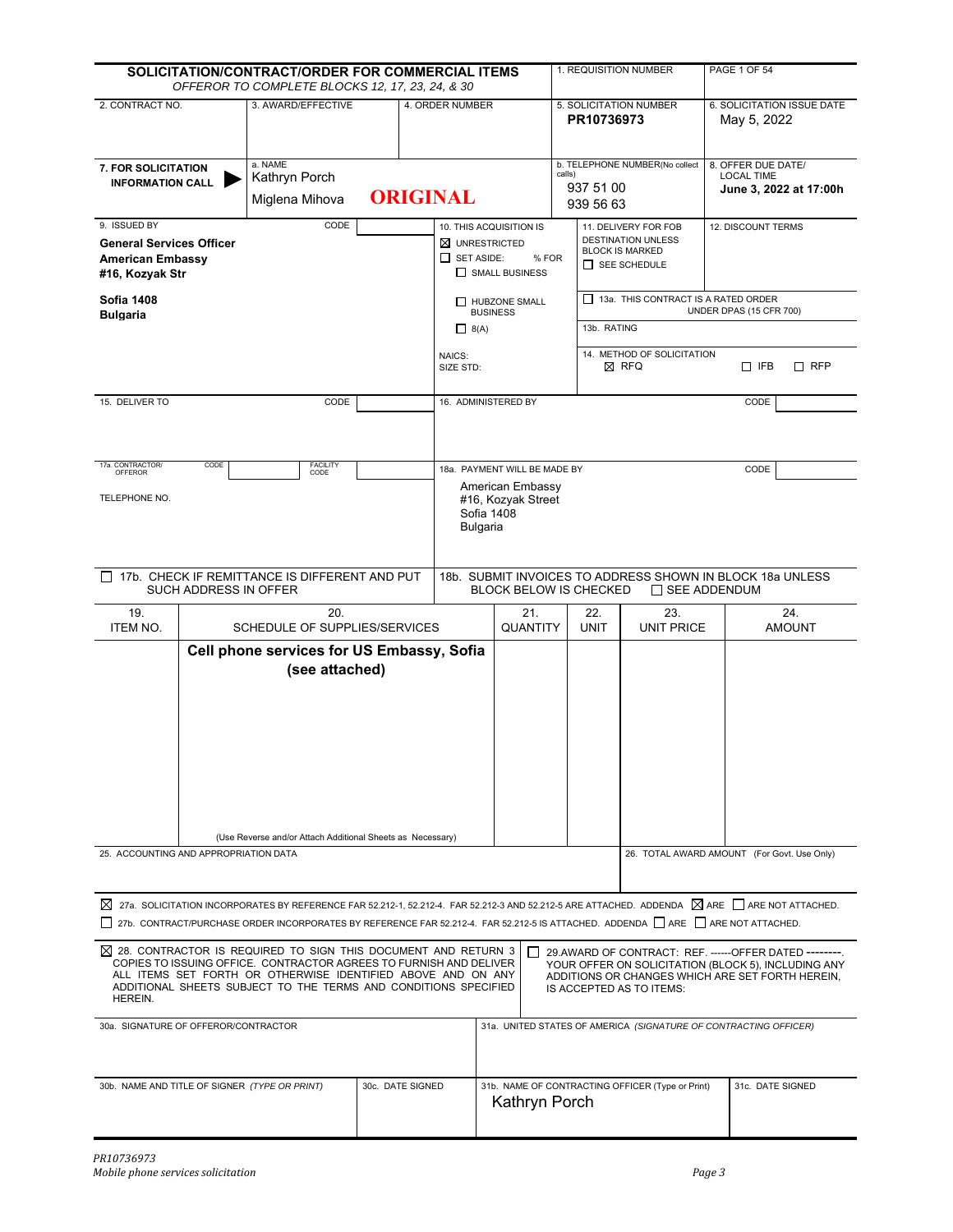# **TABLE OF CONTENTS**

Section 1 - The Schedule

- SF 1449 cover sheet
- Continuation To SF-1449, RFQ Number, PR10736973 Prices, Block 23
- Continuation To SF-1449, RFQ Number**,** PR10736973 Schedule Of Supplies/Services, Block 20 Description/Specifications/ Performance Work Statement
- Attachment 1 to Description/Specifications/Performance Work Statement, Government Furnished Property

Section 2 - Contract Clauses

- Contract Clauses
- Addendum to Contract Clauses FAR and DOSAR Clauses not Prescribed in Part 12

Section 3 - Solicitation Provisions

- Solicitation Provisions
- Addendum to Solicitation Provisions FAR and DOSAR Provisions not Prescribed in Part 12

Section 4 - Evaluation Factors

- Evaluation Factors
- Addendum to Evaluation Factors FAR and DOSAR Provisions not Prescribed in Part 12

Section 5 - Representations and Certifications

- Representations and Certifications
- Addendum to Offeror Representations and Certifications FAR and DOSAR Provisions not Prescribed in Part 12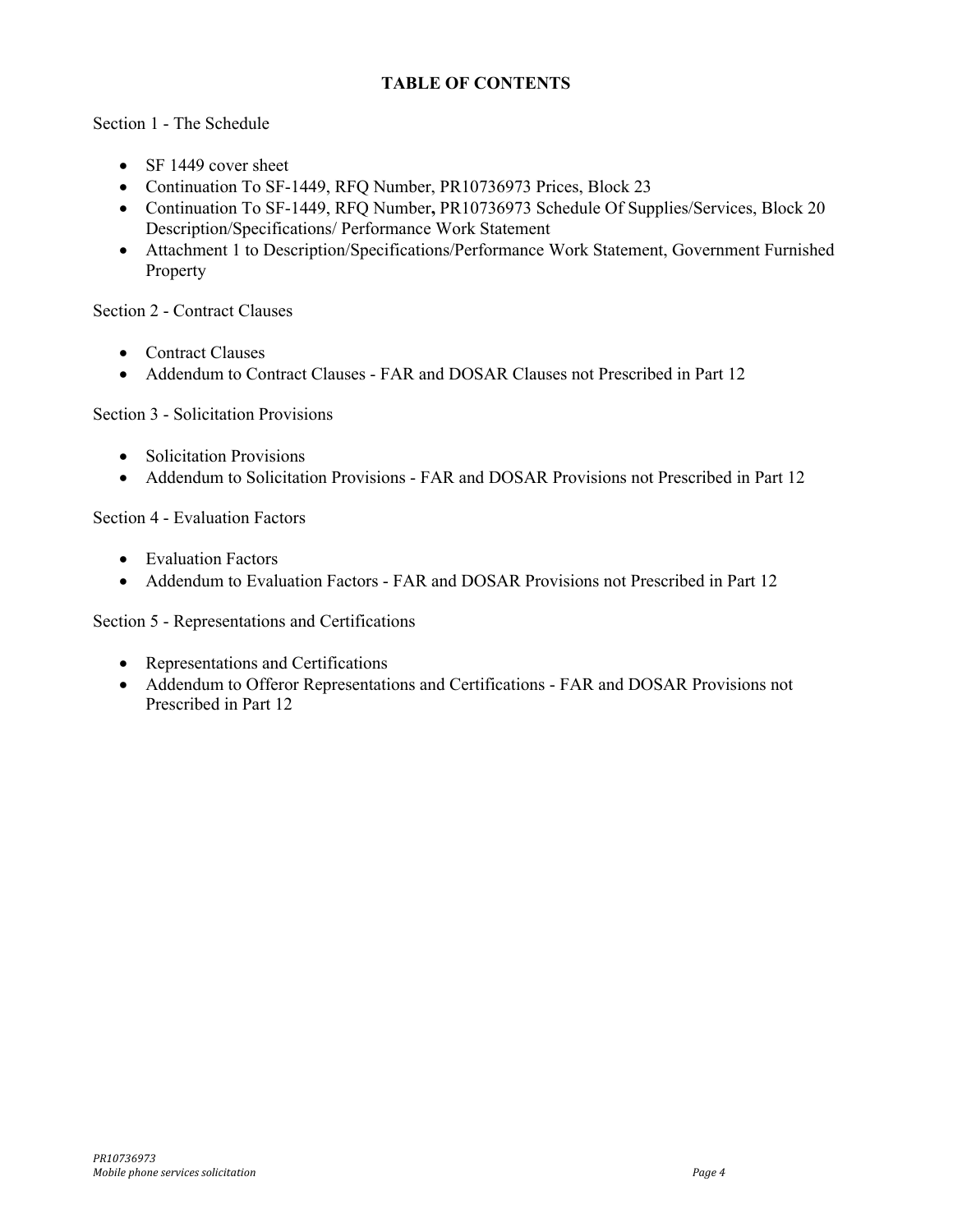# **SECTION 1 - THE SCHEDULE**

#### CONTINUATION TO SF-1449 RFQ NUMBER PR10736973 PRICES, BLOCK 23

#### **1. SCOPE OF CONTRACT**

The Contractor shall provide mobile telephone services carried over GSM network to the Embassy of the United States of America in Sofia, Bulgaria. The prices listed below shall include all labor, materials, insurance (see FAR 52.228-4 and 52.228-5), overhead, and profit. The Government will pay the Contractor on a monthly basis for Standard Services that have been satisfactorily performed.

Temporary Additional Services are defined as rental on a daily basis of a cell-phone with a SIM card. These services shall support special events at the Post. The Contractor shall provide Temporary Additional Services in addition to the scheduled services specified in this contract. The Contracting Officer shall order Temporary Additional Services on an as needed basis. This work shall not be subcontracted. The Contracting Officer may require the Contractor to provide Temporary Additional Services with 24 hour advance notice.

The Contractor shall include in its next regular invoice details of the Temporary Additional Services and, if applicable, the materials provided and requested under these services. The Contractor shall also include a copy of the Contracting Officer's written confirmation for the Temporary Additional Services.

#### **2. PERIOD OF PERFORMANCE**

The contract will be for a one-year period from the date of the contract award, with 2 one-year options to renew.

#### **3. PRICING**

Pricing shall be made on a monthly fixed rate basis for the different tariff plans as per the pricing table below.

#### VALUE ADDED TAX (VAT)

Value Added Tax (VAT) is not included in the CLIN rates. Instead, it will be priced as a separate Line Item in the contract and on Invoices. The amount of VAT to be charged is 20%. VAT amount is charged on all aspects of the contract.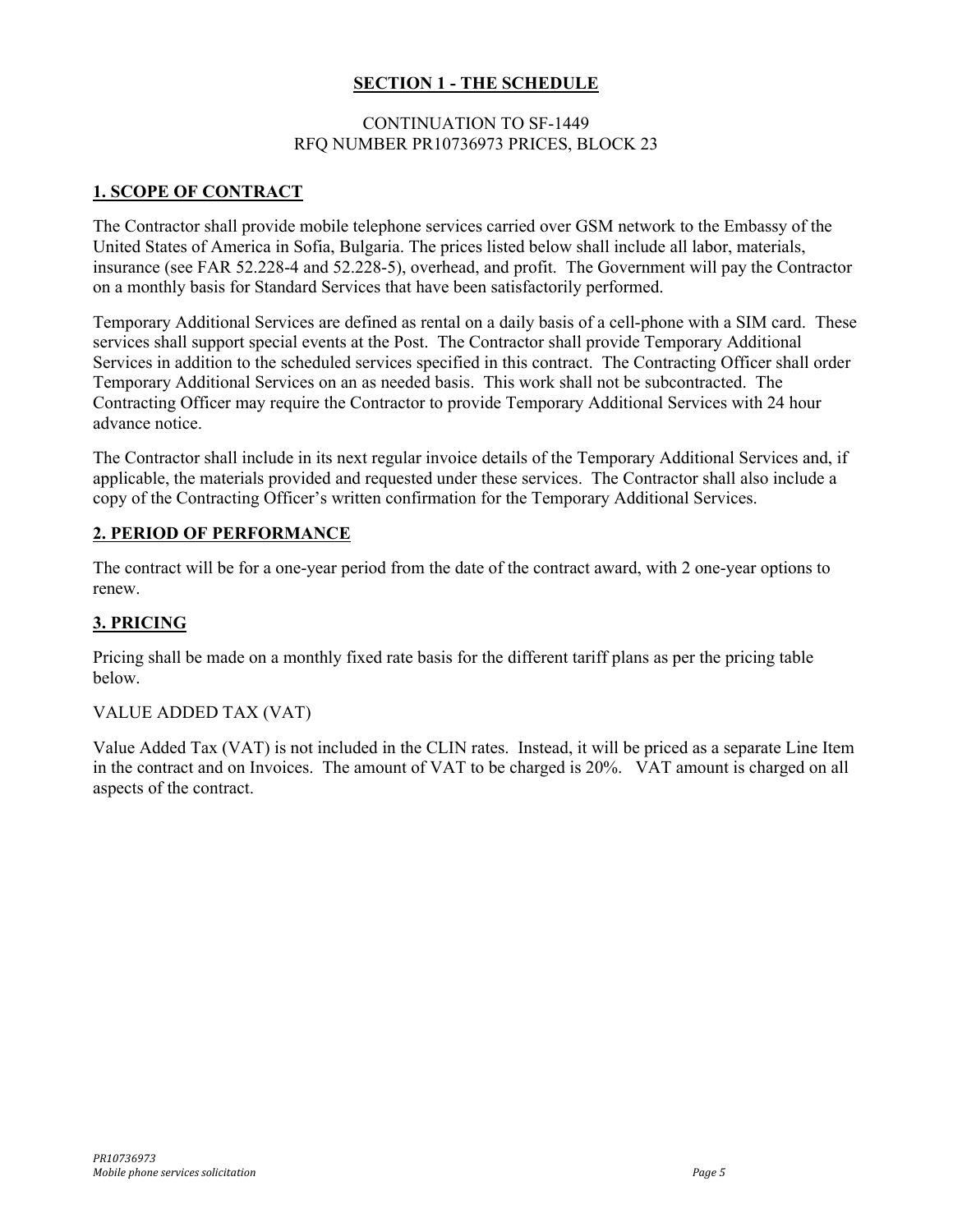3.1. Pricing for the Base Year – Estimated quantities (The Base Year of the contract starts on the date of the contract award and continues for a period of 12 months)

| <b>CLIN</b> | <b>Technical Service</b>                                                                                                          | Description                                                                                                                                                                                                                                                                                                                  | Estimat<br>ed Qty/<br>Year | Unit                                                    | Unit Price<br><b>BGN</b> | <b>Total Yearly Price</b><br><b>BGN</b> |
|-------------|-----------------------------------------------------------------------------------------------------------------------------------|------------------------------------------------------------------------------------------------------------------------------------------------------------------------------------------------------------------------------------------------------------------------------------------------------------------------------|----------------------------|---------------------------------------------------------|--------------------------|-----------------------------------------|
|             | <b>STANDARD SERVICES</b>                                                                                                          |                                                                                                                                                                                                                                                                                                                              |                            |                                                         |                          |                                         |
| I.1.        | Domestic & EU Voice &<br>SMS/MMS Only Service<br>- Unlimited Voice & SMS/MMS                                                      | Basic voice and SMS service for Bulgaria<br>and EU countries. Unlimited minutes and<br>SMS/MMS.                                                                                                                                                                                                                              | 360                        | Monthly<br>fixed rate<br>per phone<br>billed<br>monthly |                          |                                         |
| I.2.        | Domestic & EU Voice, Data &<br>SMS/MMS Service - Unlimited<br>Voice, SMS/MMS, 10GB/month<br><b>Data Limit</b>                     | Basic service from row 1, plus data capped<br>at 10GB/month. The customer receives<br>SMS notification after using 80% and 100%<br>of the Internet traffic included in the<br>selected package.                                                                                                                              | 3,360                      | Monthly<br>fixed rate<br>per phone<br>billed<br>monthly |                          |                                         |
| I.3.        | Domestic & EU Voice, Data &<br>SMS/MMS - Unlimited Voice,<br>Data & SMS/MMS                                                       | Unlimited voice, data and SMS/MMS<br>within Bulgaria and EU. This is a "VIP"<br>level of service, likely specific to a very few<br>staff.                                                                                                                                                                                    | 120                        | Monthly<br>fixed rate<br>per phone<br>billed<br>monthly |                          |                                         |
| I.4.        | Domestic & EU ONLY "Top-Up"<br>Data Package - 3GB/month.<br>To be used once monthly domestic data<br>package (row 2) has expired. | "Top Up" data, adding 3GB to a service that has<br>reached the 10GB cap from row 2.<br>The customer receives SMS notification after<br>using 80% and 100% of the Internet traffic<br>included in the selected package. The customer<br>also receives SMS notification 24 hours before<br>the expiry of the package duration. | 240                        | Monthly<br>fixed rate<br>per phone<br>billed<br>monthly |                          |                                         |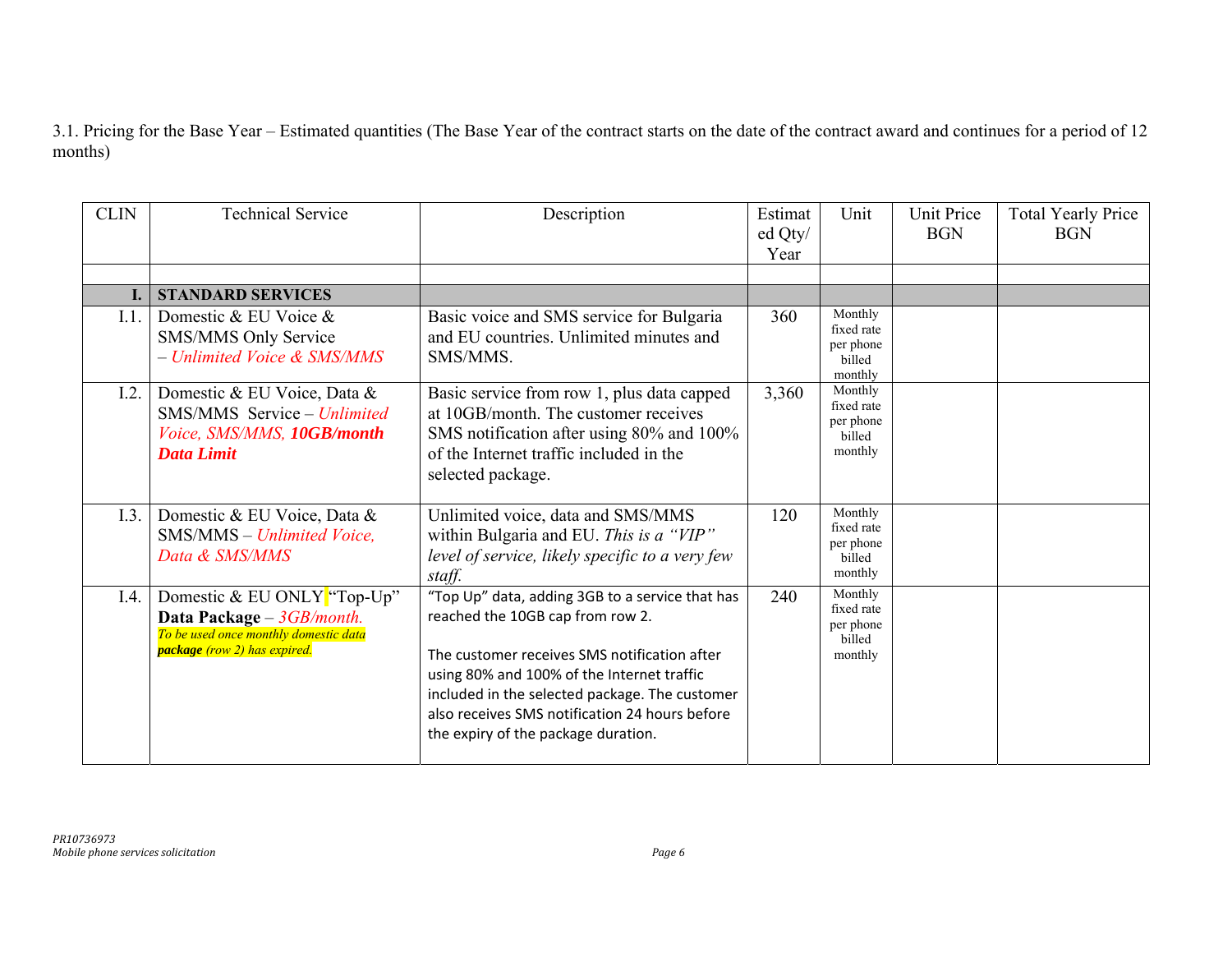| I.5. | <b>USA Roaming Package Voice, Data &amp;</b><br>SMS/MMS - 3GB, 100 minutes, 20<br>SMS/MMS in the USA                                                                                                                                                  | Roaming package for the USA. 3GB cap on<br>data, 100 minutes of voice and 20 SMS/MMS.<br>The customer receives SMS notification after<br>using 80% and 100% of the Internet traffic or<br>voice minutes included in the selected package.<br>The customer also receives SMS notification 24<br>hours before the expiry of the package<br>duration. After exceeding the Internet in the<br>package, the Customer should be notified, and<br>no further roaming Internet usage should be<br>allowed without Customer consent. The<br>balance will expire at the end of the regular<br>contract cycle.                                                                                      | 60 | Monthly<br>fixed rate<br>per phone<br>billed<br>monthly |                                   |  |
|------|-------------------------------------------------------------------------------------------------------------------------------------------------------------------------------------------------------------------------------------------------------|------------------------------------------------------------------------------------------------------------------------------------------------------------------------------------------------------------------------------------------------------------------------------------------------------------------------------------------------------------------------------------------------------------------------------------------------------------------------------------------------------------------------------------------------------------------------------------------------------------------------------------------------------------------------------------------|----|---------------------------------------------------------|-----------------------------------|--|
| I.6. | Roaming Package Voice, Data &<br>SMS/MMS - 3GB, 100 minutes, 20<br>SMS/MMS Non-EU, Not USA countries:<br><b>United Kingdom</b><br><b>Bosnia</b><br>Montenegro<br><b>Albania</b><br><b>North Macedonia</b><br>Kosovo<br><b>Serbia</b><br><b>Turkey</b> | Roaming package for the countries listed. 3GB<br>cap on data, 100 minutes of voice and 20<br>SMS/MMS.<br>The customer receives SMS notification after<br>using 80% and 100% of the Internet traffic or<br>voice minutes included in the selected package.<br>The customer also receives SMS notification 24<br>hours before the expiry of the package<br>duration. After exceeding the Internet in the<br>package, the Customer should be notified, and<br>no further roaming Internet usage should be<br>allowed without Customer consent. The<br>balance will expire at the end of the regular<br>contract cycle. The balance will expire at the<br>end of the regular contract cycle. | 60 | Monthly<br>fixed rate<br>per phone<br>billed<br>monthly |                                   |  |
|      |                                                                                                                                                                                                                                                       |                                                                                                                                                                                                                                                                                                                                                                                                                                                                                                                                                                                                                                                                                          |    |                                                         | Total for<br>standard<br>services |  |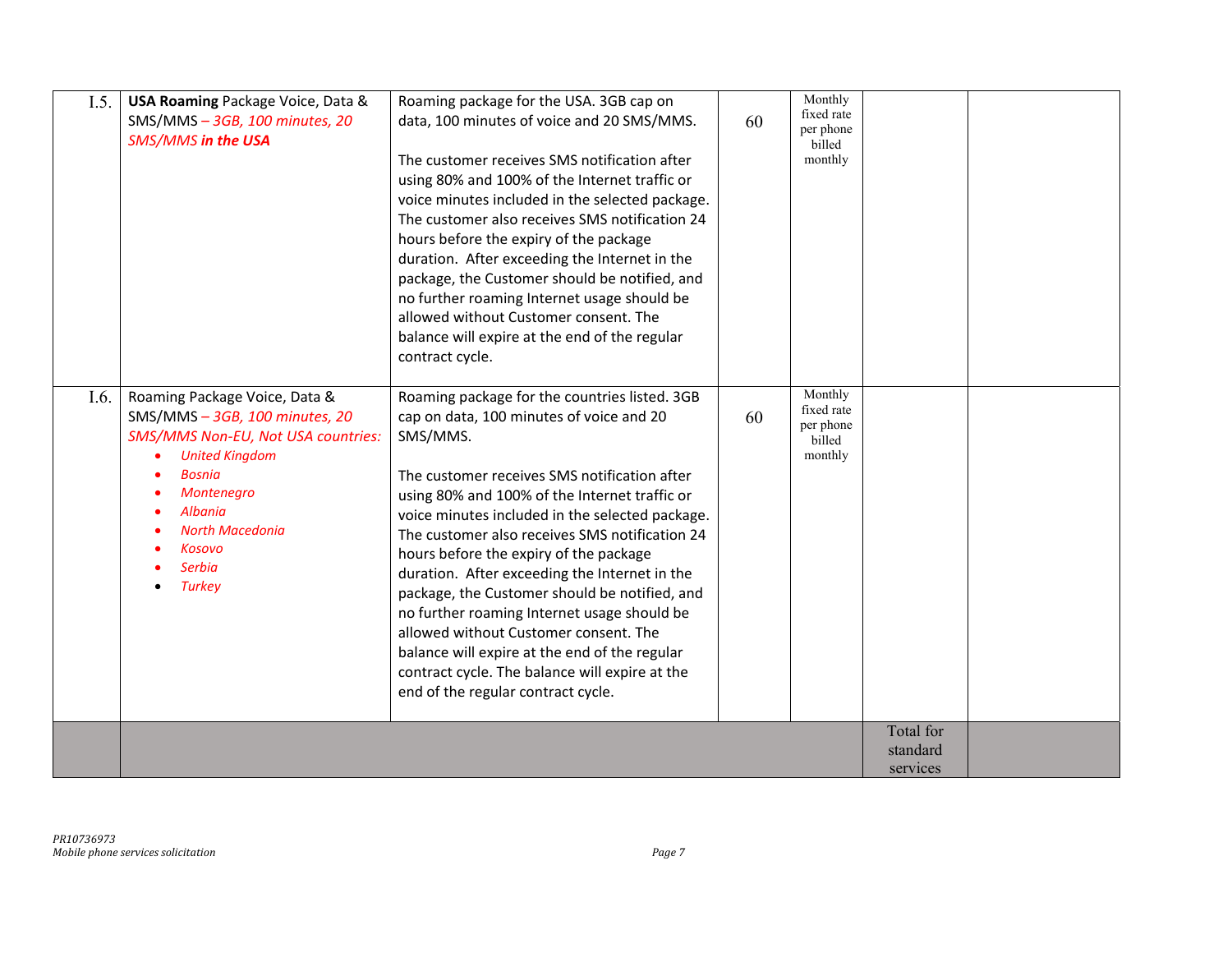| <b>II. TEMPORARY ADDITIONAL</b><br><b>SERVICES</b> |                        |  |                  |                                     |  |
|----------------------------------------------------|------------------------|--|------------------|-------------------------------------|--|
| A. Rental of Cellphone with SIM<br>Card            |                        |  | Phone per<br>day |                                     |  |
|                                                    | Total for<br>temporary |  |                  |                                     |  |
|                                                    | additional<br>services |  |                  |                                     |  |
|                                                    | <b>VAT 20%</b>         |  |                  |                                     |  |
|                                                    |                        |  |                  | <b>Grand Total</b><br>for Base Year |  |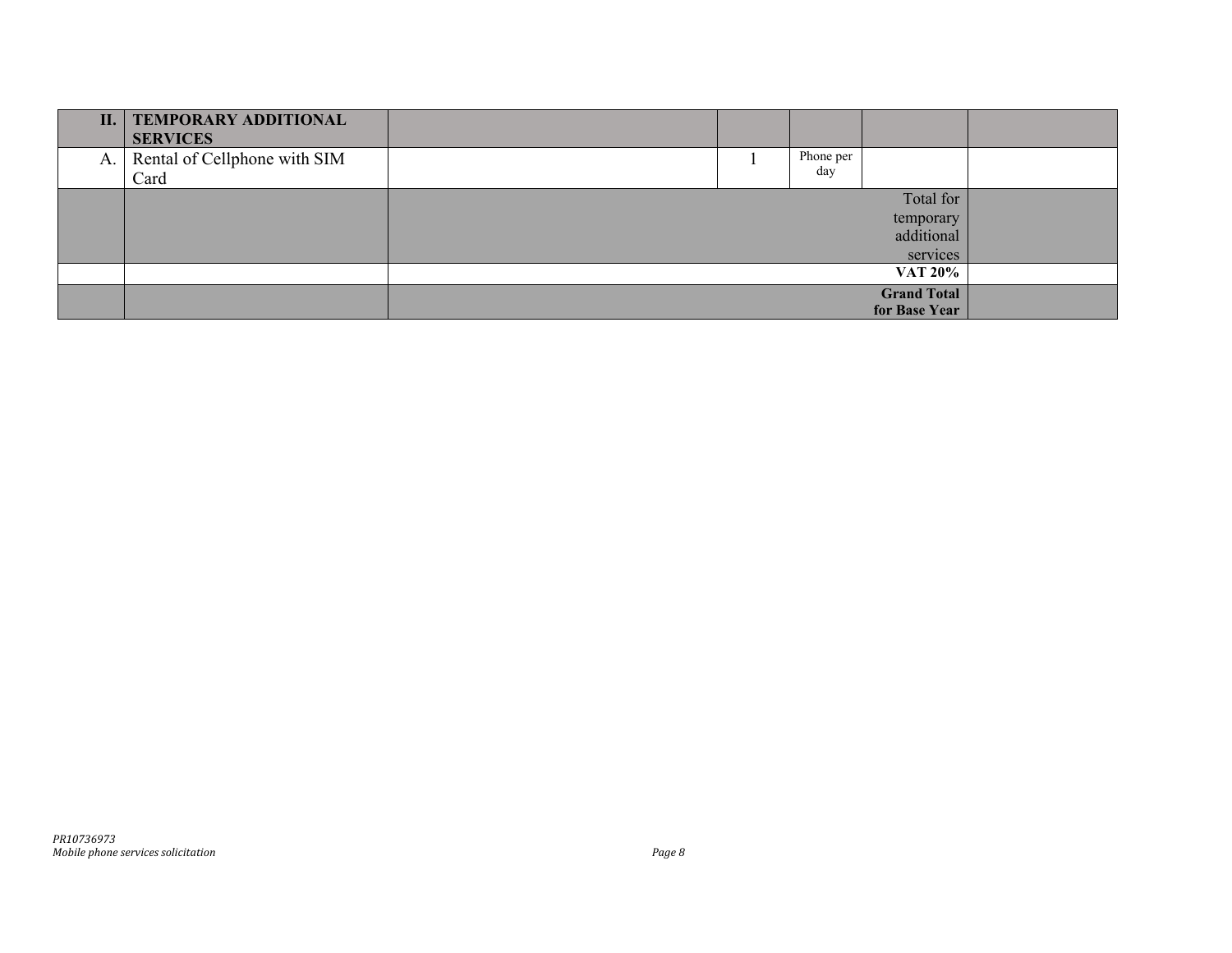3.2. Pricing for the First Option Year – Estimated quantities (The First Option Year of the contract continues for a period of 12 months)

| <b>CLIN</b> | <b>Technical Service</b>                                                                                                             | Description                                                                                                                                                                                                                                                                                                                  | Estimat<br>ed Qty/<br>Year | Unit                                                    | Unit Price<br><b>BGN</b> | <b>Total Yearly Price</b><br><b>BGN</b> |
|-------------|--------------------------------------------------------------------------------------------------------------------------------------|------------------------------------------------------------------------------------------------------------------------------------------------------------------------------------------------------------------------------------------------------------------------------------------------------------------------------|----------------------------|---------------------------------------------------------|--------------------------|-----------------------------------------|
|             | <b>STANDARD SERVICES</b>                                                                                                             |                                                                                                                                                                                                                                                                                                                              |                            |                                                         |                          |                                         |
| I.1.        | Domestic & EU Voice &                                                                                                                | Basic voice and SMS service for Bulgaria                                                                                                                                                                                                                                                                                     | 360                        | Monthly                                                 |                          |                                         |
|             | SMS/MMS Only Service<br>- Unlimited Voice & SMS/MMS                                                                                  | and EU countries. Unlimited minutes and<br>SMS/MMS.                                                                                                                                                                                                                                                                          |                            | fixed rate<br>per phone<br>billed<br>monthly            |                          |                                         |
| 1.2.        | Domestic & EU Voice, Data &<br>SMS/MMS Service - Unlimited<br>Voice, SMS/MMS, 10GB/month<br><b>Data Limit</b>                        | Basic service from row 1, plus data capped<br>at 10GB/month. The customer receives<br>SMS notification after using 80% and 100%<br>of the Internet traffic included in the<br>selected package.                                                                                                                              | 3,360                      | Monthly<br>fixed rate<br>per phone<br>billed<br>monthly |                          |                                         |
| 1.3.        | Domestic & EU Voice, Data &<br>SMS/MMS - Unlimited Voice,<br>Data & SMS/MMS                                                          | Unlimited voice, data and SMS/MMS<br>within Bulgaria and EU. This is a "VIP"<br>level of service, likely specific to a very few<br>staff.                                                                                                                                                                                    | 120                        | Monthly<br>fixed rate<br>per phone<br>billed<br>monthly |                          |                                         |
| I.4.        | Domestic & EU ONLY "Top-Up"<br>Data Package $- 3GB/month$ .<br>To be used once monthly domestic data<br>package (row 2) has expired. | "Top Up" data, adding 3GB to a service that has<br>reached the 10GB cap from row 2.<br>The customer receives SMS notification after<br>using 80% and 100% of the Internet traffic<br>included in the selected package. The customer<br>also receives SMS notification 24 hours before<br>the expiry of the package duration. | 240                        | Monthly<br>fixed rate<br>per phone<br>billed<br>monthly |                          |                                         |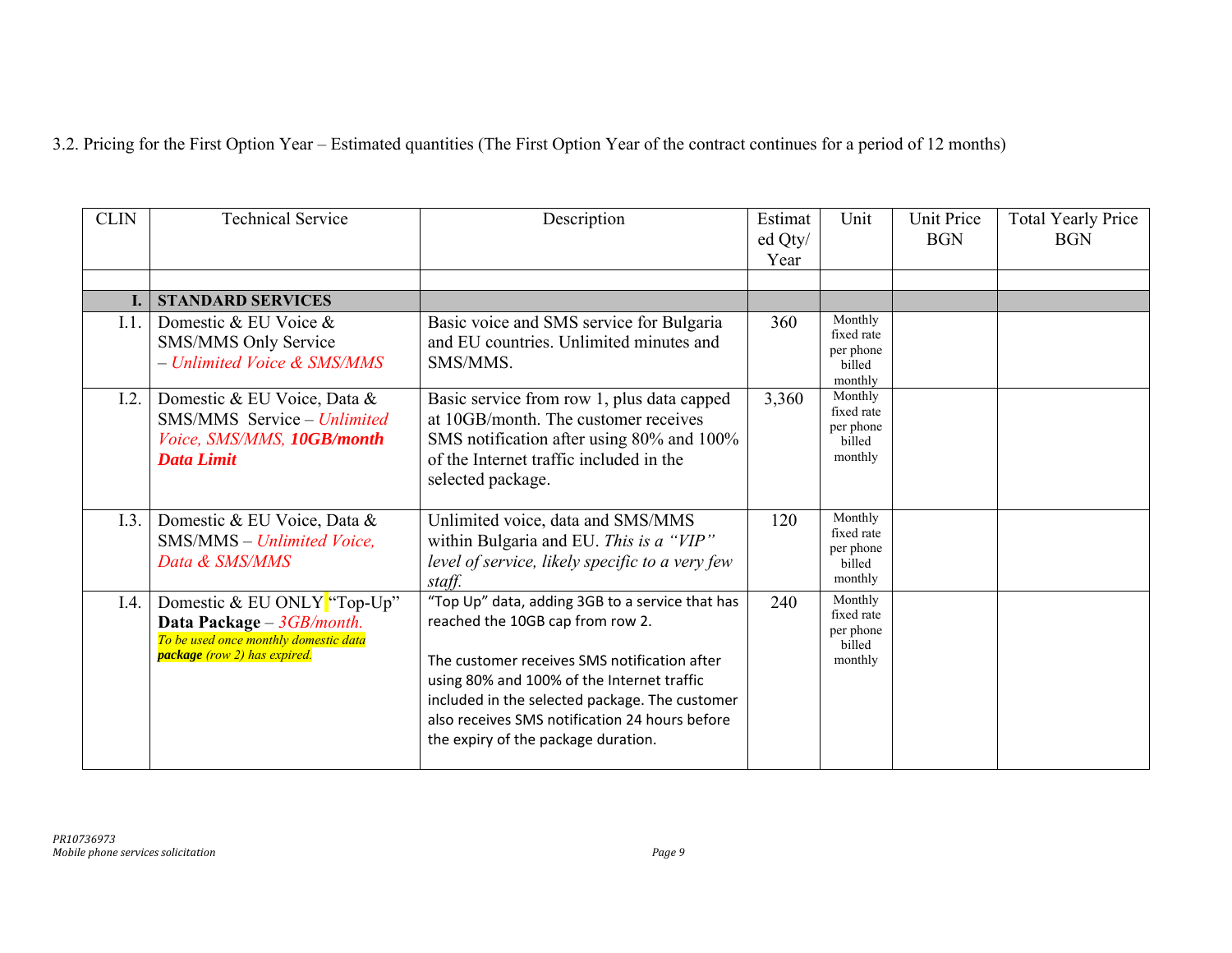| I.5. | <b>USA Roaming Package Voice, Data &amp;</b><br>SMS/MMS - 3GB, 100 minutes, 20<br>SMS/MMS in the USA                                                                                                                                                  | Roaming package for the USA. 3GB cap on<br>data, 100 minutes of voice and 20 SMS/MMS.<br>The customer receives SMS notification after<br>using 80% and 100% of the Internet traffic or<br>voice minutes included in the selected package.<br>The customer also receives SMS notification 24<br>hours before the expiry of the package<br>duration. After exceeding the Internet in the<br>package, the Customer should be notified, and<br>no further roaming Internet usage should be<br>allowed without Customer consent. The<br>balance will expire at the end of the regular<br>contract cycle.                                                                                      | 60 | Monthly<br>fixed rate<br>per phone<br>billed<br>monthly |                                   |  |
|------|-------------------------------------------------------------------------------------------------------------------------------------------------------------------------------------------------------------------------------------------------------|------------------------------------------------------------------------------------------------------------------------------------------------------------------------------------------------------------------------------------------------------------------------------------------------------------------------------------------------------------------------------------------------------------------------------------------------------------------------------------------------------------------------------------------------------------------------------------------------------------------------------------------------------------------------------------------|----|---------------------------------------------------------|-----------------------------------|--|
| I.6. | Roaming Package Voice, Data &<br>SMS/MMS - 3GB, 100 minutes, 20<br>SMS/MMS Non-EU, Not USA countries:<br><b>United Kingdom</b><br><b>Bosnia</b><br>Montenegro<br><b>Albania</b><br><b>North Macedonia</b><br>Kosovo<br><b>Serbia</b><br><b>Turkey</b> | Roaming package for the countries listed. 3GB<br>cap on data, 100 minutes of voice and 20<br>SMS/MMS.<br>The customer receives SMS notification after<br>using 80% and 100% of the Internet traffic or<br>voice minutes included in the selected package.<br>The customer also receives SMS notification 24<br>hours before the expiry of the package<br>duration. After exceeding the Internet in the<br>package, the Customer should be notified, and<br>no further roaming Internet usage should be<br>allowed without Customer consent. The<br>balance will expire at the end of the regular<br>contract cycle. The balance will expire at the<br>end of the regular contract cycle. | 60 | Monthly<br>fixed rate<br>per phone<br>billed<br>monthly |                                   |  |
|      |                                                                                                                                                                                                                                                       |                                                                                                                                                                                                                                                                                                                                                                                                                                                                                                                                                                                                                                                                                          |    |                                                         | Total for<br>standard<br>services |  |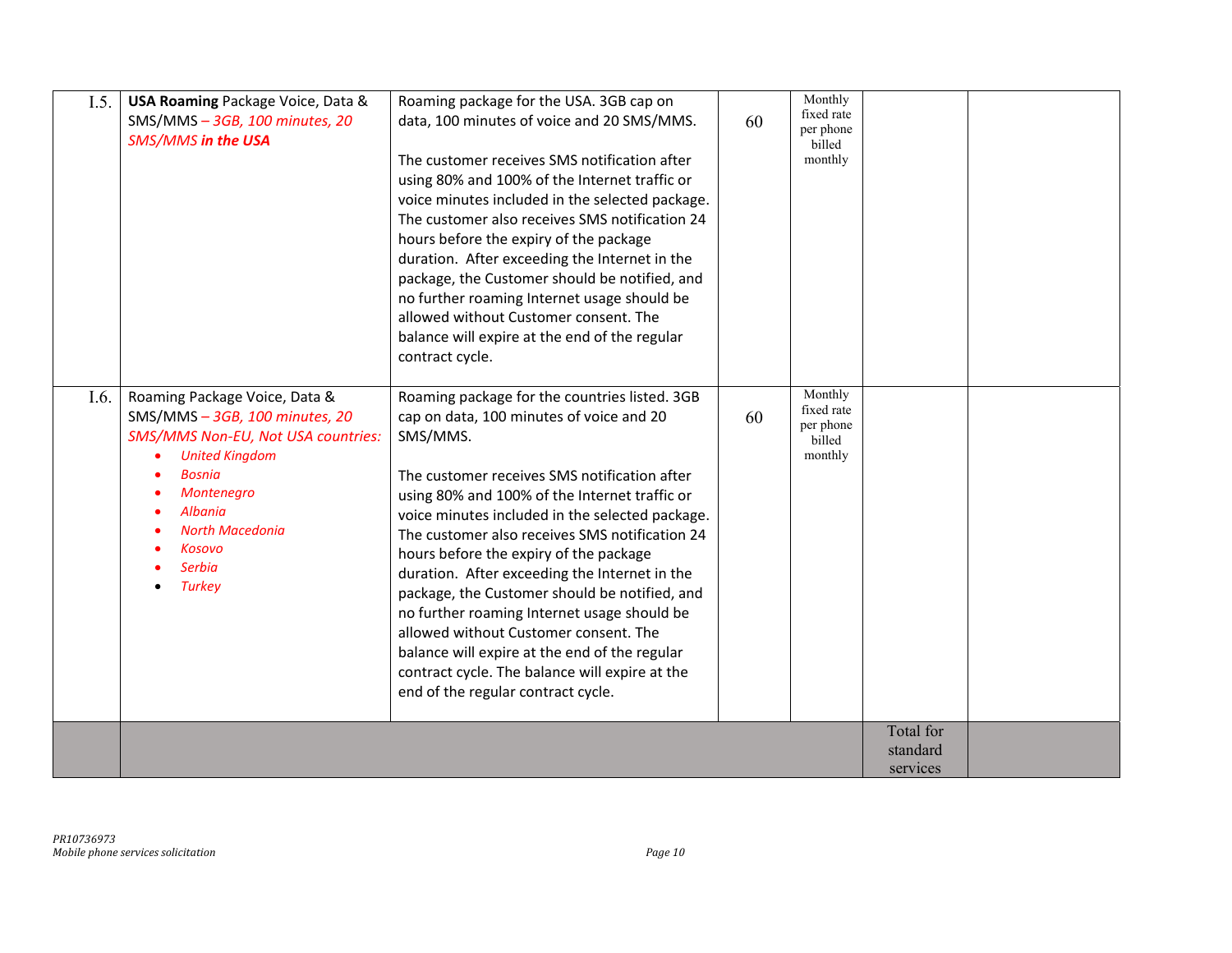| II. TEMPORARY ADDITIONAL<br><b>SERVICES</b> |                    |  |                  |                         |  |
|---------------------------------------------|--------------------|--|------------------|-------------------------|--|
| A. Rental of Cellphone with SIM<br>Card     |                    |  | Phone per<br>day |                         |  |
|                                             |                    |  |                  |                         |  |
|                                             | Total for          |  |                  |                         |  |
|                                             |                    |  |                  | temporary               |  |
|                                             |                    |  |                  | additional              |  |
|                                             |                    |  |                  | services                |  |
|                                             | <b>VAT 20%</b>     |  |                  |                         |  |
|                                             | <b>Grand Total</b> |  |                  |                         |  |
|                                             |                    |  |                  | for the 1 <sup>st</sup> |  |
|                                             |                    |  |                  | <b>Option Year</b>      |  |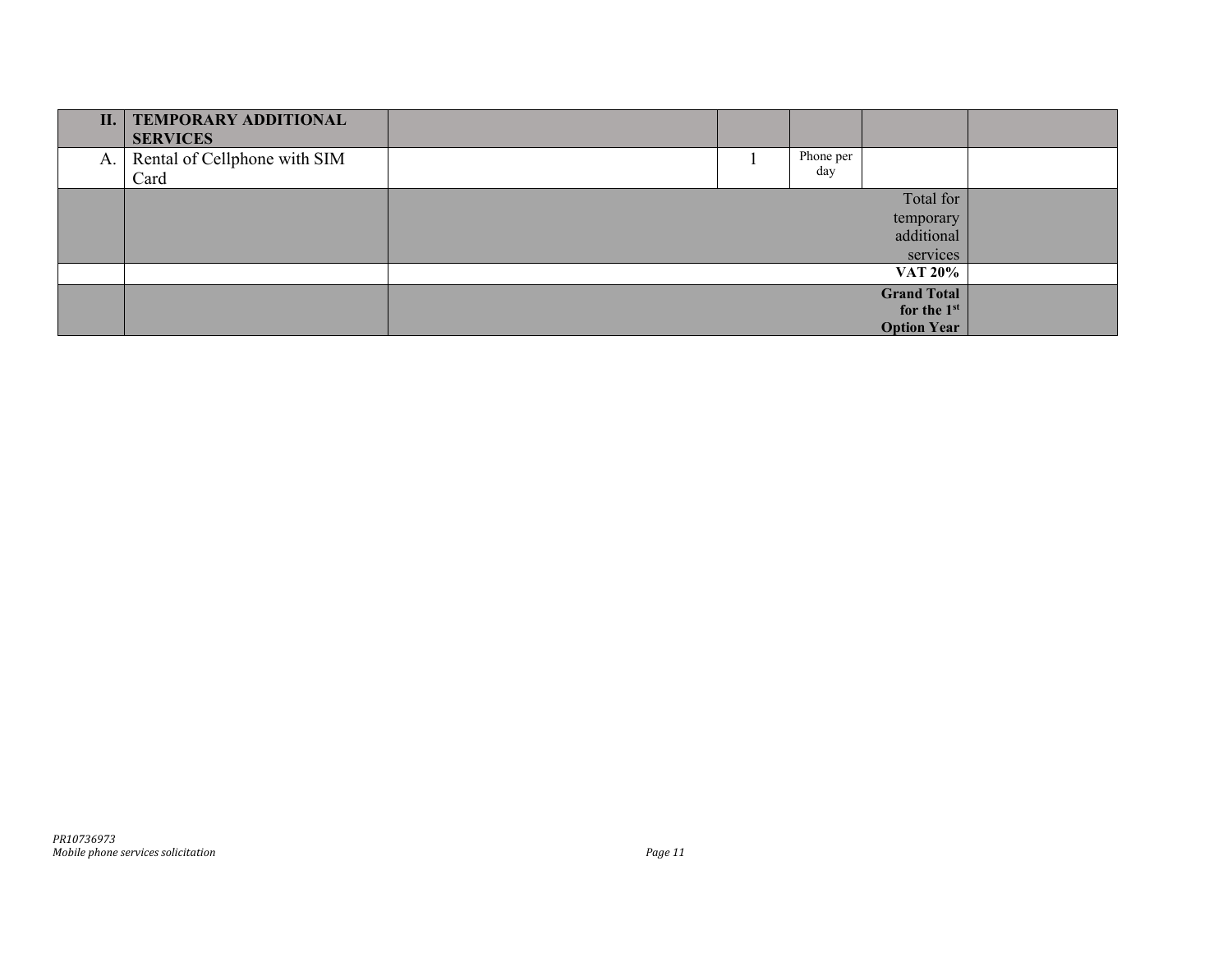3.3. Pricing for the Second Option Year – Estimated quantities (The Second Option Year of the contract continues for a period of 12 months)

| <b>CLIN</b> | <b>Technical Service</b>                                                                                                            | Description                                                                                                                                                                                                                                                                                                                  | Estimat<br>ed Qty/<br>Year | Unit                                                    | Unit Price<br><b>BGN</b> | <b>Total Yearly Price</b><br><b>BGN</b> |
|-------------|-------------------------------------------------------------------------------------------------------------------------------------|------------------------------------------------------------------------------------------------------------------------------------------------------------------------------------------------------------------------------------------------------------------------------------------------------------------------------|----------------------------|---------------------------------------------------------|--------------------------|-----------------------------------------|
|             | <b>STANDARD SERVICES</b>                                                                                                            |                                                                                                                                                                                                                                                                                                                              |                            |                                                         |                          |                                         |
| I.1.        | Domestic & EU Voice &<br>SMS/MMS Only Service<br>- Unlimited Voice & SMS/MMS                                                        | Basic voice and SMS service for Bulgaria<br>and EU countries. Unlimited minutes and<br>SMS/MMS.                                                                                                                                                                                                                              | 360                        | Monthly<br>fixed rate<br>per phone<br>billed<br>monthly |                          |                                         |
| 1.2.        | Domestic & EU Voice, Data &<br>SMS/MMS Service - Unlimited<br>Voice, SMS/MMS, 10GB/month<br><b>Data Limit</b>                       | Basic service from row 1, plus data capped<br>at 10GB/month. The customer receives<br>SMS notification after using 80% and 100%<br>of the Internet traffic included in the<br>selected package.                                                                                                                              | 3,360                      | Monthly<br>fixed rate<br>per phone<br>billed<br>monthly |                          |                                         |
| I.3.        | Domestic & EU Voice, Data &<br>SMS/MMS - Unlimited Voice,<br>Data & SMS/MMS                                                         | Unlimited voice, data and SMS/MMS<br>within Bulgaria and EU. This is a "VIP"<br>level of service, likely specific to a very few<br>staff.                                                                                                                                                                                    | 120                        | Monthly<br>fixed rate<br>per phone<br>billed<br>monthly |                          |                                         |
| I.4.        | Domestic & EU ONLY "Top-Up"<br>Data Package $-3GB/month$ .<br>To be used once monthly domestic data<br>package (row 2) has expired. | "Top Up" data, adding 3GB to a service that has<br>reached the 10GB cap from row 2.<br>The customer receives SMS notification after<br>using 80% and 100% of the Internet traffic<br>included in the selected package. The customer<br>also receives SMS notification 24 hours before<br>the expiry of the package duration. | 240                        | Monthly<br>fixed rate<br>per phone<br>billed<br>monthly |                          |                                         |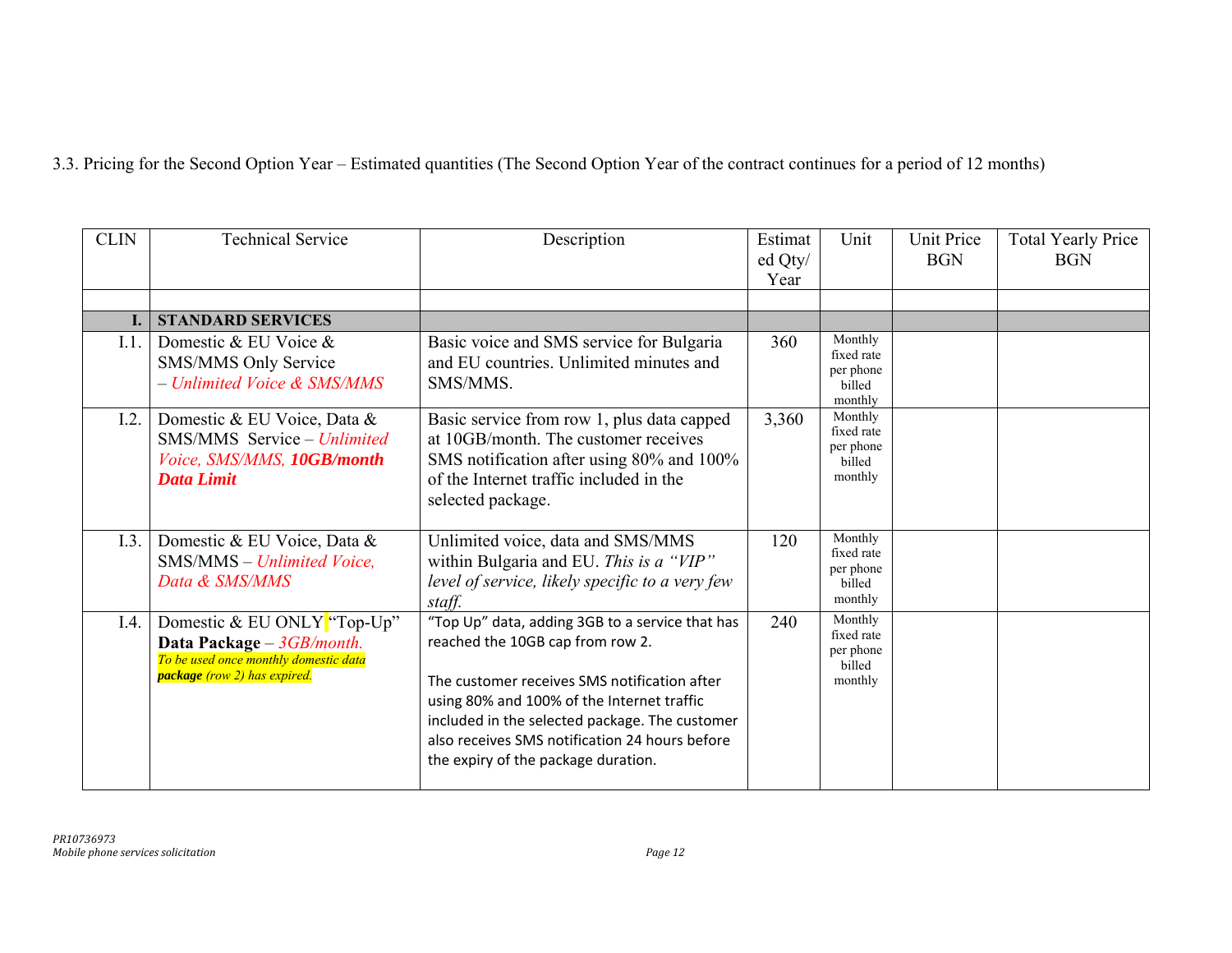| I.5. | <b>USA Roaming Package Voice, Data &amp;</b><br>SMS/MMS - 3GB, 100 minutes, 20<br>SMS/MMS in the USA                                                                                                                                           | Roaming package for the USA. 3GB cap on<br>data, 100 minutes of voice and 20 SMS/MMS.<br>The customer receives SMS notification after<br>using 80% and 100% of the Internet traffic or<br>voice minutes included in the selected package.<br>The customer also receives SMS notification 24<br>hours before the expiry of the package<br>duration. After exceeding the Internet in the<br>package, the Customer should be notified, and<br>no further roaming Internet usage should be<br>allowed without Customer consent. The<br>balance will expire at the end of the regular<br>contract cycle.                                                                                      | 60 | Monthly<br>fixed rate<br>per phone<br>billed<br>monthly |                                   |  |
|------|------------------------------------------------------------------------------------------------------------------------------------------------------------------------------------------------------------------------------------------------|------------------------------------------------------------------------------------------------------------------------------------------------------------------------------------------------------------------------------------------------------------------------------------------------------------------------------------------------------------------------------------------------------------------------------------------------------------------------------------------------------------------------------------------------------------------------------------------------------------------------------------------------------------------------------------------|----|---------------------------------------------------------|-----------------------------------|--|
| I.6. | Roaming Package Voice, Data &<br>SMS/MMS - 3GB, 100 minutes, 20<br>SMS/MMS Non-EU, Not USA countries:<br><b>United Kingdom</b><br>Bosnia<br>Montenegro<br><b>Albania</b><br><b>North Macedonia</b><br>Kosovo<br><b>Serbia</b><br><b>Turkey</b> | Roaming package for the countries listed. 3GB<br>cap on data, 100 minutes of voice and 20<br>SMS/MMS.<br>The customer receives SMS notification after<br>using 80% and 100% of the Internet traffic or<br>voice minutes included in the selected package.<br>The customer also receives SMS notification 24<br>hours before the expiry of the package<br>duration. After exceeding the Internet in the<br>package, the Customer should be notified, and<br>no further roaming Internet usage should be<br>allowed without Customer consent. The<br>balance will expire at the end of the regular<br>contract cycle. The balance will expire at the<br>end of the regular contract cycle. | 60 | Monthly<br>fixed rate<br>per phone<br>billed<br>monthly |                                   |  |
|      |                                                                                                                                                                                                                                                |                                                                                                                                                                                                                                                                                                                                                                                                                                                                                                                                                                                                                                                                                          |    |                                                         | Total for<br>standard<br>services |  |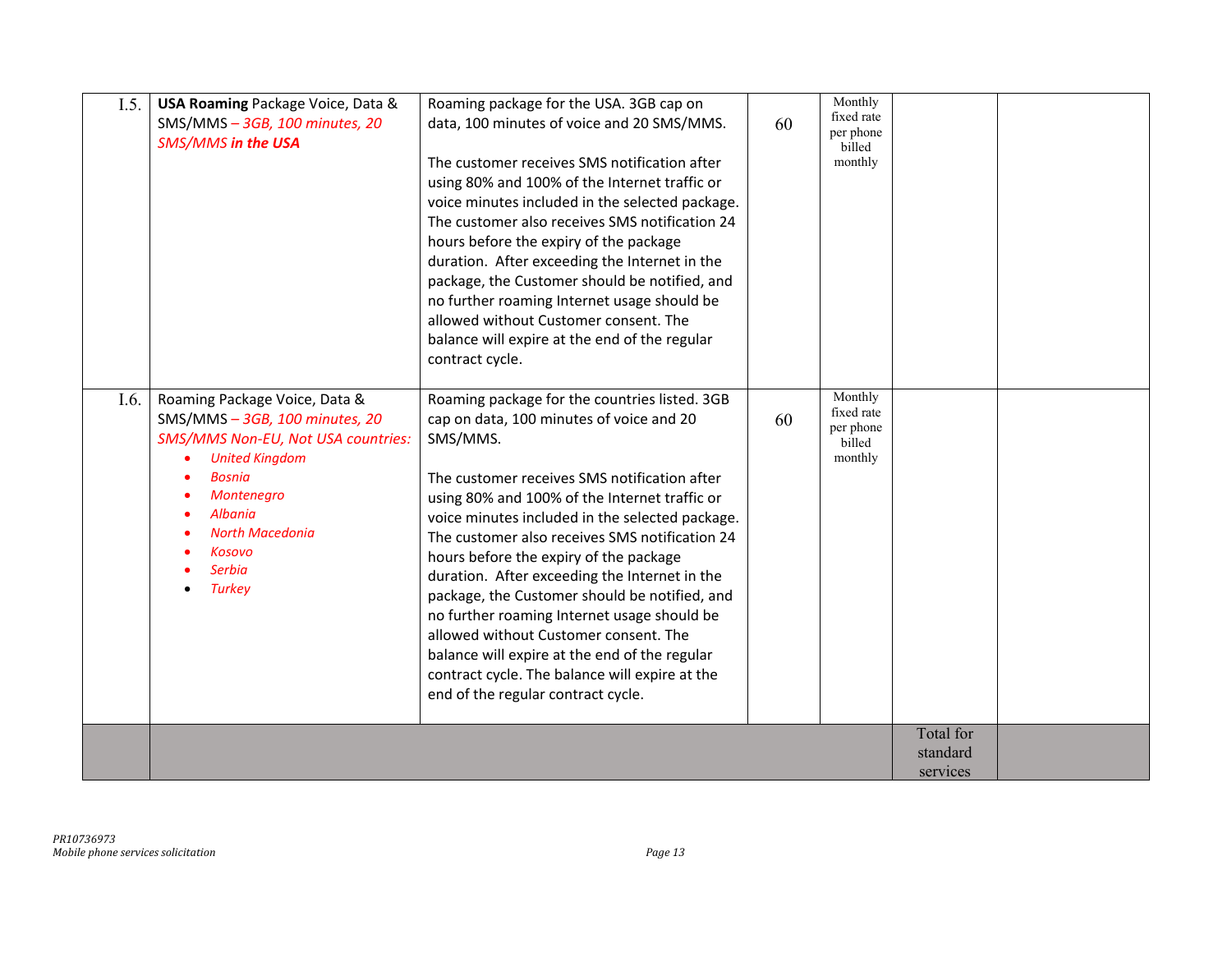| II. TEMPORARY ADDITIONAL<br><b>SERVICES</b> |                         |  |                  |                                   |  |
|---------------------------------------------|-------------------------|--|------------------|-----------------------------------|--|
| A. Rental of Cellphone with SIM<br>Card     |                         |  | Phone per<br>day |                                   |  |
|                                             |                         |  |                  | Total for                         |  |
|                                             | temporary<br>additional |  |                  |                                   |  |
|                                             |                         |  |                  | services                          |  |
|                                             |                         |  |                  | <b>VAT 20%</b>                    |  |
|                                             |                         |  |                  | <b>Grand Total</b><br>for the 2nd |  |
|                                             |                         |  |                  | <b>Option Year</b>                |  |

| Base Year Total                         |  |
|-----------------------------------------|--|
| Option Year 1 Total                     |  |
| Option Year 2 Total                     |  |
| GRAND TOTAL FOR BASE + ALL OPTION YEARS |  |

During this contract period, the U.S. Government shall place orders totaling a minimum usage of **2,000 minutes per month**. This reflects the contract minimum for this period of performance. The amount of all orders on a monthly basis shall not exceed **45,000 minutes per month**. This reflects the contract maximum for this period of performance. The minimum and maximum minutes per month are inclusive of all calls (in Bulgaria, EU, USA, roaming etc.).

Minimum and Maximum Amounts above are based on the total number of cellular phones covered by this contract. On the effective date of this contract, there are currently 37 cell phones using voice services only and 271 cell phones using voice and mobile data services. These quantities may change at any time when new equipment is being added or deleted during the term of this contract.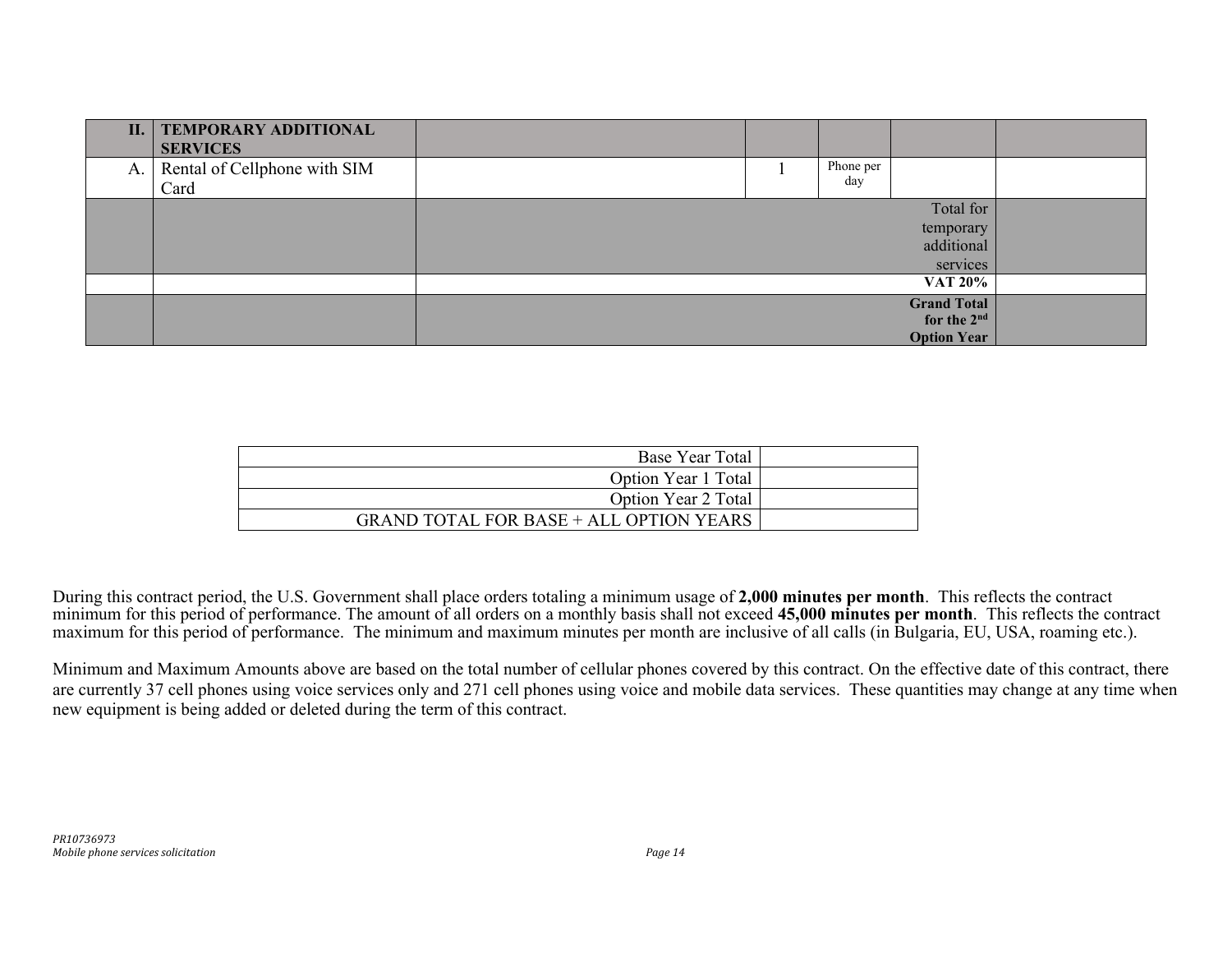#### CONTINUATION TO SF-1449, RFQ NUMBER PR10736973 INDEFINITE DELIVERY/INDEFINITE QUANTITY CONTRACT

## **SCHEDULE OF SERVICES**

#### **1. PERFORMANCE WORK STATEMENT**

This solicitation is for mobile telephone services carried over GSM network. The Embassy is currently using for official purposes 37 cell phones with voice services only and 271 cell phones with voice and mobile data services. The Contractor shall provide complete mobile telephones services for the Embassy of the United States of America. Services provided shall include:

- Calls within Bulgaria
- International calls
- International roaming
- SMS/MMS messaging (local and international)
- Voice Mail
- Internet Access Services (Data traffic) within Bulgaria and in roaming
- Rent of cell-phones with SIM cards
- 24 hour Customer service
- Detailed Billing of calls made
- Data Services
- Electronic invoice
- Quarterly traffic analysis for capacity planning
- No service activation/cancellation fees
- Incoming call identification service
- Call barring by subscriber
- Call divert
- Call waiting
- Temporary disconnect in case of theft
- Reactivation after disconnect
- SIM card unblocking

The Contractor shall ensure that the connection through its network is of the highest quality possible and shall be uninterrupted, clear and with no static. Network problems shall be remedied immediately, and the COR (Contractor Officer's Representative) must be immediately informed of any problems, and their resolution.

# **1.1 CALLS WITHIN BULGARIA**

The contractor shall ensure on a 24-hour basis at least 90% local network coverage around Bulgaria with special consideration to all urban areas and main traffic routes. The average number of minutes used in 2021 was 698,000.

# **1.2 INTERNATIONAL CALLS**

The Contractor shall ensure on a 24-hour basis international connectivity with the USA, all European countries and all other worldwide countries where telephone services are available. The average number of minutes used in 2021 was as follow:

- to EU– 10,848
- $-$  to USA  $-$  36,182
- to the rest of the world 850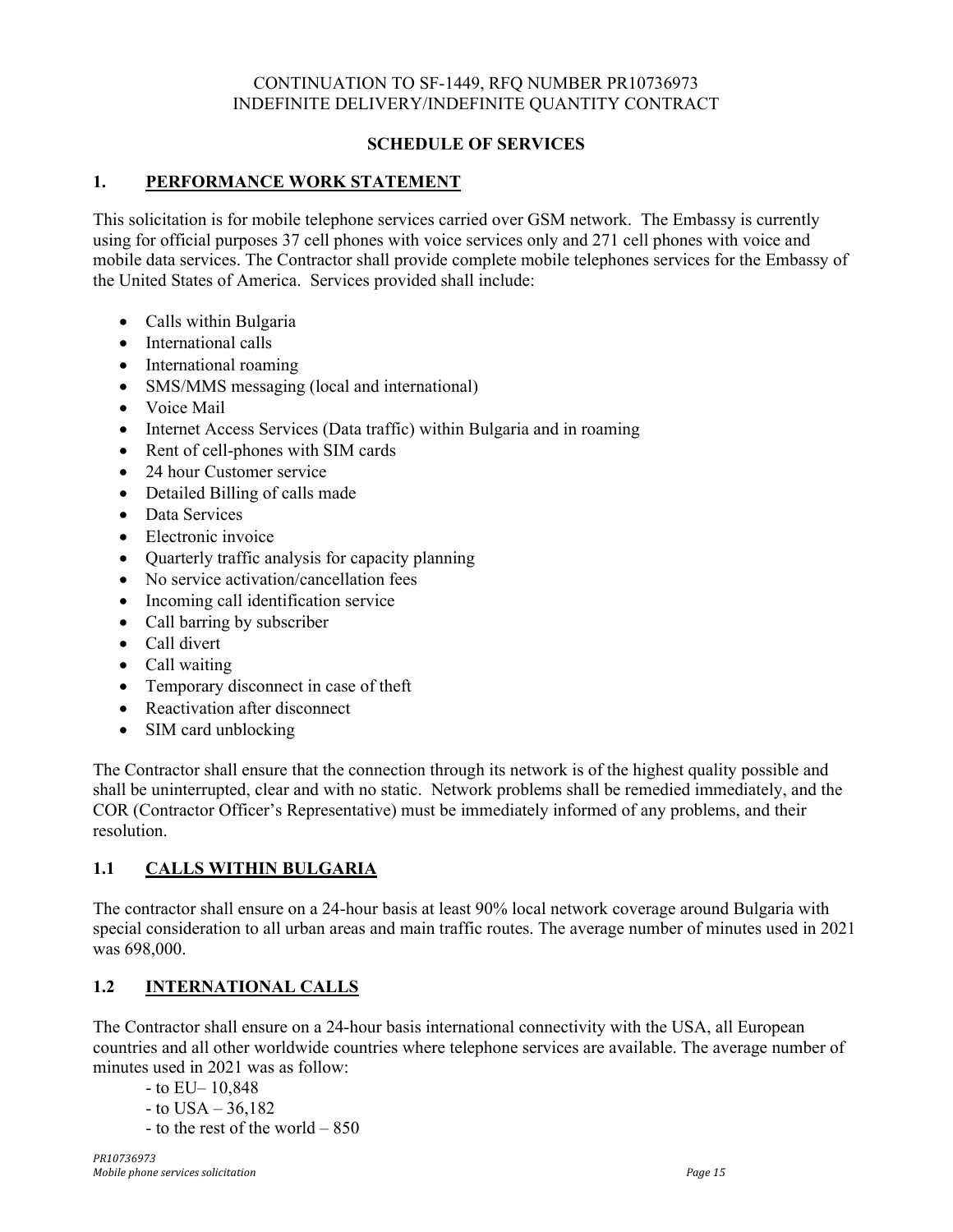# **1.3 INTERNATIONAL ROAMING**

The contractor shall provide as extensive international roaming connectivity as possible, in order the customer to be able to make and receive voice calls, to send and receive short and multimedia messages, to use Internet and carry out video conversations on a territory outside Bulgaria, which is being serviced by a foreign mobile operator. The average number of minutes used in 2021 was as follow:

 $-$  to  $EU - 6,800$ 

- $-$  to USA  $1,553$
- to the rest of the world  $-2.066$

## **1.4 SMS MESSAGING**

The contractor shall provide access to around the clock SMS messaging with the USA, all European countries and all other worldwide countries where telephone services are available. The average number of SMS used in 2021 was as follow:

- Within Bulgaria 27,648
- International 1,509
- Roaming 850
- 1.4.1 The contractor shall provide Standard, regularly published voice, data & SMS/MMS current roaming rates charged if using the service (data, voice, SMS/MMS) in countries not already covered in any of the packages within the contract. Rates should be available via Internet, publicly or through an online customer portal. Current rates should NOT only be available via email or communication with the account manager.

## **1.5 VOICE MAIL**

The Contractor shall provide Voice Mail services in English and Bulgarian. Voice Mail Box shall be prepared for each number separately as per standard practice.

#### **1.6 INTERNET ACCESS SERVICES (DATA TRAFFIC) WITHIN BULGARIA**

The contractor shall ensure on a 24-hour basis local network data traffic coverage around Bulgaria with special consideration to all urban areas and main traffic routes. The maximum data use shall be dependent upon which data plan is selected for the contract by each subscriber. The contractor shall provide a coverage map of domestic data services and expected coverage connection speeds (3G/4G, etc) on a monthly basis. The data traffic used in 2021 year was 10,620 GB.

# **1.7 INTERNET ACCESS SERVICES IN ROAMING (DATA TRAFFIC IN ROAMING)**

The Contractor shall ensure on a 24-hour basis international data traffic connectivity with the USA, all European countries and all other worldwide countries where telephone services are available. The maximum data use shall be dependent upon which data plan is selected for the contract by each subscriber. The contractor shall provide a coverage map of data services and expected coverage connection speeds (3G/4G, etc) on a monthly basis, or as requested. The data traffic used in 2021 in GB was as follows:

- in EU – 143 GB

 $-$  in USA  $-1$  GB

 $-$  in the rest of the world  $-2$  GB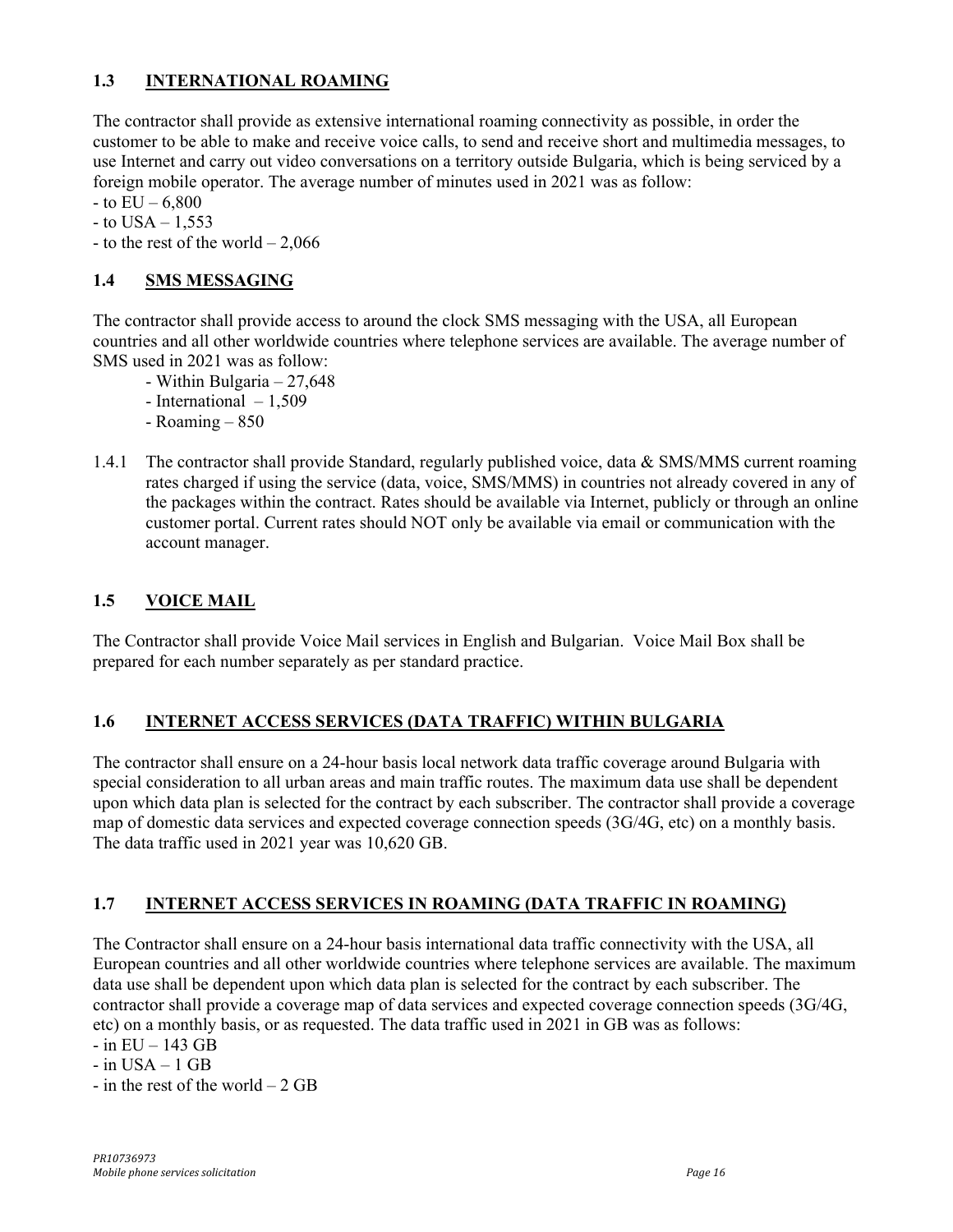## **1.8 RENTAL OF CELL-PHONES WITH SIM CARDS**

The Contractor shall provide necessary number of cell-phones for rent within 3 days of notice, according to Government needs, for official visits, exercises, etc. Included with the cell-phone should be SIM card (if needed), English Instruction Manual, batteries, and phone charger.

## **1.9 CUSTOMER SERVICE**

The contractor shall provide technical support for setting up voice mail, roaming questions, questions on the phone features, number changes, lost or stolen telephone reporting and manufacturer's warranty information, and all other matters concerning the mobile telephone services through the Contractor's Project Manager.

#### **1.10 DETAILED BILLING**

1.10.1 The Contractor shall provide monthly breakdown of all calls made by individual number. The breakdown shall clearly show:

- Called Number
- The Time And Date Of The Call
- The Duration Of The Call
- Price per minute
- Total cost

1.10.2 An MS Excel monthly list of calls made shall be placed on the contractor's web site at the end of each current month for the previous month. Unique login for accessing spreadsheet must be provided.

1.10.3. The monthly lists of calls made shall be forwarded to the Contracting Officer's Representative (COR) until the end of each current month for the previous month to the following address:

ISC U.S. Embassy #16, Kozyak Str. Sofia, 1408

# **2. INVOICING**

2.1.The Contractor shall submit monthly invoices at the address shown in paragraph 2.4. below. A proper invoice must include the following information:

- Contractor's name and bank account information for payments by wire transfers
- Invoice Date
- Contract number
- A summary showing a listing of each line with total monthly price in Bulgarian Leva for that line. A detailed invoice for each phone must be and should include the cost breakdown by each telephone line according to the pricing schedule
- A detailed list of all calls
- Prompt payment discount if any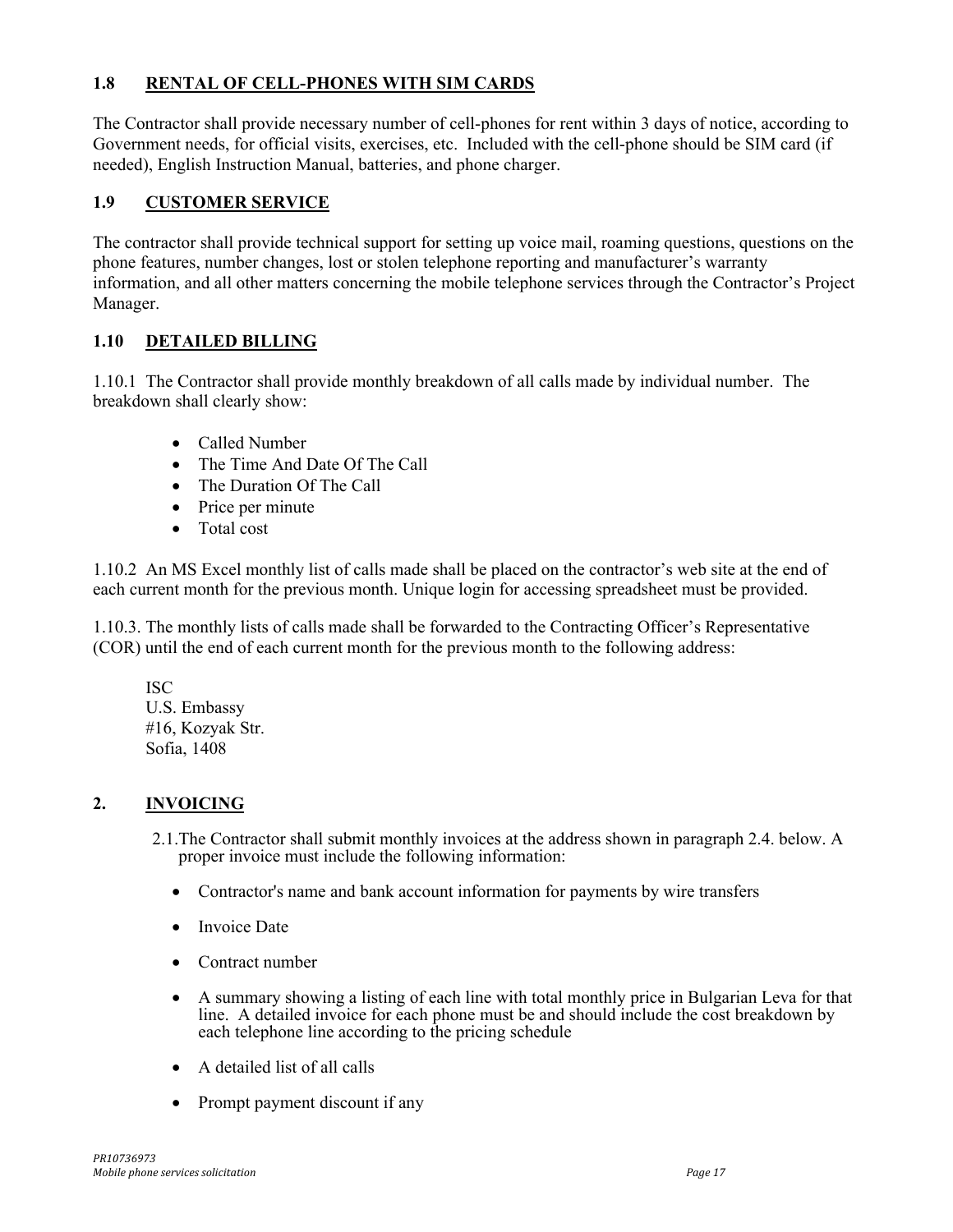2.2.If an invoice does not contain the above information, the Government reserves the right to reject the invoice as improper and return it to the Contractor within 7 calendar days. The Contractor must then submit a proper invoice.

2.3.Invoices shall be submitted to the Financial Office (FMO) as follow: Mailed invoices to: Embassy of USA Financial Management Office #16, Kozyak St. Sofia, 1408

Electronic invoices to: Sofia\_FMO\_Vou@state.gov

2.4.Payment for services received shall be made in Bulgarian Leva by Electronic Funds Transfer (EFT) within 60 days after receipt of the proper invoice.

# **3. KEY PERSONNEL**

3.1 The Network Provider's Account Manager must be able to converse in English.The Contractor shall assign to this contract the following key person:

#### **POSITION/FUNCTION NAME:**

**Key Accounts Manager** 

Project Manager

3.2 During the first 90 days of performance, the Contractor shall make no substitutions of key personnel unless the substitution is required due to illness, death, or termination of employment. The Contractor shall notify the Contracting Officer within 15 calendar days after the occurrence of any of these events and provide the information required below to the Contracting Officer at least 15 days before making any permanent substitutions.

3.3 After the first 90 days of performance, the Contractor may substitute a key person if the contractor determines that it is necessary. The Contractor shall notify the Contracting Officer of the proposed action immediately. Prior to making the substitution, the Contractor will provide the information required below to the Contracting Officer.

3.4 The Contractor shall provide a detailed explanation of the circumstances requiring the proposed substitution, a complete resume for the proposed substitute. The proposed substitute shall possess qualifications comparable to the original key person. The Contracting Officer will notify the Contractor of its approval or disapproval of the substitution within 15 calendar days after receiving the required information. The Government will modify the contract to reflect any changes in key personnel.

# **4. PERMITS**

Without additional cost to the Government, the Contractor shall obtain all permits, licenses, and appointments required for the work under this contract. The contractor shall obtain these permits, licenses, and appointments in compliance with applicable Bulgarian law.

#### **5. GOVERNMENT FURNISHED PROPERTY**

The Government intends to use Government Owned Equipment and Accessories as listed in Attachment 1. The contractor will provide a fully functional SIM card, telephone number and appropriate security codes for all existing Government cell phones.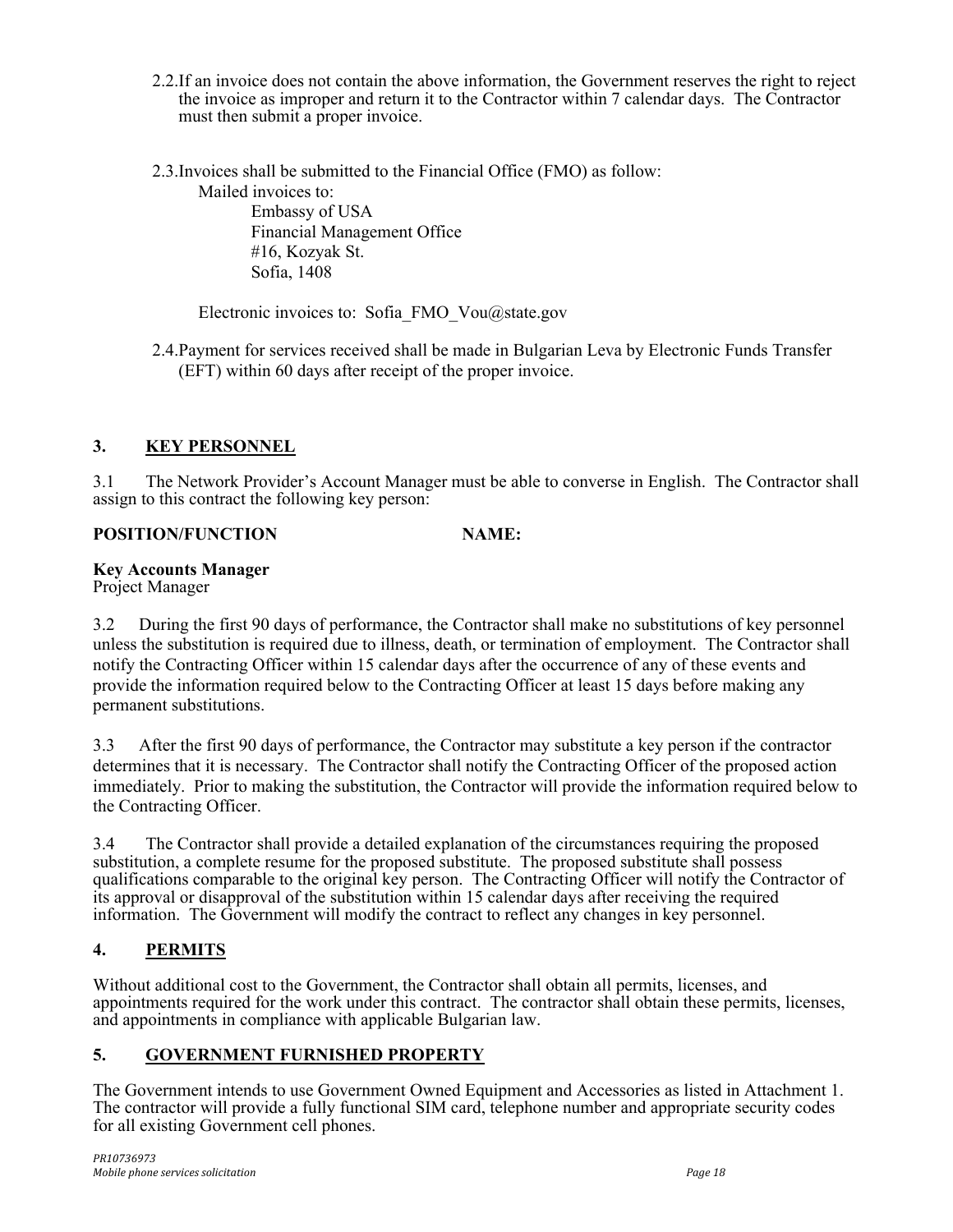## **6. ADDITION OF NEW LINES**

The contractor will provide a fully functional SIM card, telephone number and appropriate security codes to the COR within 24 hours after receiving a delivery order under the contract.

## **7. NON-OFFICIAL LINES**

This Contract is valid only for official Government needs.

## **8. DISCLOSURE OF INFORMATION**

Any information made available to the Contractor by the Government shall be used only for the purpose of carrying out the provisions of this contract and shall not be divulged or made known in any manner to any person except as may be necessary in the performance of the contract.

## **9. TECHNOLOGICAL REFRESHMENT**

After contract award, the Government may pursuant to FAR clause 52.212-4, Contract Terms and Conditions –Commercial Items, paragraph (c), Changes, request changes within the scope of the contract. These changes may be required to improve performance, or react to changes in technology.

The contractor may propose for the Government's technological refreshment substitution or addition for any provided services that may become available as a result of technological improvements. The Government may, at any time during the term of this contract or any extensions thereof, modify the contract to acquire services which are similar to those under the contract and that the Contractor has or has not formally announced for marketing purposes. This action is considered to be within the scope of the contract. At the option of the Government, a demonstration of the substitute service may be required. The Government is under no obligation to modify the contract in response to the proposed addition or substitution.

Such substitution or addition may include any part of, or all of, a given product(s) provided that the following conditions are met and substantiated by documentation in the technological refreshment proposal:

- (a) The proposed services shall meet all of the technical specifications of this document and conform to the terms and conditions cited in the contract.
- (b) The proposed product(s) shall have the capacity, performance, or functional characteristics equal to or greater than, the current product(s).
- (c) The proposal shall discuss the impact on hardware, services and delivery schedules. The cost of changes not specifically addressed in the proposal shall be borne entirely by the contractor.
- (d) The Contractor has the right to withdraw, in whole or in part, any technological refreshment proposal prior to acceptance by the Government. The Contractor will use commercially reasonable efforts to ensure that prices for substitutions or additions are comparable to replaced or discontinued services. If a technological refreshment proposal is accepted and made a part of this contract, an equitable adjustment increasing or decreasing the contract price may be required and any other affected provisions of this contract shall be made in accordance with FAR clause 52.212-4, paragraph (c), Changes, and other applicable clauses of the contract.

# **10. SPECIAL SHORT TERM PROMOTION**

For the entire contract duration, the Contractor will offer the Embassy the option to take advantage of any promotional programs that it offers and that is suited for use by Embassy staff. The Embassy at its own discretion will have the option to take or reject the opportunity.

# **11. DELIVERY ORDERS**

The Contracting Officer will issue delivery orders to order cellular phone services to the Contractor for performance of work under this contract. If an order is given orally, it will be followed up by a written delivery order within 7 days.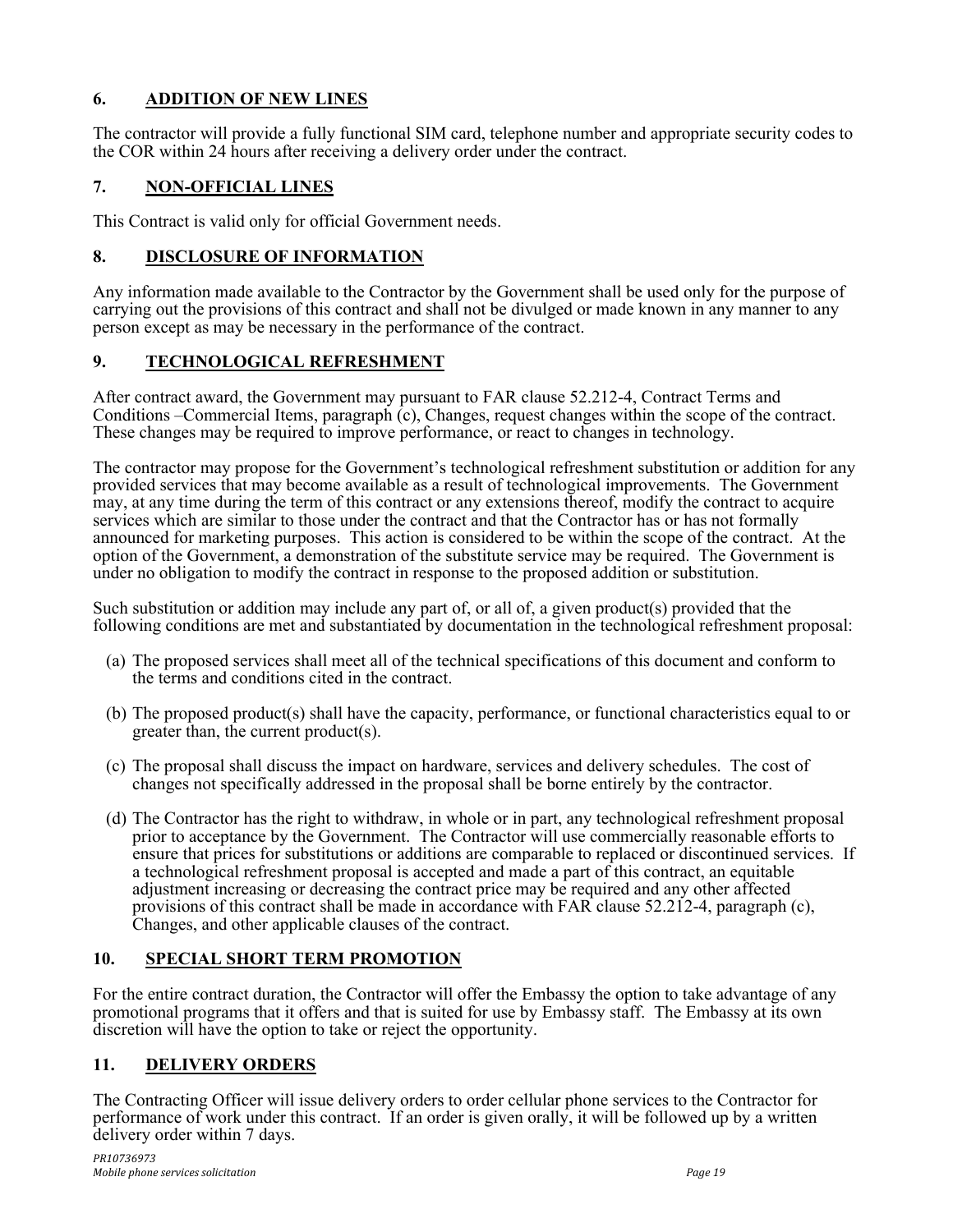## **12. CUSTOMER SERVICE CENTERS**

The contractor is to provide a telephone number for the purpose of reporting equipment problems and malfunction, billing inquiries and/or customer question regarding accounts and/ or services.

## **13. SURVIVABILITY AND RECOVERY**

The contractor shall have a working system of survivability of the network in case of emergency and serious disaster when all networks may be jammed or when parts of the network are destroyed.

The contractor shall have a recovery plan in place that shall deal with such occurrences.

#### **14. QUALITY ASSURANCE AND SURVEILLANCE PLAN (QASP).**

This plan provides an effective method to promote satisfactory contractor performance. The QASP provides a method for the Contracting Officer's Representative (COR) to monitor contractor performance, advise the contractor of unsatisfactory performance, and notify the Contracting Officer of continued unsatisfactory performance. The contractor, not the Government, is responsible for management and quality control to meet the terms of the contract. The role of the Government is to monitor quality to ensure that contract standards are achieved.

| <b>Performance Objective</b>                                             | Scope of<br><b>Work Para</b> | <b>Performance Threshold</b>                                                                                   |
|--------------------------------------------------------------------------|------------------------------|----------------------------------------------------------------------------------------------------------------|
| Services.<br>Performs mobile services<br>set forth in the scope of work. | 1. thru 13.                  | All required services are<br>performed and no more than one<br>(1) customer complaint is<br>received per month |

Monitoring Performance. The COR will receive and document all complaints from Government personnel regarding the services provided. If appropriate, the COR will send the complaints to the Contractor for corrective action.

Standard. The performance standard is that the Government receives no more than one (1) customer complaint per month. The COR shall notify the Contracting Officer of the complaints so that the Contracting Officer may take appropriate action to enforce the inspection clause (FAR 52.212-4, Contract Terms and Conditions-Commercial Items, if any of the services exceed the standard.

#### PROCEDURES.

(a) If any Government personnel observe unacceptable services, either incomplete work or required services not being performed, they should immediately contact the COR.

(b) The COR will complete appropriate documentation to record the complaint.

(c) If the COR determines the complaint is invalid, the COR will advise the complainant. The COR will retain the annotated copy of the written complaint for his/her files.

(d) If the COR determines the complaint is valid, the COR will inform the Contractor and give the Contractor additional time to correct the defect, if additional time is available. The COR shall determine how much time is reasonable.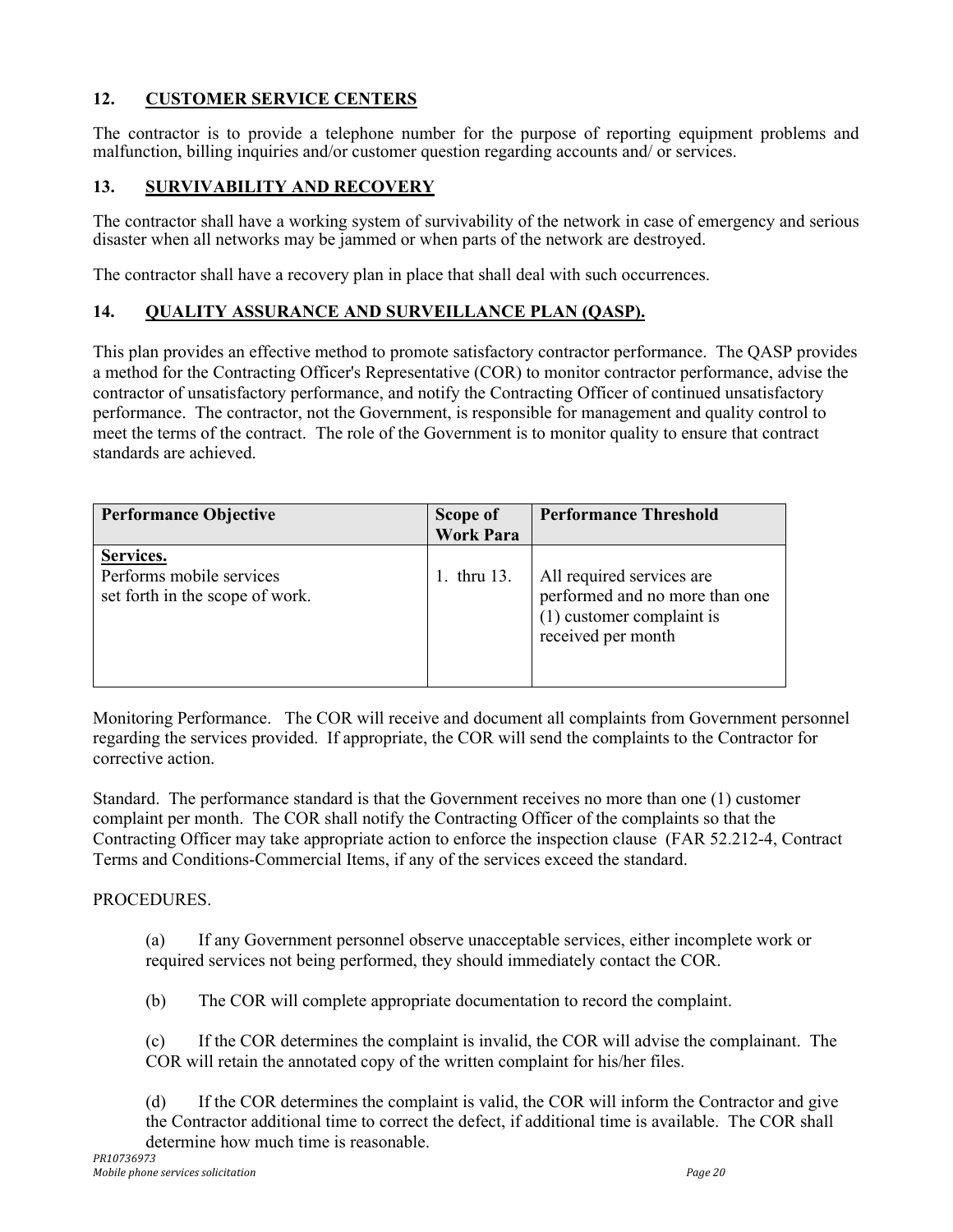(e) The COR shall, as a minimum, orally notify the Contractor of any valid complaints.

(f) If the Contractor disagrees with the complaint after investigation of the site and challenges the validity of the complaint, the Contractor will notify the COR. The COR will review the matter to determine the validity of the complaint.

(g) The COR will consider complaints as resolved unless notified otherwise by the complainant.

 (h) Repeat customer complaints are not permitted for any services. If a repeat customer complaint is received for the same deficiency during the service period, the COR will contact the Contracting Officer for appropriate action under the Inspection clause.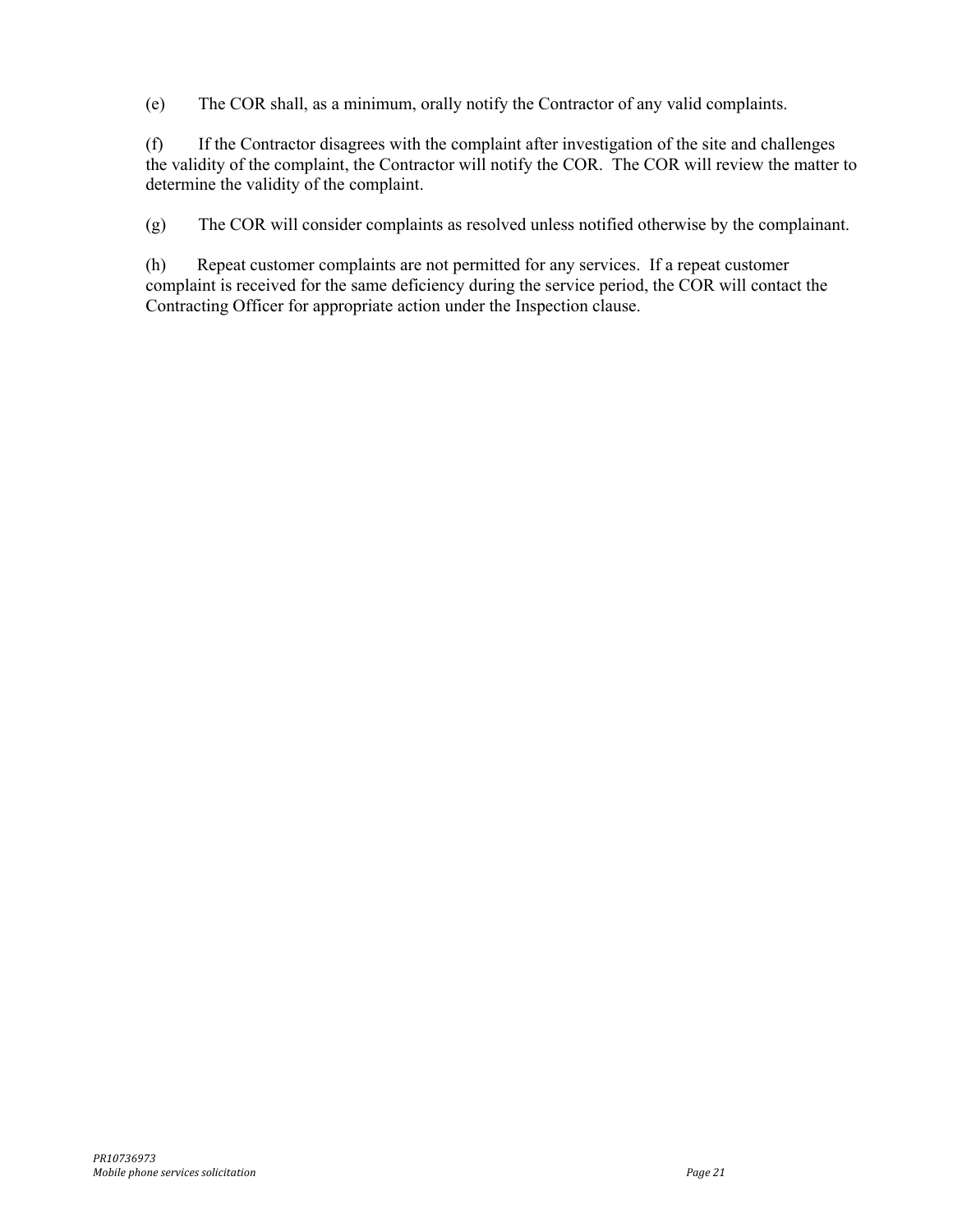#### **ATTACHMENT 1 List of Cell Phone Types that the Government owns and intends to use with the services provided in this contract:**

| <b>Manufacturer</b> | <b>Model</b>     |
|---------------------|------------------|
| Samsung             | S8               |
| Samsung             | Galaxy A5        |
| Apple               | <i>iPhone</i> 5s |
| Apple               | <i>iPhone 6</i>  |
| Apple               | <i>iPhone 7</i>  |
| Apple               | $iPhone 7+$      |
| Apple               | <i>iPhone 8</i>  |
| Apple               | <i>iPhone SE</i> |
| Apple               | <i>iPhone</i> 11 |
| Apple               | iPhone 12        |
| Apple               | iPhone 13        |
| Apple               | iPhone 13 PRO    |
| LG                  | G2               |
|                     |                  |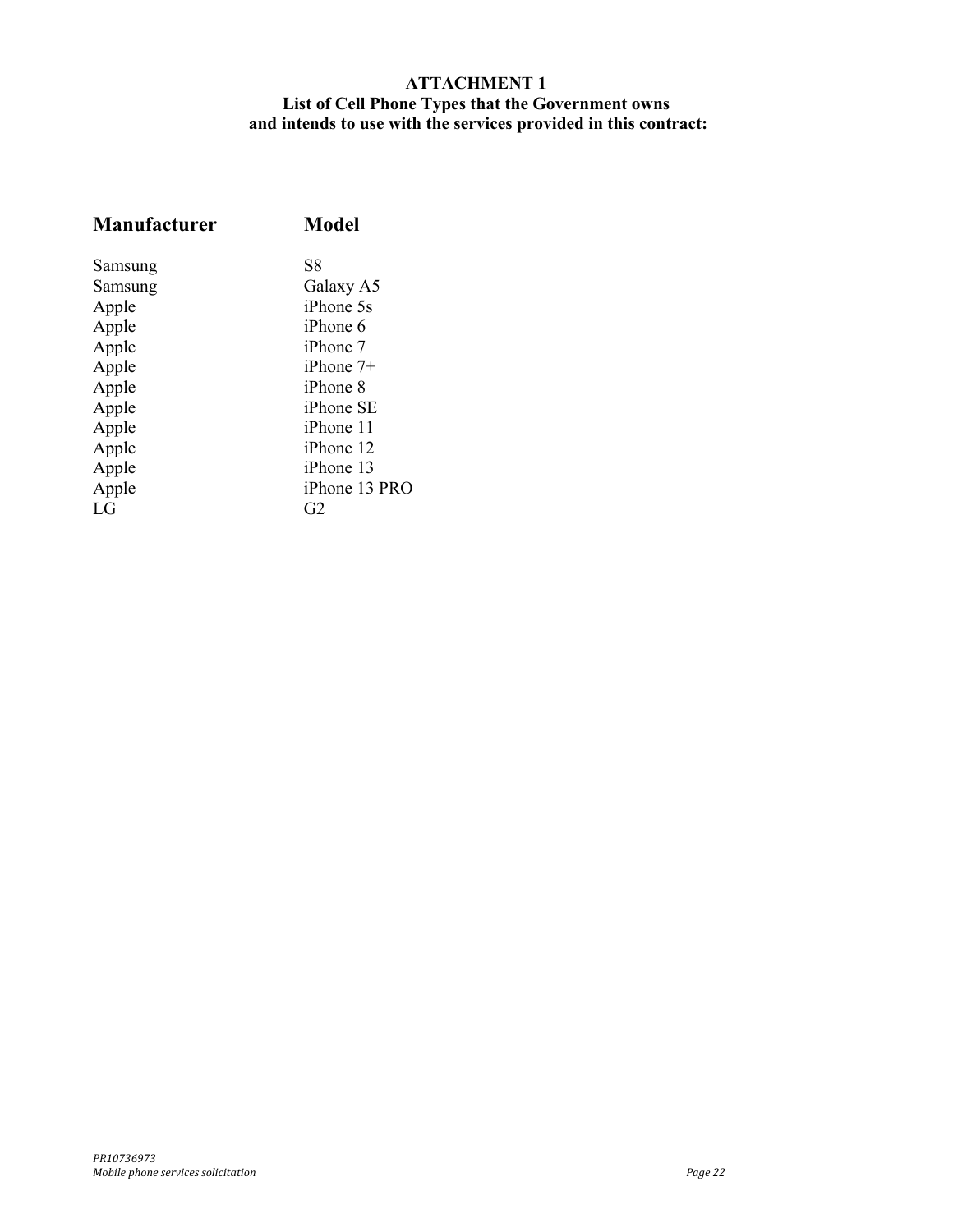# **SECTION 2 - CONTRACT CLAUSES**

52.204-25 PROHIBITION ON CONTRACTING FOR CERTAIN TELECOMMUNICATIONS AND VIDEO SURVEILLANCE SERVICES OR EQUIPMENT (AUG 2020)

(a) *Definitions.* As used in this clause—

*Covered foreign country* means The People's Republic of China.

*Covered telecommunications equipment or services* means–

 (1) Telecommunications equipment produced by Huawei Technologies Company or ZTE Corporation (or any subsidiary or affiliate of such entities);

 (2) For the purpose of public safety, security of Government facilities, physical security surveillance of critical infrastructure, and other national security purposes, video surveillance and telecommunications equipment produced by Hytera Communications Corporation, Hangzhou Hikvision Digital Technology Company, or Dahua Technology Company (or any subsidiary or affiliate of such entities);

 (3) Telecommunications or video surveillance services provided by such entities or using such equipment; or

 (4) Telecommunications or video surveillance equipment or services produced or provided by an entity that the Secretary of Defense, in consultation with the Director of National Intelligence or the Director of the Federal Bureau of Investigation, reasonably believes to be an entity owned or controlled by, or otherwise connected to, the government of a covered foreign country.

*Critical technology* means–

 (1) Defense articles or defense services included on the United States Munitions List set forth in the International Traffic in Arms Regulations under subchapter M of chapter I of title 22, Code of Federal Regulations;

 (2) Items included on the Commerce Control List set forth in Supplement No. 1 to part 774 of the Export Administration Regulations under subchapter C of chapter VII of title 15, Code of Federal Regulations, and controlled-

 (i) Pursuant to multilateral regimes, including for reasons relating to national security, chemical and biological weapons proliferation, nuclear nonproliferation, or missile technology; or

(ii) For reasons relating to regional stability or surreptitious listening;

 (3) Specially designed and prepared nuclear equipment, parts and components, materials, software, and technology covered by part 810 of title 10, Code of Federal Regulations (relating to assistance to foreign atomic energy activities);

 (4) Nuclear facilities, equipment, and material covered by part 110 of title 10, Code of Federal Regulations (relating to export and import of nuclear equipment and material);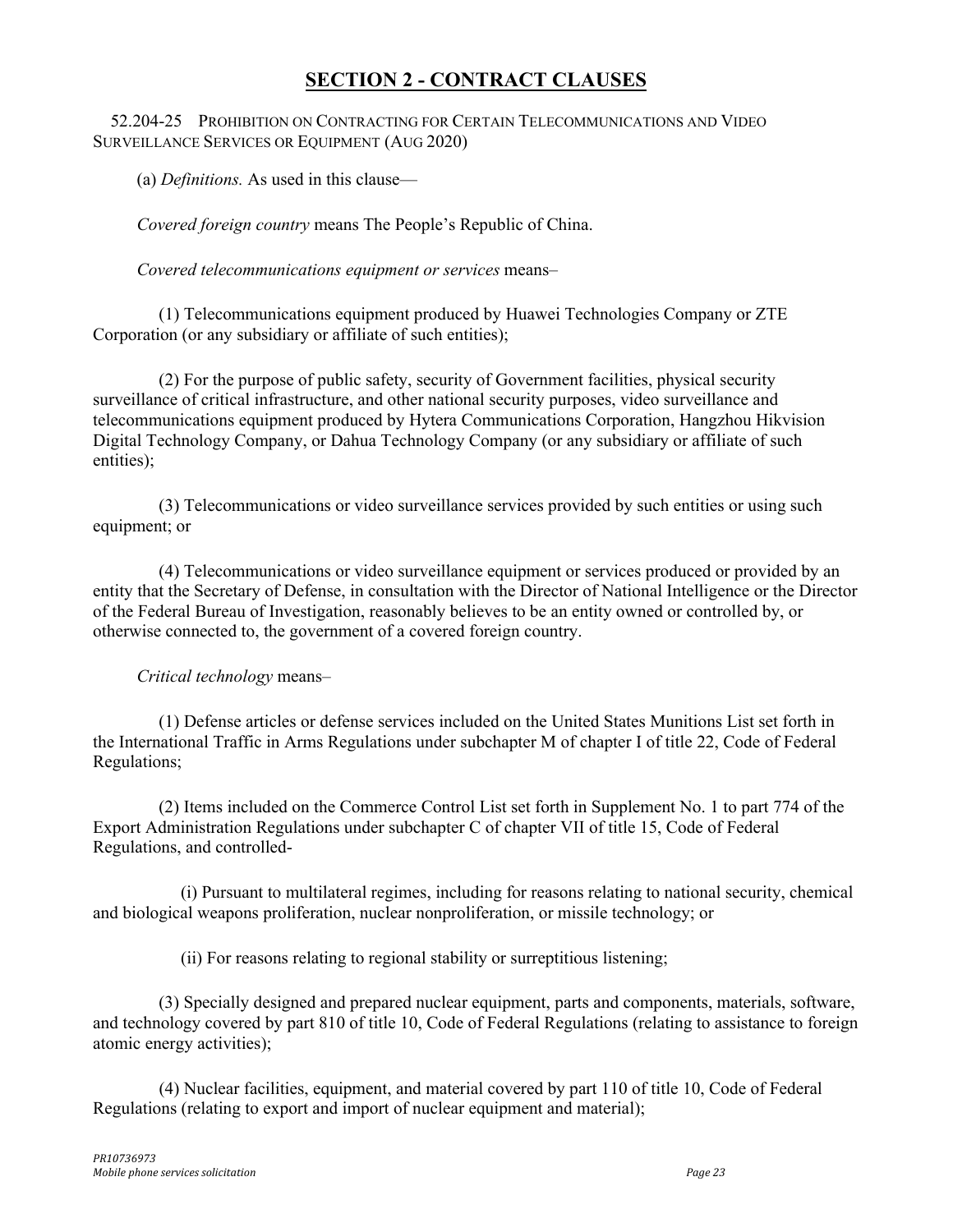(5) Select agents and toxins covered by part 331 of title 7, Code of Federal Regulations, part 121 of title 9 of such Code, or part 73 of title 42 of such Code; or

 (6) Emerging and foundational technologies controlled pursuant to section 1758 of the Export Control Reform Act of 2018 (50 U.S.C. 4817).

 *Substantial or essential component* means any component necessary for the proper function or performance of a piece of equipment, system, or service.

 (b) *Prohibition.* Section 889(a)(1)(A) of the John S. McCain National Defense Authorization Act for Fiscal Year 2019 (Pub. L. 115-232) prohibits the head of an executive agency on or after August 13, 2019, from procuring or obtaining, or extending or renewing a contract to procure or obtain, any equipment, system, or service that uses covered telecommunications equipment or services as a substantial or essential component of any system, or as critical technology as part of any system. The Contractor is prohibited from providing to the Government any equipment, system, or service that uses covered telecommunications equipment or services as a substantial or essential component of any system, or as critical technology as part of any system, unless an exception at paragraph (c) of this clause applies or the covered telecommunication equipment or services are covered by a waiver described in Federal Acquisition Regulation 4.2104.

(c) *Exceptions.* This clause does not prohibit contractors from providing—

 (1) A service that connects to the facilities of a third-party, such as backhaul, roaming, or interconnection arrangements; or

 (2) Telecommunications equipment that cannot route or redirect user data traffic or permit visibility into any user data or packets that such equipment transmits or otherwise handles.

(d) Reporting requirement.

(1) In the event the Contractor identifies covered telecommunications equipment or services used as a substantial or essential component of any system, or as critical technology as part of any system, during contract performance, or the Contractor is notified of such by a subcontractor at any tier or by any other source, the Contractor shall report the information in paragraph  $(d)(2)$  of this clause to the Contracting Officer, unless elsewhere in this contract are established procedures for reporting the information; in the case of the Department of Defense, the Contractor shall report to the website at https://dibnet.dod.mil. For indefinite delivery contracts, the Contractor shall report to the Contracting Officer for the indefinite delivery contract and the Contracting Officer(s) for any affected order or, in the case of the Department of Defense, identify both the indefinite delivery contract and any affected orders in the report provided at https://dibnet.dod.mil.

(2) The Contractor shall report the following information pursuant to paragraph  $(d)(1)$  of this clause

 (i) Within one business day from the date of such identification or notification: the contract number; the order number(s), if applicable; supplier name; supplier unique entity identifier (if known); supplier Commercial and Government Entity (CAGE) code (if known); brand; model number (original equipment manufacturer number, manufacturer part number, or wholesaler number); item description; and any readily available information about mitigation actions undertaken or recommended.

(ii) Within 10 business days of submitting the information in paragraph  $(d)(2)(i)$  of this clause: any further available information about mitigation actions undertaken or recommended. In addition, the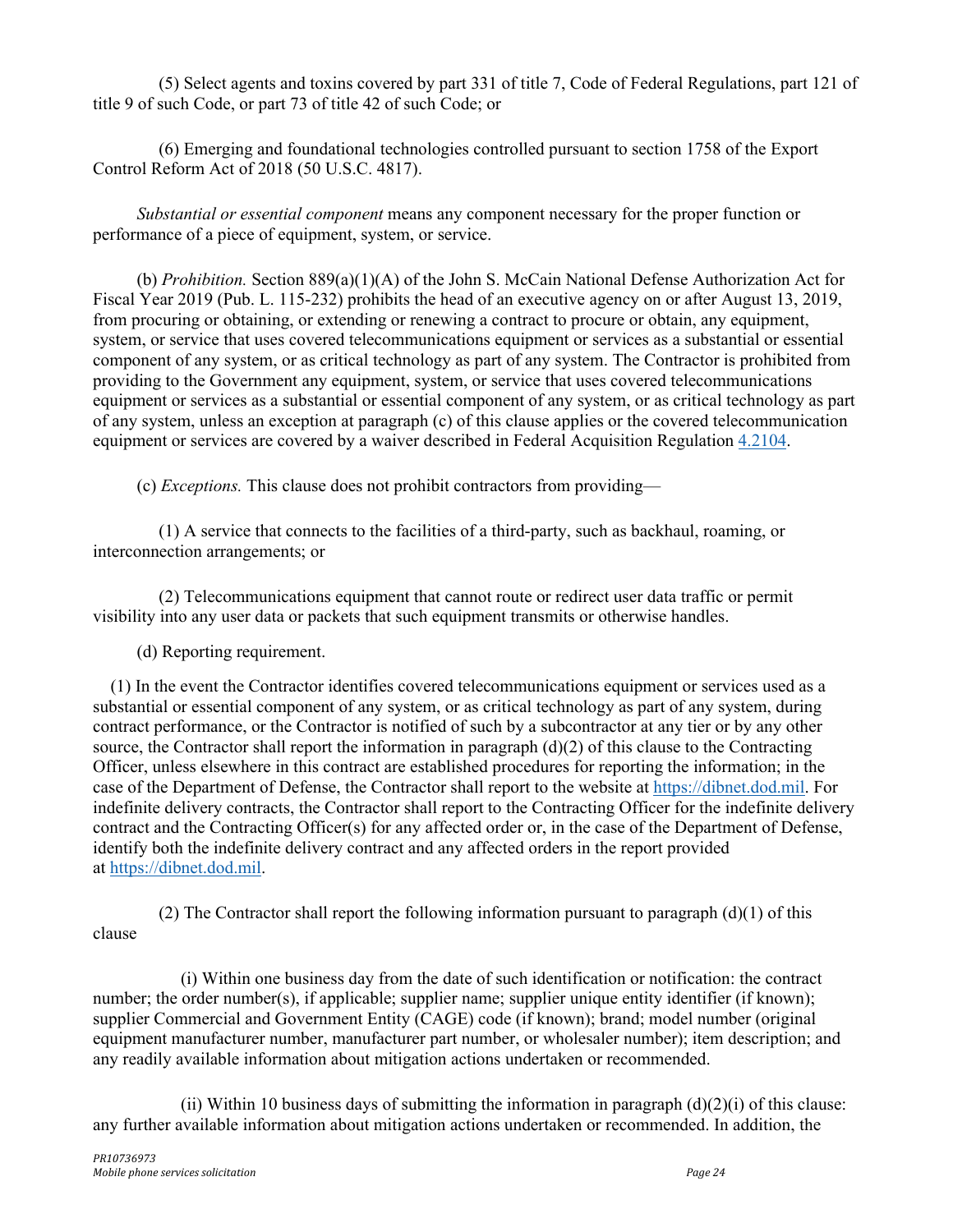Contractor shall describe the efforts it undertook to prevent use or submission of covered telecommunications equipment or services, and any additional efforts that will be incorporated to prevent future use or submission of covered telecommunications equipment or services.

 (e) *Subcontracts.* The Contractor shall insert the substance of this clause, including this paragraph (e), in all subcontracts and other contractual instruments, including subcontracts for the acquisition of commercial items.

(End of clause)

**FAR 52.212-4 CONTRACT TERMS AND CONDITIONS – COMMERICAL ITEMS (OCT 2018)**, is incorporated by reference (See SF-1449, Block 27A).

#### ADDENDUM to FAR 52.212-4 None

## THE FOLLOWING FAR CLAUSE IS PROVIDED IN FULL TEXT:

## **52.212-5 Contract Terms and Conditions Required To Implement Statutes or Executive Orders— Commercial Items. (SEP 2021)**

 (a) The Contractor shall comply with the following Federal Acquisition Regulation (FAR) clauses, which are incorporated in this contract by reference, to implement provisions of law or Executive orders applicable to acquisitions of commercial items:

 (1) *52.203-19*, Prohibition on Requiring Certain Internal Confidentiality Agreements or Statements (JAN 2017) (section 743 of Division E, Title VII, of the Consolidated and Further Continuing Appropriations Act, 2015 (Pub. L. 113-235) and its successor provisions in subsequent appropriations acts (and as extended in continuing resolutions)).

 (2) *52.204-23*, Prohibition on Contracting for Hardware, Software, and Services Developed or Provided by Kaspersky Lab and Other Covered Entities (JUL 2018) (Section 1634 of Pub. L. 115-91).

 (3) *52.204-25*, Prohibition on Contracting for Certain Telecommunications and Video Surveillance Services or Equipment. (AUG 2020) (Section 889(a)(1)(A) of Pub. L. 115-232).

 (4) *52.209-10*, Prohibition on Contracting with Inverted Domestic Corporations (NOV 2015).

(5) *52.233-3*, Protest After Award (AUG 1996) (*31 U.S.C. 3553*).

 (6) *52.233-4*, Applicable Law for Breach of Contract Claim (OCT 2004) (Public Laws 108-77 and 108-78 ( *19 U.S.C. 3805 note*)).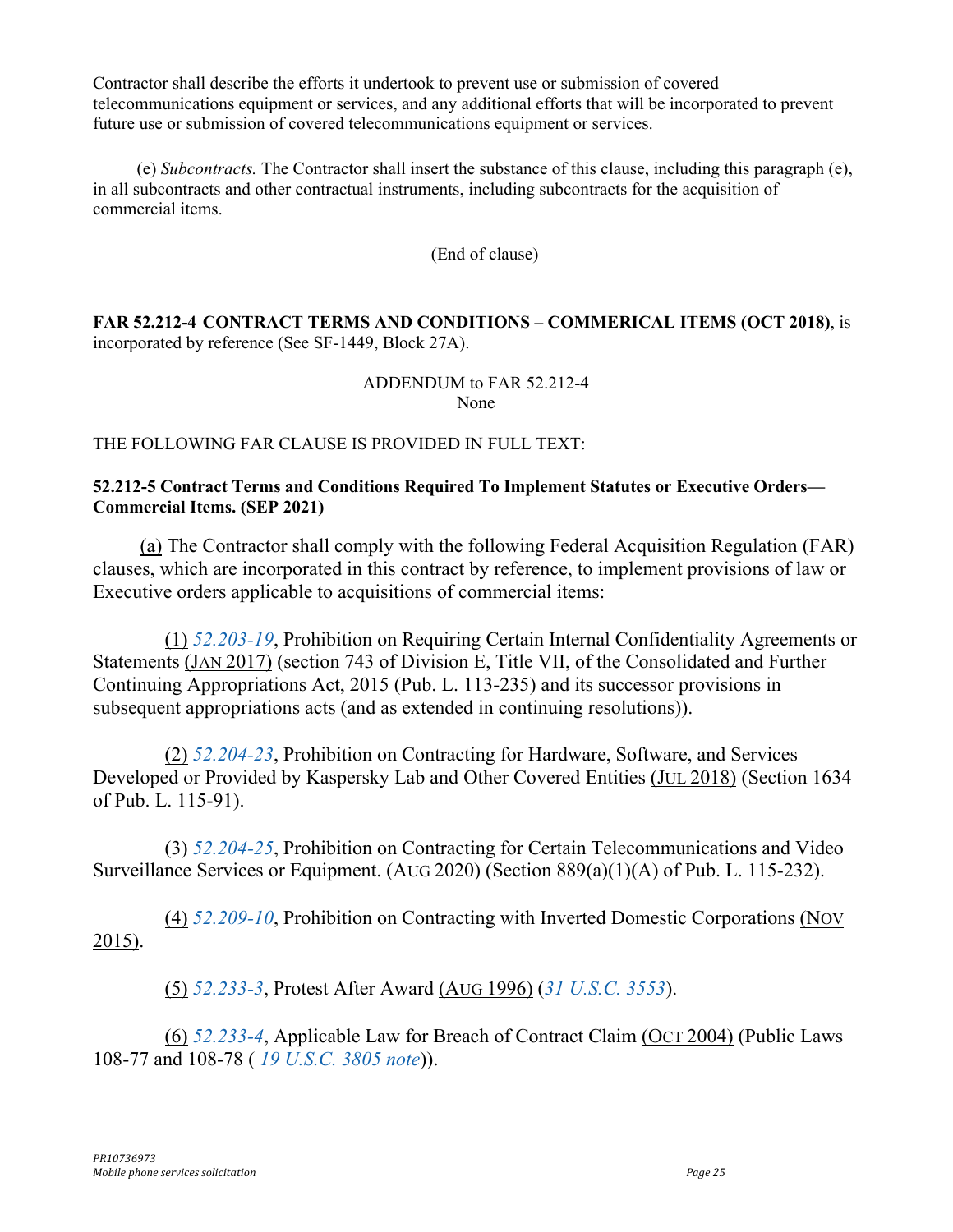(b) The Contractor shall comply with the FAR clauses in this paragraph (b) that the Contracting Officer has indicated as being incorporated in this contract by reference to implement provisions of law or Executive orders applicable to acquisitions of commercial items:

[Contracting Officer check as appropriate.]

 \_\_ (1) *52.203-6*, Restrictions on Subcontractor Sales to the Government (JUNE 2020), with Alternate I (OCT 1995) (*41 U.S.C. 4704* and *10 U.S.C. 2402*).

 \_\_ (2) *52.203-13*, Contractor Code of Business Ethics and Conduct (JUN 2020) (*41 U.S.C. 3509*)).

 \_\_ (3) *52.203-15*, Whistleblower Protections under the American Recovery and Reinvestment Act of 2009 (JUN 2010) (Section 1553 of Pub. L. 111-5). (Applies to contracts funded by the American Recovery and Reinvestment Act of 2009.)

 \_**X**\_ (4) *52.204-10*, Reporting Executive Compensation and First-Tier Subcontract Awards (JUN 2020) (Pub. L. 109-282) ( *31 U.S.C. 6101 note*).

 $(5)$  [Reserved].

 \_\_ (6) *52.204-14*, Service Contract Reporting Requirements (OCT 2016) (Pub. L. 111- 117, section 743 of Div. C).

 \_\_ (7) *52.204-15*, Service Contract Reporting Requirements for Indefinite-Delivery Contracts (OCT 2016) (Pub. L. 111-117, section 743 of Div. C).

 \_ **X**\_ (8) *52.209-6*, Protecting the Government's Interest When Subcontracting with Contractors Debarred, Suspended, or Proposed for Debarment. (JUN 2020) (*31 U.S.C. 6101 note*).

 \_\_ (9) *52.209-9*, Updates of Publicly Available Information Regarding Responsibility Matters (OCT 2018) (*41 U.S.C. 2313*).

 $(10)$  [Reserved].

 $(11)$ 

(i) *52.219-3*, Notice of HUBZone Set-Aside or Sole-Source Award (SEP 2021) (*15 U.S.C. 657a*).

 $(12)$ 

(i) *52.219-4*, Notice of Price Evaluation Preference for HUBZone Small Business Concerns (SEP 2021) (if the offeror elects to waive the preference, it shall so indicate in its offer) (*15 U.S.C. 657a*).

 $(13)$  [Reserved]

 $(14)$ 

(i) *52.219-6*, Notice of Total Small Business Set-Aside (NOV 2020) (*15 U.S.C. 644*). \_\_ (ii) Alternate I (MAR 2020) of *52.219-6*.

 $(15)$ 

(i) *52.219-7*, Notice of Partial Small Business Set-Aside (NOV 2020) (*15 U.S.C. 644*). \_\_ (ii) Alternate I (MAR 2020) of *52.219-7*.

\_\_ (16) *52.219-8*, Utilization of Small Business Concerns (OCT

2018) (*15 U.S.C. 637(d)(2)* and (3)).

 $(17)$ 

(i) *52.219-9*, Small Business Subcontracting Plan (JUN 2020) (*15 U.S.C. 637(d)(4)*).

- \_\_ (ii) Alternate I (NOV 2016) of *52.219-9*.
- \_\_ (iii) Alternate II (NOV 2016) of *52.219-9*. \_\_ (iv) Alternate III (JUN 2020) of *52.219-9*.
- \_\_ (v) Alternate IV (JUN 2020) of *52.219-9*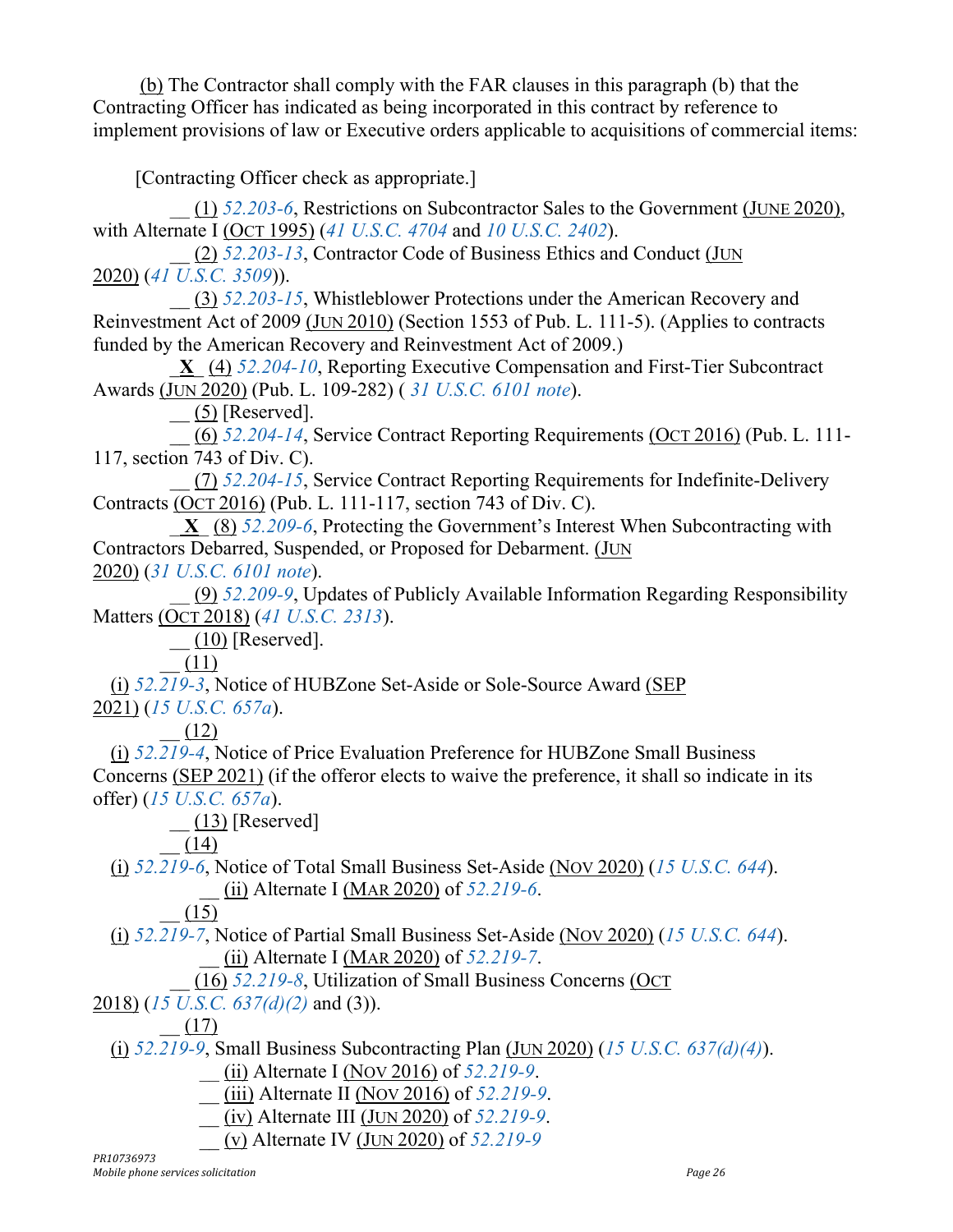$(18)$ 

(i) *52.219-13*, Notice of Set-Aside of Orders (MAR 2020) (*15 U.S.C. 644(r)*).

\_\_ (ii) Alternate I (MAR 2020) of *52.219-13*.

\_\_ (19) *52.219-14*, Limitations on Subcontracting (SEP 2021) (*15 U.S.C. 637(a)(14)*).

\_\_ (20) *52.219-16*, Liquidated Damages-Subcontracting Plan (SEP

2021) (*15 U.S.C. 637(d)(4)(F)(i)*).

(21) *52.219-27*, Notice of Service-Disabled Veteran-Owned Small Business Set-Aside (SEP 2021) (*15 U.S.C. 657f*).

 $(22)$ 

(i) *52.219-28*, Post Award Small Business Program Rerepresentation (SEP 2021) (*15 U.S.C. 632(a)(2)*).

\_\_ (ii) Alternate I (MAR 2020) of *52.219-28*.

 \_\_ (23) *52.219-29*, Notice of Set-Aside for, or Sole Source Award to, Economically Disadvantaged Women-Owned Small Business Concerns (SEP 2021) (*15 U.S.C. 637(m)*).

 \_\_ (24) *52.219-30*, Notice of Set-Aside for, or Sole Source Award to, Women-Owned Small Business Concerns Eligible Under the Women-Owned Small Business Program (SEP 2021) (*15 U.S.C. 637(m)*).

 \_\_ (25) *52.219-32*, Orders Issued Directly Under Small Business Reserves (MAR 2020) (*15 U.S.C. 644*(r)).

\_\_ (26) *52.219-33*, Nonmanufacturer Rule (SEP 2021) (*15U.S.C. 637*(a)(17)).

\_\_ (27) *52.222-3*, Convict Labor (JUN 2003) (E.O.11755).

 \_ **X**\_ (28) *52.222-19*, Child Labor-Cooperation with Authorities and Remedies (JAN2020) (E.O.13126).

\_\_ (29) *52.222-21*, Prohibition of Segregated Facilities (APR 2015).

 $(30)$ 

(i) *52.222-26*, Equal Opportunity (SEP 2016) (E.O.11246). \_\_ (ii) Alternate I (FEB 1999) of *52.222-26*.

 $(31)$ 

(i) *52.222-35*, Equal Opportunity for Veterans (JUN 2020) (*38 U.S.C. 4212*). \_\_ (ii) Alternate I (JUL 2014) of *52.222-35*.

 $(32)$ 

(i) *52.222-36*, Equal Opportunity for Workers with Disabilities (JUN 2020) (*29 U.S.C. 793*). \_\_ (ii) Alternate I (JUL 2014) of *52.222-36*.

\_\_ (33) *52.222-37*, Employment Reports on Veterans (JUN 2020) (*38 U.S.C. 4212*).

 \_\_ (34) *52.222-40*, Notification of Employee Rights Under the National Labor Relations Act (DEC 2010) (E.O. 13496).

 $X(35)$ 

(i) *52.222-50*, Combating Trafficking in Persons (OCT 2020) (*22 U.S.C. chapter 78* and E.O. 13627).

\_\_ (ii) Alternate I (MAR 2015) of *52.222-50* (*22 U.S.C. chapter 78* and E.O.

13627).

 \_\_ (36) *52.222-54*, Employment Eligibility Verification (OCT 2015). (Executive Order 12989). (Not applicable to the acquisition of commercially available off-the-shelf items or certain other types of commercial items as prescribed in *22.1803*.)

\_\_ (37)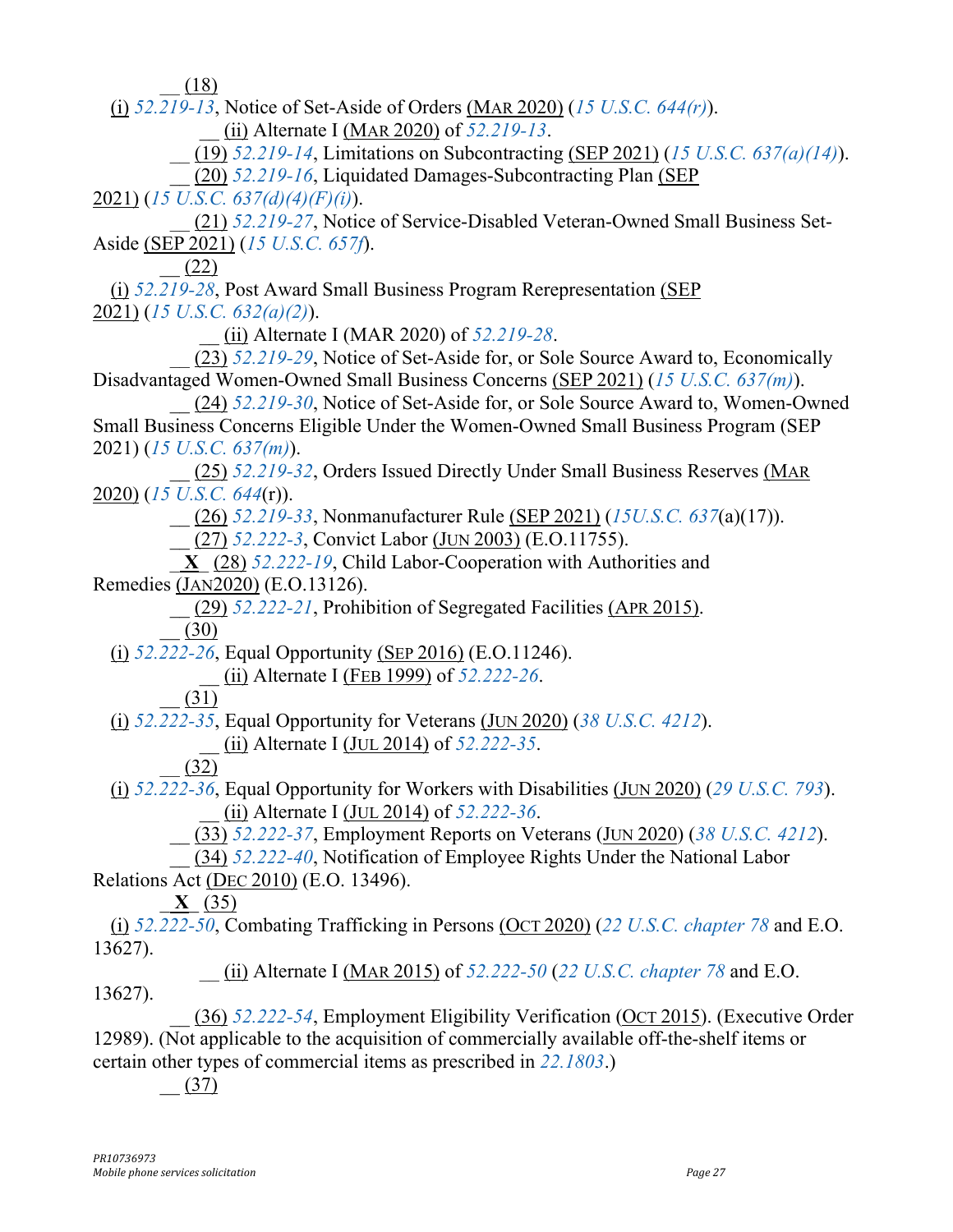(i) *52.223-9*, Estimate of Percentage of Recovered Material Content for EPA–Designated Items (May 2008) ( *42 U.S.C. 6962(c)(3)(A)(ii)*). (Not applicable to the acquisition of commercially available off-the-shelf items.) \_\_ (ii) Alternate I (MAY 2008) of *52.223-9* (*42 U.S.C. 6962(i)(2)(C)*). (Not applicable to the acquisition of commercially available off-the-shelf items.)

 \_\_ (38) *52.223-11*, Ozone-Depleting Substances and High Global Warming Potential Hydrofluorocarbons (Jun 2016) (E.O. 13693).

 \_\_ (39) *52.223-12*, Maintenance, Service, Repair, or Disposal of Refrigeration Equipment and Air Conditioners (JUN 2016) (E.O. 13693).

 $(40)$ 

(i) *52.223-13*, Acquisition of EPEAT®-Registered Imaging Equipment (JUN 2014) (E.O.s 13423 and 13514).

\_\_ (ii) Alternate I (OCT 2015) of *52.223-13*.

 $(41)$ 

(i) *52.223-14*, Acquisition of EPEAT®-Registered Televisions (JUN 2014) (E.O.s 13423 and 13514).

\_\_ (ii) Alternate I (Jun2014) of *52.223-14*.

 \_\_ (42) *52.223-15*, Energy Efficiency in Energy-Consuming Products (MAY 2020) (*42 U.S.C. 8259b*).

 $(43)$ 

(i) *52.223-16*, Acquisition of EPEAT®-Registered Personal Computer Products (OCT 2015) (E.O.s 13423 and 13514).

\_\_ (ii) Alternate I (JUN 2014) of *52.223-16*.

 \_ **X**\_ (44) *52.223-18*, Encouraging Contractor Policies to Ban Text Messaging While Driving (JUN 2020) (E.O. 13513).

\_\_ (45) *52.223-20*, Aerosols (JUN 2016) (E.O. 13693).

\_\_ (46) *52.223-21*, Foams (Jun2016) (E.O. 13693).

 $(47)$ 

(i) *52.224-3* Privacy Training (JAN 2017) (5 U.S.C. 552 a).

\_\_ (ii) Alternate I (JAN 2017) of *52.224-3*.

 \_\_ (48) *52.225-1*, Buy American-Supplies (JAN2021) (*41 U.S.C. chapter 83*).  $(49)$ 

(i) *52.225-3*, Buy American-Free Trade Agreements-Israeli Trade Act

(JAN 2021)(*41 U.S.C.chapter83*, *19 U.S.C. 3301* note, *19 U.S.C. 2112* note, *19 U.S.C. 3805* note , *19 U.S.C. 4001* note, Pub. L. 103-182, 108-77, 108-78, 108-286, 108-302, 109-53, 109-169, 109-283, 110-138, 112-41, 112-42, and 112-43.

\_\_ (ii) Alternate I (JAN 2021) of *52.225-3*.

\_\_ (iii) Alternate II (JAN 2021) of *52.225-3*.

\_\_ (iv) Alternate III (JAN 2021) of *52.225-3*.

\_\_ (50) *52.225-5*, Trade Agreements (OCT 2019) (*19 U.S.C. 2501*, et

seq., *19 U.S.C. 3301* note).

 \_ **X**\_ (51) *52.225-13*, Restrictions on Certain Foreign Purchases (FEB 2021) (E.O.'s, proclamations, and statutes administered by the Office of Foreign Assets Control of the Department of the Treasury).

 \_\_ (52) *52.225-26*, Contractors Performing Private Security Functions Outside the United States (Oct 2016) (Section 862, as amended, of the National Defense Authorization Act for Fiscal Year 2008; *10 U.S.C. 2302Note)*.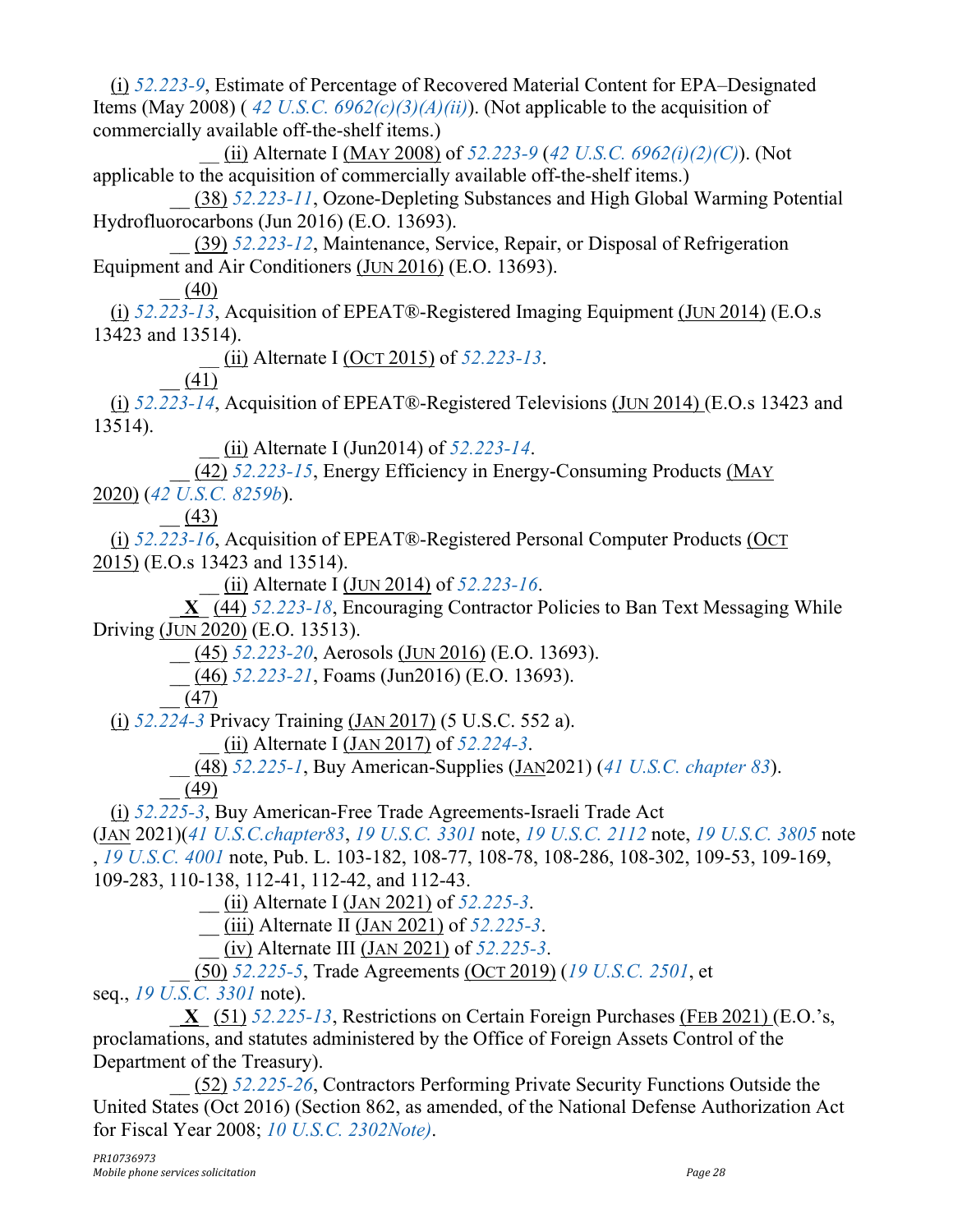\_\_ (53) *52.226-4*, Notice of Disaster or Emergency Area Set-Aside (Nov2007) (*42 U.S.C. 5150*).

 \_\_ (54) *52.226-5*, Restrictions on Subcontracting Outside Disaster or Emergency Area (Nov2007) (*42 U.S.C. 5150*).

\_\_ (55) *52.229-12*, Tax on Certain Foreign Procurements (FEB 2021) .

 \_ **X**\_ (56) *52.232-29*, Terms for Financing of Purchases of Commercial Items (FEB 2002) (*41 U.S.C. 4505*, *10 U.S.C. 2307(f)*).

 \_\_ (57) *52.232-30*, Installment Payments for Commercial Items (Jan 2017) (*41 U.S.C. 4505*, *10 U.S.C. 2307(f)*).

 \_ **X**\_ (58) *52.232-33*, Payment by Electronic Funds Transfer-System for Award Management (OCT2018) (*31 U.S.C. 3332*).

 \_\_ (59) *52.232-34*, Payment by Electronic Funds Transfer-Other than System for Award Management (Jul 2013) (*31 U.S.C. 3332*).

\_\_ (60) *52.232-36*, Payment by Third Party (MAY 2014) (*31 U.S.C. 3332*).

\_\_ (61) *52.239-1*, Privacy or Security Safeguards (AUG 1996) (*5 U.S.C. 552a*).

\_\_ (62) *52.242-5*, Payments to Small Business Subcontractors (JAN

2017) (*15 U.S.C. 637(d)(13)*).

\_\_ (63)

(i) *52.247-64*, Preference for Privately Owned U.S.-Flag Commercial Vessels (FEB 2006) ( *46 U.S.C. 55305* and *10 U.S.C. 2631*).

\_\_ (ii) Alternate I (APR 2003) of *52.247-64*.

\_\_ (iii) Alternate II (FEB 2006) of *52.247-64*.

 (c) The Contractor shall comply with the FAR clauses in this paragraph (c), applicable to commercial services, that the Contracting Officer has indicated as being incorporated in this contract by reference to implement provisions of law or Executive orders applicable to acquisitions of commercial items:

[Contracting Officer check as appropriate.]

\_\_ (1) *52.222-41*, Service Contract Labor Standards (AUG

2018) (*41 U.S.C. chapter67*).

(2) *52.222-42*, Statement of Equivalent Rates for Federal Hires (MAY 2014) (*29 U.S.C. 206* and *41 U.S.C. chapter 67*).

 \_\_ (3) *52.222-43*, Fair Labor Standards Act and Service Contract Labor Standards-Price Adjustment (Multiple Year and Option Contracts) (AUG

2018) (*29 U.S.C. 206* and *41 U.S.C. chapter 67*).

 \_\_ (4) *52.222-44*, Fair Labor Standards Act and Service Contract Labor Standards-Price Adjustment (May 2014) ( *29U.S.C.206* and *41 U.S.C. chapter 67*).

 \_\_ (5) *52.222-51*, Exemption from Application of the Service Contract Labor Standards to Contracts for Maintenance, Calibration, or Repair of Certain Equipment-Requirements (May 2014) (*41 U.S.C. chapter 67*).

 \_\_ (6) *52.222-53*, Exemption from Application of the Service Contract Labor Standards to Contracts for Certain Services-Requirements (MAY 2014) (*41 U.S.C. chapter 67*).

\_\_ (7) *52.222-55*, Minimum Wages Under Executive Order 13658 (NOV 2020).

\_\_ (8) *52.222-62*, Paid Sick Leave Under Executive Order 13706 (JAN 2017) (E.O.

13706).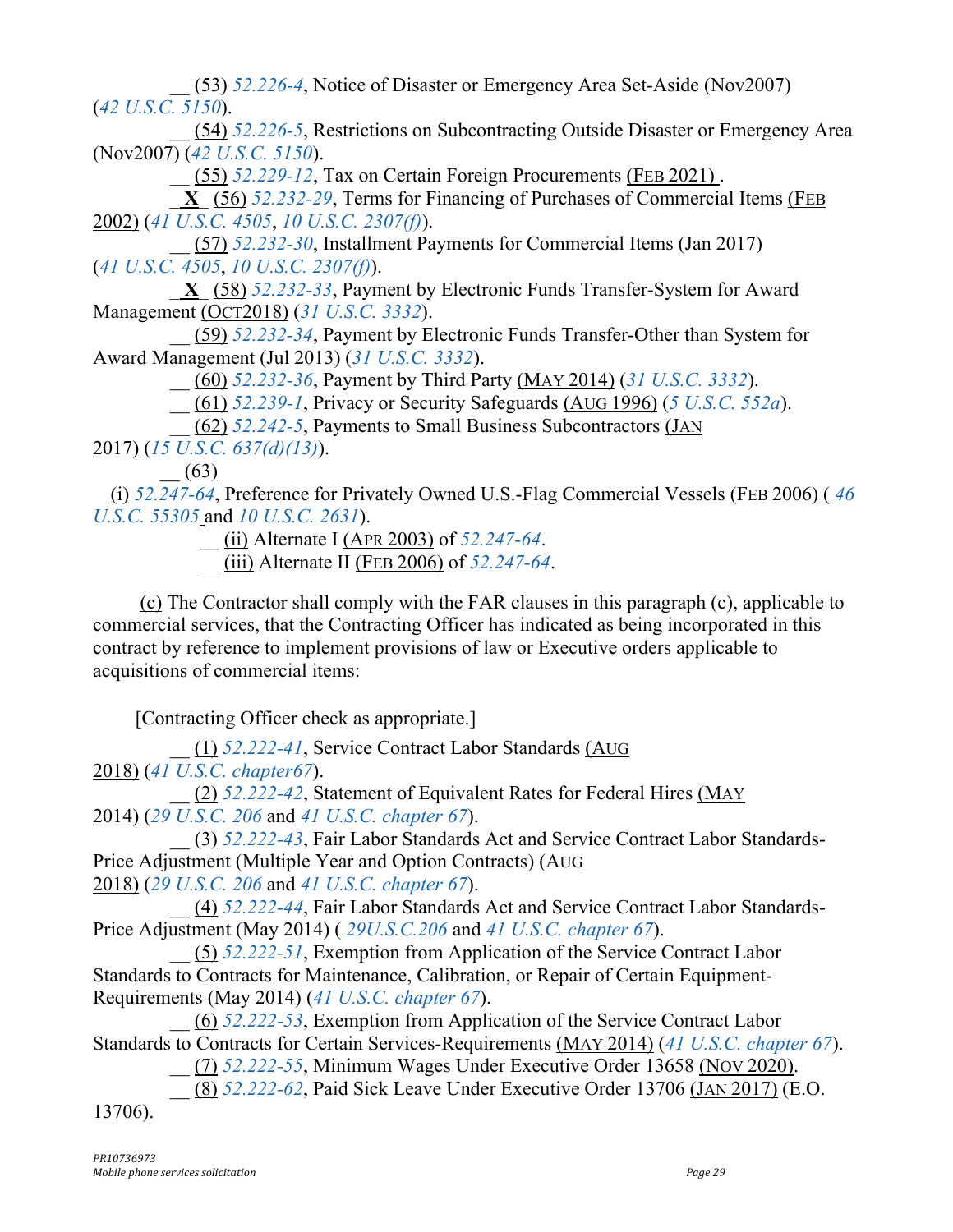\_\_ (9) *52.226-6*, Promoting Excess Food Donation to Nonprofit Organizations (Jun 2020) (*42 U.S.C. 1792*).

 (d) Comptroller General Examination of Record. The Contractor shall comply with the provisions of this paragraph (d) if this contract was awarded using other than sealed bid, is in excess of the simplified acquisition threshold, as defined in FAR *2.101*, on the date of award of this contract, and does not contain the clause at *52.215-2*, Audit and Records-Negotiation.

 (1) The Comptroller General of the United States, or an authorized representative of the Comptroller General, shall have access to and right to examine any of the Contractor's directly pertinent records involving transactions related to this contract.

 (2) The Contractor shall make available at its offices at all reasonable times the records, materials, and other evidence for examination, audit, or reproduction, until 3 years after final payment under this contract or for any shorter period specified in FAR subpart *4.7*, Contractor Records Retention, of the other clauses of this contract. If this contract is completely or partially terminated, the records relating to the work terminated shall be made available for 3 years after any resulting final termination settlement. Records relating to appeals under the disputes clause or to litigation or the settlement of claims arising under or relating to this contract shall be made available until such appeals, litigation, or claims are finally resolved.

 (3) As used in this clause, records include books, documents, accounting procedures and practices, and other data, regardless of type and regardless of form. This does not require the Contractor to create or maintain any record that the Contractor does not maintain in the ordinary course of business or pursuant to a provision of law.

(e)

(1) Notwithstanding the requirements of the clauses in paragraphs (a), (b), (c), and (d) of this clause, the Contractor is not required to flow down any FAR clause, other than those in this paragraph (e)(1) in a subcontract for commercial items. Unless otherwise indicated below, the extent of the flow down shall be as required by the clause-

 (i) *52.203-13*, Contractor Code of Business Ethics and Conduct (JUN 2020) (*41 U.S.C. 3509*).

 (ii) *52.203-19*, Prohibition on Requiring Certain Internal Confidentiality Agreements or Statements (Jan 2017) (section 743 of Division E, Title VII, of the Consolidated and Further Continuing Appropriations Act, 2015 (Pub. L. 113-235) and its successor provisions in subsequent appropriations acts (and as extended in continuing resolutions)).

 (iii) *52.204-23*, Prohibition on Contracting for Hardware, Software, and Services Developed or Provided by Kaspersky Lab and Other Covered Entities (JUL 2018) (Section 1634 of Pub. L. 115-91).

 (iv) *52.204-25*, Prohibition on Contracting for Certain Telecommunications and Video Surveillance Services or Equipment. (AUG 2020) (Section 889(a)(1)(A) of Pub. L. 115- 232).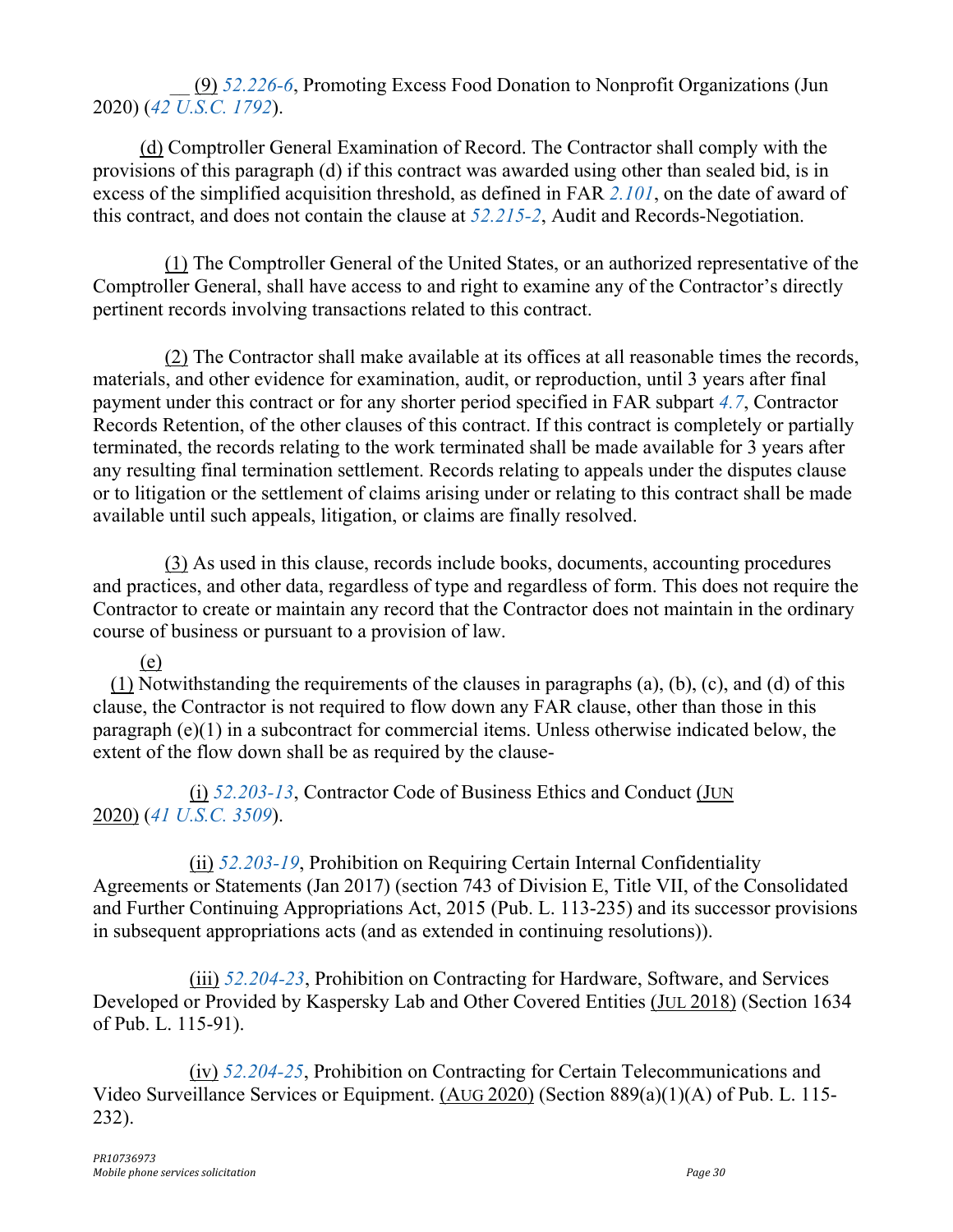(v) *52.219-8*, Utilization of Small Business Concerns (OCT 2018) (*15 U.S.C. 637(d)(2)* and (3)), in all subcontracts that offer further subcontracting opportunities. If the subcontract (except subcontracts to small business concerns) exceeds the applicable threshold specified in FAR *19.702*(a) on the date of subcontract award, the subcontractor must include *52.219-8* in lower tier subcontracts that offer subcontracting opportunities.

(vi) *52.222-21*, Prohibition of Segregated Facilities (APR 2015).

(vii) *52.222-26*, Equal Opportunity (SEP 2015) (E.O.11246).

(viii) *52.222-35*, Equal Opportunity for Veterans (JUN 2020) (*38 U.S.C. 4212*).

 (ix) *52.222-36*, Equal Opportunity for Workers with Disabilities (JUN 2020) (*29 U.S.C. 793*).

(x) *52.222-37*, Employment Reports on Veterans (JUN 2020) (*38 U.S.C. 4212*).

 (xi) *52.222-40*, Notification of Employee Rights Under the National Labor Relations Act (DEC 2010) (E.O. 13496). Flow down required in accordance with paragraph (f) of FAR clause *52.222-40*.

 (xii) *52.222-41*, Service Contract Labor Standards (AUG 2018) (*41 U.S.C. chapter 67*).

 $(xiii)$ 

(A) *52.222-50*, Combating Trafficking in Persons (OCT 2020) (*22 U.S.C. chapter 78* and E.O 13627).

 (B) Alternate I (MAR 2015) of *52.222- 50* (*22 U.S.C. chapter 78 and E.O. 13627*).

 (xiv) *52.222-51*, Exemption from Application of the Service Contract Labor Standards to Contracts for Maintenance, Calibration, or Repair of Certain Equipment-Requirements (May2014) (*41 U.S.C. chapter 67*).

 (xv) *52.222-53*, Exemption from Application of the Service Contract Labor Standards to Contracts for Certain Services-Requirements (MAY 2014) (*41 U.S.C. chapter 67*).

(xvi) *52.222-54*, Employment Eligibility Verification (OCT 2015) (E.O. 12989).

(xvii) *52.222-55*, Minimum Wages Under Executive Order 13658 (NOV 2020).

(xviii) *52.222-62*, Paid Sick Leave Under Executive Order 13706 (JAN 2017) (E.O.

13706).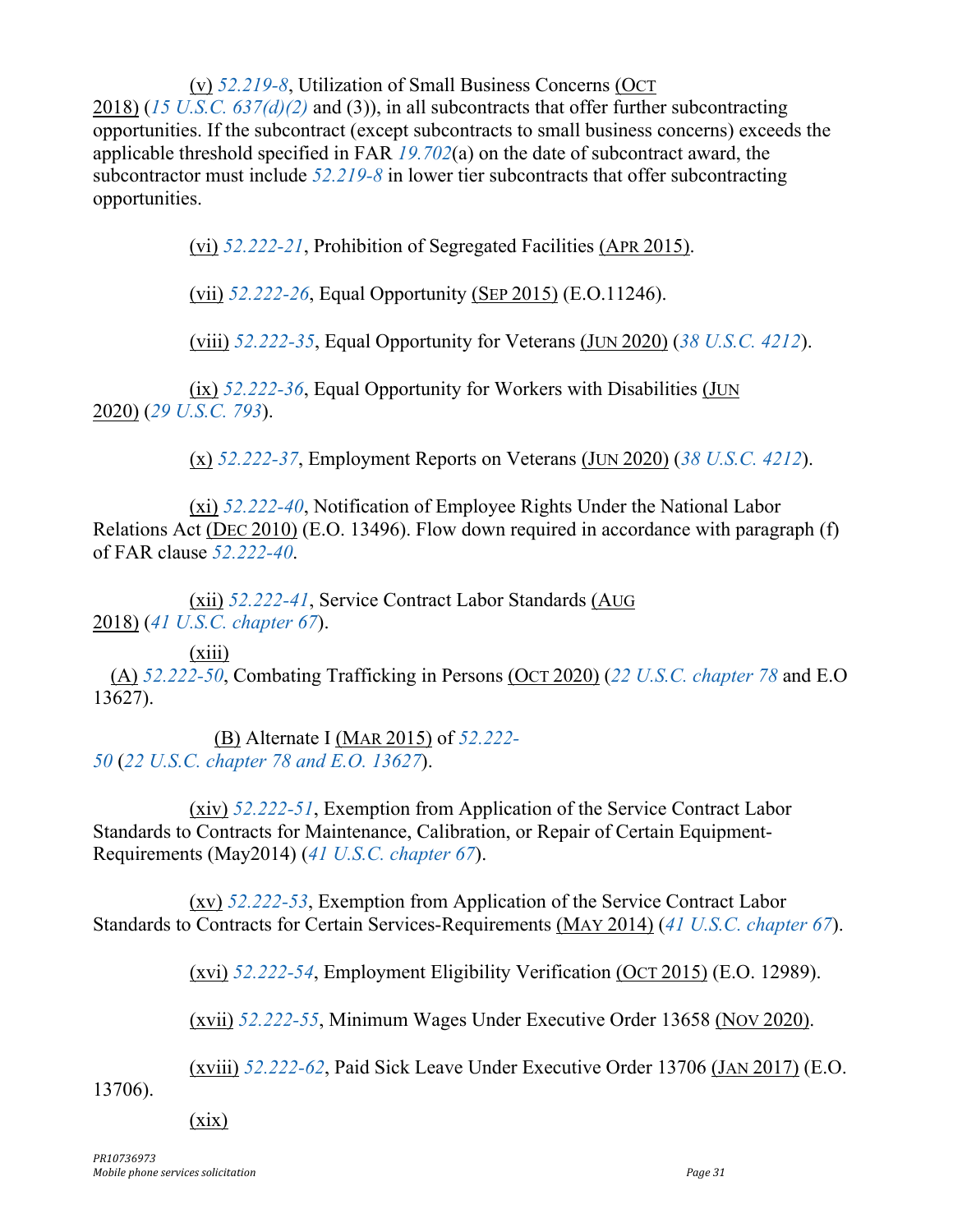(A) *52.224-3*, Privacy Training (Jan 2017) (*5 U.S.C. 552a*).

(B) Alternate I (JAN 2017) of *52.224-3*.

 (xx) *52.225-26*, Contractors Performing Private Security Functions Outside the United States (OCT 2016) (Section 862, as amended, of the National Defense Authorization Act for Fiscal Year 2008; *10 U.S.C. 2302 Note)*.

 (xxi) *52.226-6*, Promoting Excess Food Donation to Nonprofit Organizations (JUN 2020) (*42 U.S.C. 1792*). Flow down required in accordance with paragraph (e) of FAR clause 52.226-6.

 (xxii) *52.247-64*, Preference for Privately Owned U.S.-Flag Commercial Vessels (FEB 2006) ( *46 U.S.C. 55305* and *10 U.S.C. 2631*). Flow down required in accordance with paragraph (d) of FAR clause 52.247-64.

 (2) While not required, the Contractor may include in its subcontracts for commercial items a minimal number of additional clauses necessary to satisfy its contractual obligations.

# (End of clause)

52.229-12 TAX ON CERTAIN FOREIGN PROCUREMENTS—NOTICE AND REPRESENTATION (FEB 2021)

(a) *Definitions.* As used in this clause—

*Foreign person* means any person other than a United States person.

*United States person*, as defined in 26 U.S.C. 7701(a)(30), means–

- (1) A citizen or resident of the United States;
- (2) A domestic partnership;
- (3) A domestic corporation;
- (4) Any estate (other than a foreign estate, within the meaning of  $26$  U.S.C. 7701(a)(31)); and

(5) Any trust if-

 (i) A court within the United States is able to exercise primary supervision over the administration of the trust; and

 (ii) One or more United States persons have the authority to control all substantial decisions of the trust.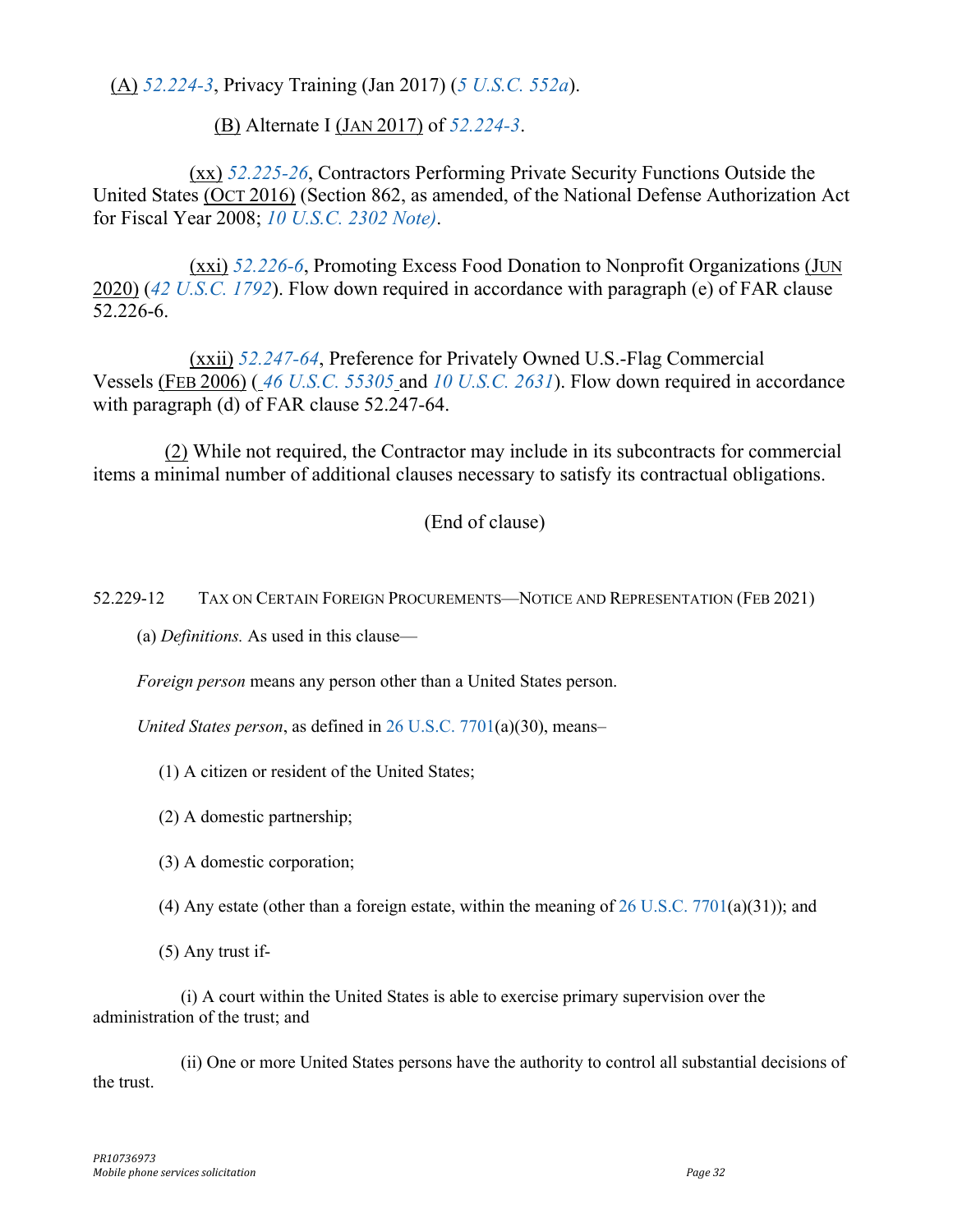(b) This clause applies only to foreign persons. It implements 26 U.S.C. 5000C and its implementing regulations at 26 CFR 1.5000C-1 through 1.5000C-7.

(c)

(1) If the Contractor is a foreign person and has only a partial or no exemption to the withholding, the Contractor shall include the Department of the Treasury Internal Revenue Service Form W-14, Certificate of Foreign Contracting Party Receiving Federal Procurement Payments, with each voucher or invoice submitted under this contract throughout the period in which this status is applicable. The excise tax withholding is applied at the payment level, not at the contract level. The Contractor should revise each IRS Form W-14 submission to reflect the exemption (if any) that applies to that particular invoice, such as a different exemption applying. In the absence of a completed IRS Form W-14 accompanying a payment request, the default withholding percentage is 2 percent for the section 5000C withholding for that payment request. Information about IRS Form W-14 and its separate instructions is available via the internet at www.irs.gov/w14.

 (2) If the Contractor is a foreign person and has indicated in its offer in the provision 52.229-11, Tax on Certain Foreign Procurements—Notice and Representation, that it is fully exempt from the withholding, and certified the full exemption on the IRS Form W-14, and if that full exemption no longer applies due to a change in circumstances during the performance of the contract that causes the Contractor to become subject to the withholding for the 2 percent excise tax then the Contractor shall–

 (i) Notify the Contracting Officer within 30 days of a change in circumstances that causes the Contractor to be subject to the excise tax withholding under 26 U.S.C. 5000C; and

(ii) Comply with paragraph  $(c)(1)$  of this clause.

 (d) The Government will withhold a full 2 percent of each payment unless the Contractor claims an exemption. If the Contractor enters a ratio in Line 12 of the IRS Form W-14, the result of Line 11 divided by Line 10, the Government will withhold from each payment an amount equal to 2 percent multiplied by the contract ratio. If the Contractor marks box 9 of the IRS Form W-14 (rather than completes Lines 10 through 12), the Contractor must identify and enter the specific exempt and nonexempt amounts in Line 15 of the IRS Form W-14; the Government will then withhold 2 percent only from the nonexempt amount. See the IRS Form W-14 and its instructions.

(e) Exemptions from the withholding under this clause are described at  $26$  CFR 1.5000C-1(d)(5) through (7). Any exemption claimed and self-certified on the IRS Form W-14 is subject to audit by the IRS. Any disputes regarding the imposition and collection of the 26 U.S.C. 5000C tax are adjudicated by the IRS as the 26 U.S.C. 5000C tax is a tax matter, not a contract issue.

(f) Taxes imposed under 26 U.S.C. 5000C may not be—

- (1) Included in the contract price; nor
- (2) Reimbursed.

 (g) A taxpayer may, for a fee, seek advice from the Internal Revenue Service (IRS) as to the proper tax treatment of a transaction. This is called a private letter ruling. Also, the IRS may publish a revenue ruling, which is an official interpretation by the IRS of the Internal Revenue Code, related statutes, tax treaties, and regulations. A revenue ruling is the conclusion of the IRS on how the law is applied to a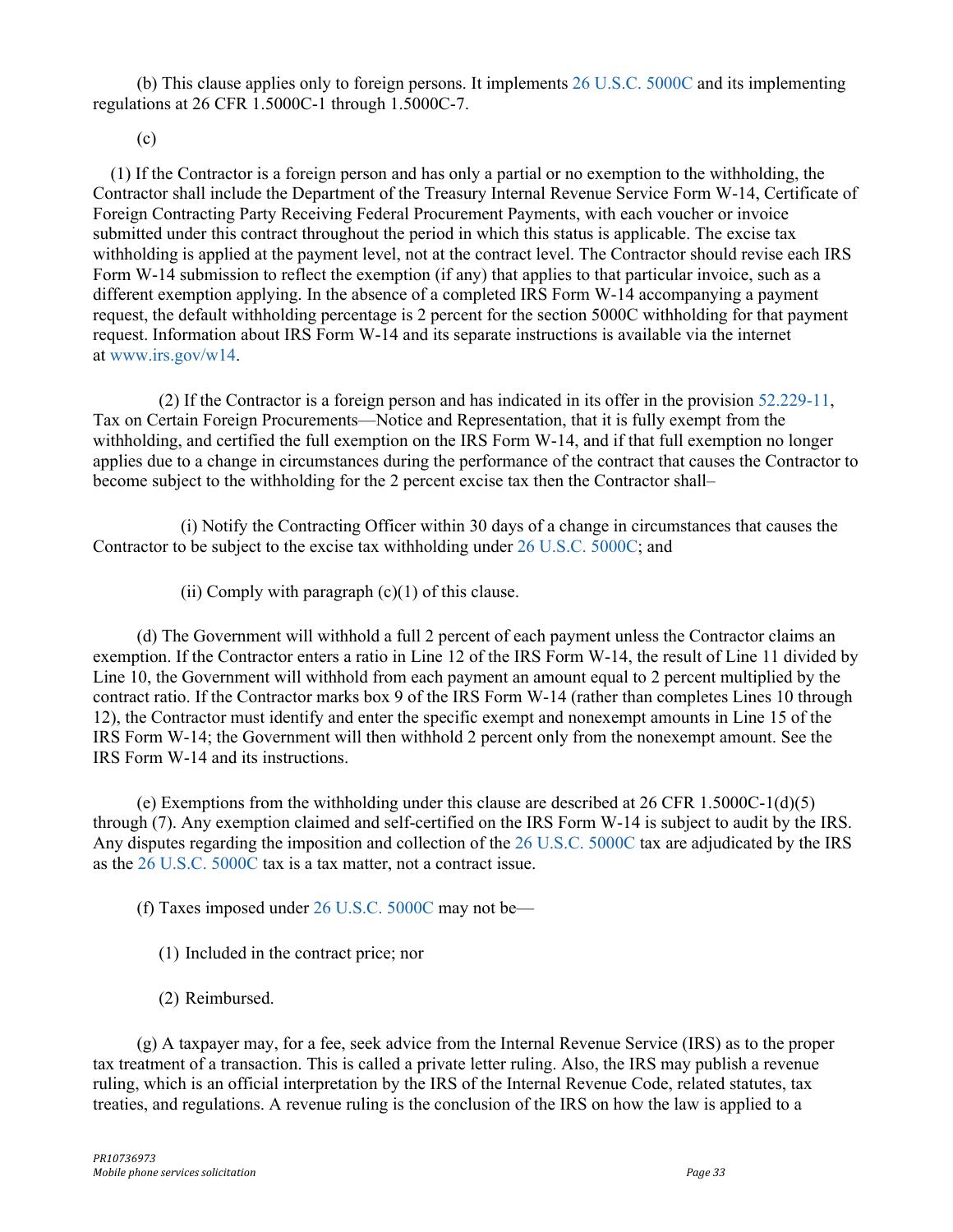specific set of facts. For questions relating to the interpretation of the IRS regulations go to https://www.irs.gov/help/tax-law-questions.

(End of clause)

## **ADDENDUM TO CONTRACT CLAUSES FAR AND DOSAR CLAUSES NOT PRESCRIBED IN PART 12**

#### **52.252-2 CLAUSES INCORPORATED BY REFERENCE (FEB 1998)**

 This contract incorporates one or more clauses by reference, with the same force and effect as if they were given in full text. Upon request, the Contracting Officer will make their full text available. Also, the full text of a clause may be accessed electronically at:

*http://www.acquisition.gov/far/* or *http://farsite.hill.af.mil/vffara.htm*

These addresses are subject to change. If the Federal Acquisition Regulation (FAR) is not available at the locations indicated above, use the Department of State Acquisition Website at *http://www.statebuy.state.gov/* to see the links to the FAR. You may also use an internet "search engine" (i.e., Google, Yahoo, Excite) to obtain the latest location of the most current FAR.

THE FOLLOWING FEDERAL ACQUISITION REGULATION CLAUSES ARE INCORPORATED BY REFERENCE:

- CLAUSE TITLE AND DATE
- 52.204-12 DATA UNIVERSAL NUMBERING SYSTEM NUMBER MAINTENANCE (DEC 2012)
- 52.204-13 SYSTEM FOR AWARD MANAGEMENT MAINTENANCE (OCT 2018)
- 52.204-18 COMMERCIAL AND GOVERNMENT ENTITY CODE MAINTENANCE (AUG 2020)
- 52.225-14 INCONSISTENCY BETWEEN ENGLISH VERSION AND TRANSLATION OF CONTRACT (FEB 2000)
- 52.228-4 WORKER'S COMPENSATION AND WAR-HAZARD INSURANCE OVERSEAS (APR 1984)
- 52.228-5 INSURANCE WORK ON A GOVERNMENT INSTALLATION (JAN 1997)
- 52.229-6 FOREIGN FIXED PRICE CONTRACTS (FEB 2013)
- 52.232-39 UNENFORCEABILITY OF UNAUTHORIZED OBLIGATIONS (JUNE 2013)
- 52.244-6 SUBCONTRACTS FOR COMMERCIAL ITEMS (JUL 2021)

THE FOLLOWING FAR CLAUSES ARE PROVIDED IN FULL TEXT: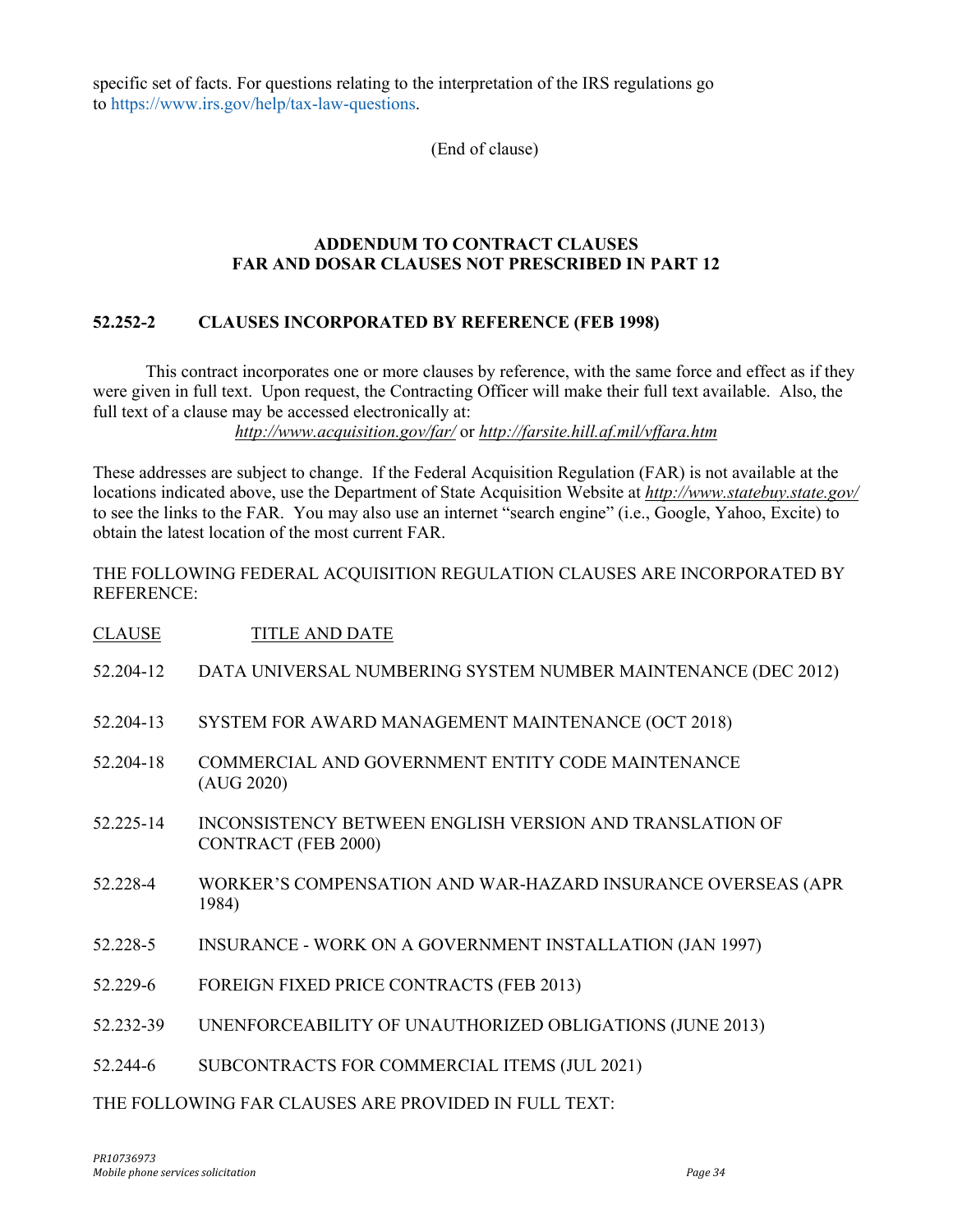#### **52.216-18 ORDERING (AUG 2020)**

(a) Any supplies and services to be furnished under this contract shall be ordered by issuance of delivery orders or task orders by the individuals or activities designated in the Schedule. Such orders may be issued from date of award through base period or option periods if exercised.

(b) All delivery orders or task orders are subject to the terms and conditions of this contract. In the event of conflict between a delivery order or task order and this contract, the contract shall control.

(c) A delivery order or task order is considered "issued" when –

(1) If sent by mail (includes transmittal by U.S. mail or private delivery service), the Government deposits the order in the mail;

(2) If sent by fax, the Government transmits the order to the Contractor's fax number; or

(3) If sent electronically, the Government either –

- (i) Posts a copy of the delivery order or task order to a Government document access system, and notice is sent to the Contractor; or
- (ii) Distributes the delivery order or task order via email to the Contractor's email address.

(d) Orders may be issued by methods other than those enumerated in this clause only if authorized in the contract.

(End of clause)

## **52.216-19 ORDER LIMITATIONS. (OCT 1995)**

(a) Minimum order. When the Government requires mobile telephone services covered by this contract in an amount of less than 5 cell phones per month**,** the Government is not obligated to purchase, nor is the Contractor obligated to furnish, those services under the contract.

(b) Maximum order. The Contractor is not obligated to honor-

(1) Any order for a single mobile telephone service in excess of 200,000 minutes per month;

(2) Any order for a combination of mobile telephone services via cell phone, in excess of 400,000 minutes per month; or

(3) A series of orders from the same ordering office within **90 days** that together call for quantities exceeding the limitation in subparagraph (1) or (2) above.

(c) If this is a requirements contract (i.e., includes the Requirement clause at subsection 52.216-21 of the Federal Acquisition Regulation (FAR)), the Government is not required to order a part of any one requirement from the Contractor if that requirement exceeds the maximum-order limitations in paragraph (b) above.

(d) Notwithstanding paragraphs (b) and (c) above, the Contractor shall honor any order exceeding the maximum order limitations in paragraph (b), unless that order (or orders) is returned to the ordering office within **(10)** days after issuance, with written notice stating the Contractor's intent not to ship the item (or items) called for and the reasons. Upon receiving this notice, the Government may acquire the services from another source.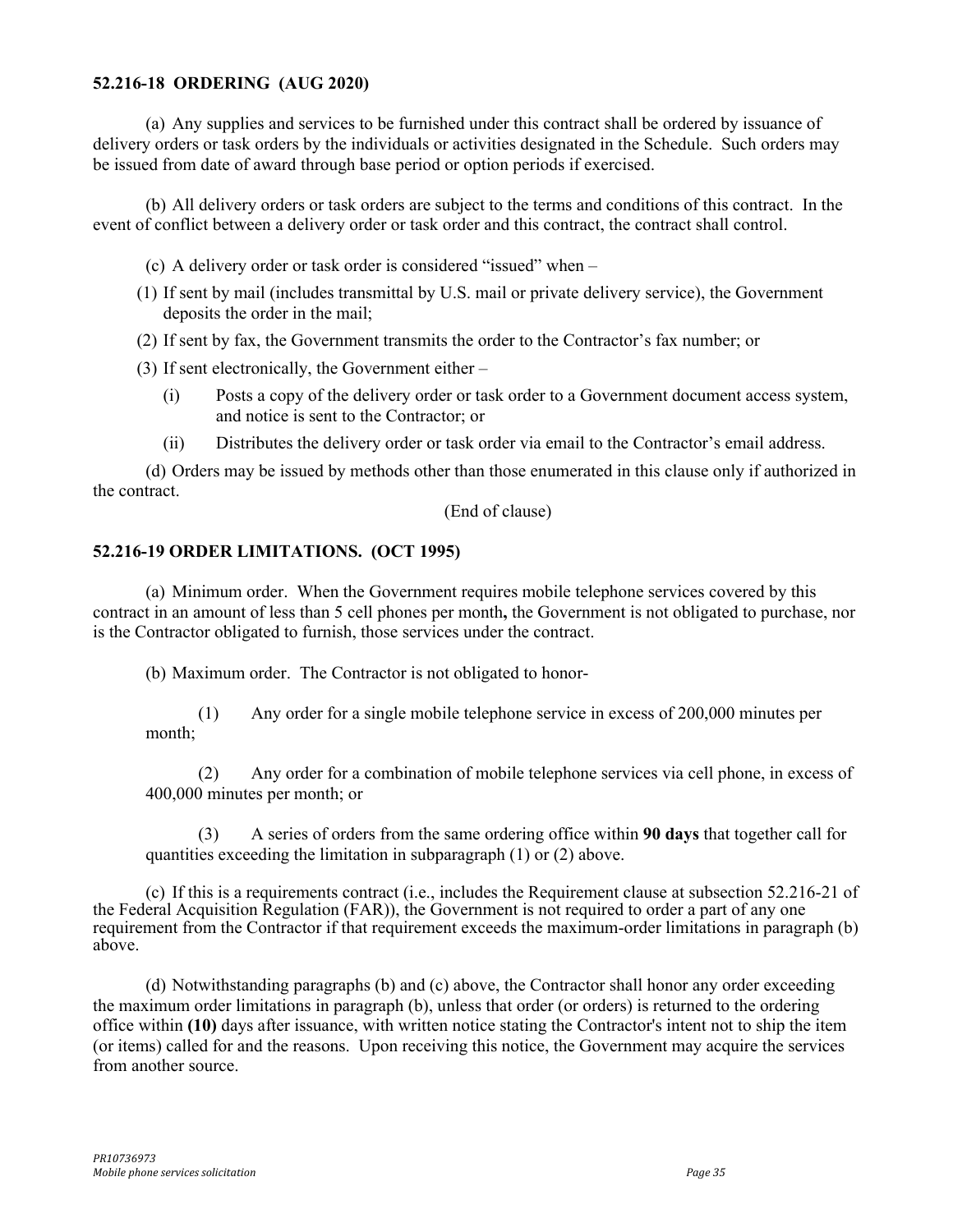## **52.216-22 INDEFINITE QUANTITY (OCT 1995)**

(a) This is an indefinite-quantity contract for the supplies or services specified, and effective for the period stated, in the Schedule. The quantities of supplies and services specified in the Schedule are estimates only and are not purchased by this contract.

(b) Delivery or performance shall be made only as authorized by orders issued in accordance with the Ordering clause. The Contractor shall furnish to the Government, when and if ordered, the supplies or services specified in the Schedule up to and including the quantity designated in the Schedule as the "maximum." The Government shall order at least the quantity of supplies or services designated in the Schedule as the "minimum."

(c) Except for any limitations on quantities in the Order Limitations clause or in the Schedule, there is no limit on the number of orders that may be issued. The Government may issue orders requiring delivery to multiple destinations or performance at multiple locations.

(d) Any order issued during the effective period of this contract and not completed within that period shall be completed by the Contractor within the time specified in the order. The contract shall govern the Contractor's and Government's rights and obligations with respect to that order to the same extent as if the order were completed during the contract's effective period; *provided*, that the Contractor shall not be required to make any deliveries under this contract after one year beyond the contract's effective period.

(e) Any order issued during the effective period of this contract and not completed within that period shall be completed by the Contractor within the time specified in the order. The contract shall govern the Contractor's and Government's rights and obligations with respect to that order to the same extent as if the order were completed during the contract's effective period; *provided*, that the Contractor shall not be required to make any deliveries under this contract after one year beyond the contract's effective period.

#### **52.217-8 OPTION TO EXTEND SERVICES (NOV 1999)**

The Government may require continued performance of any services within the limits and at the rates specified in the contract. The option provision may be exercised more than once, but the total extension of performance hereunder shall not exceed 6 months. The Contracting Officer may exercise the option by written notice to the Contractor within the performance period of the contract.

#### **52.217-9 OPTION TO EXTEND THE TERM OF THE CONTRACT (MAR 2000)**

(a) The Government may extend the term of this contract by written notice to the Contractor within the performance period of the contract or within 30 days after funds for the option year become available, whichever is later.

(b) If the Government exercises this option, the extended contract shall be considered to include this option clause.

(c) The total duration of this contract, including the exercise of any options under this clause, shall not exceed thirty six (36) months.

#### **52.232-19 AVAILABILITY OF FUNDS FOR THE NEXT FISCAL YEAR. (APR 1984)**

 Funds are not presently available for performance under this contract beyond September 30 of the current calendar year. The Government's obligation for performance of this contract beyond that date is contingent upon the availability of appropriated funds from which payment for contract purposes can be made. No legal liability on the part of the Government for any payment may arise for performance under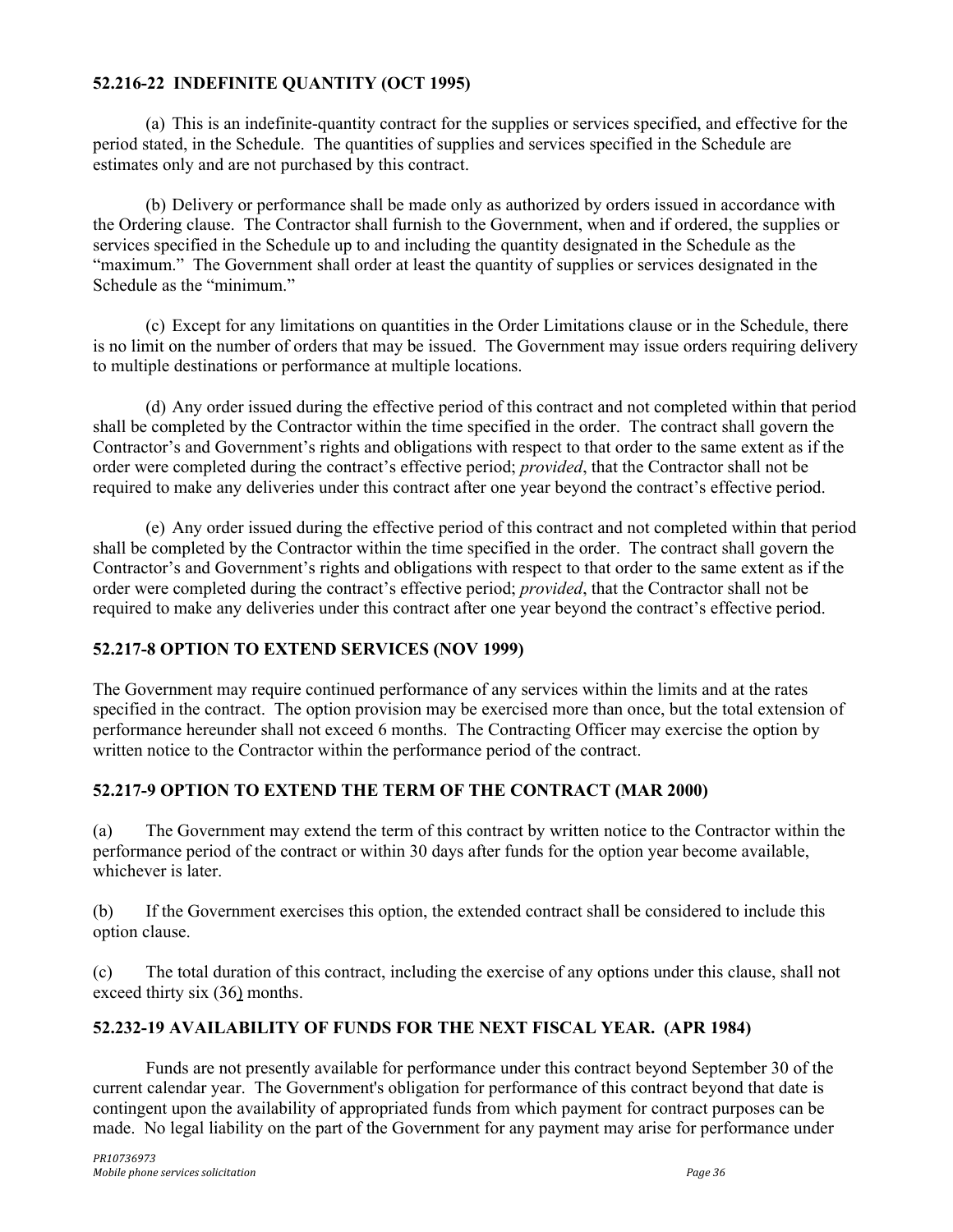this contract beyond September 30 of the current calendar year, until funds are made available to the Contracting Officer for performance and until the Contractor receives notice of availability, to be confirmed in writing by the Contracting Officer.

## THE FOLLOWING DOSAR CLAUSES ARE PROVIDED IN FULL TEXT:

## **CONTRACTOR IDENTIFICATION (JULY 2008)**

Contract performance may require contractor personnel to attend meetings with government personnel and the public, work within government offices, and/or utilize government email.

Contractor personnel must take the following actions to identify themselves as non-federal employees:

- 1) Use an email signature block that shows name, the office being supported and company affiliation (e.g. "John Smith, Office of Human Resources, ACME Corporation Support Contractor");
- 2) Clearly identify themselves and their contractor affiliation in meetings;
- 3) Identify their contractor affiliation in Departmental e-mail and phone listings whenever contractor personnel are included in those listings; and
- 4) Contractor personnel may not utilize Department of State logos or indicia on business cards.

#### **652.232-70 PAYMENT SCHEDULE AND INVOICE SUBMISSION (FIXED-PRICE) (AUG 1999)**

 (a) General. The Government shall pay the contractor as full compensation for all work required, performed, and accepted under this contract the firm fixed-price stated in this contract.

(b) Invoice Submission. The contractor shall submit VAT invoices in original. To constitute a proper invoice, the invoice shall include all the items required by FAR 32.905(e).

The Contractor shall show Value Added Tax (VAT) as a separate item on invoices submitted for payment.

 (c) Contractor Remittance Address. The Government will make payment to the contractor's address stated on the cover page of this contract, unless a separate remittance address is shown below:

 \_\_\_\_\_\_\_\_\_\_\_\_\_\_\_\_\_\_\_\_\_\_\_\_\_\_\_\_\_  $\mathcal{L}_\text{max}$ 

 \_\_\_\_\_\_\_\_\_\_\_\_\_\_\_\_\_\_\_\_\_\_\_\_\_\_\_\_\_  $\mathcal{L}_\text{max}$ 

#### **652.216-70 ORDERING - INDEFINITE-DELIVERY CONTRACT (APR 2004)**

The Government shall use one of the following forms to issue orders under this contract:

 (a) The Optional Form 347, *Order for Supplies or Services*, and Optional Form 348, *Order for Supplies or Services Schedule - Continuation*; or,

(b) The DS-2076, *Purchase Order, Receiving Report and Voucher*, and DS-2077, *Continuation Sheet*.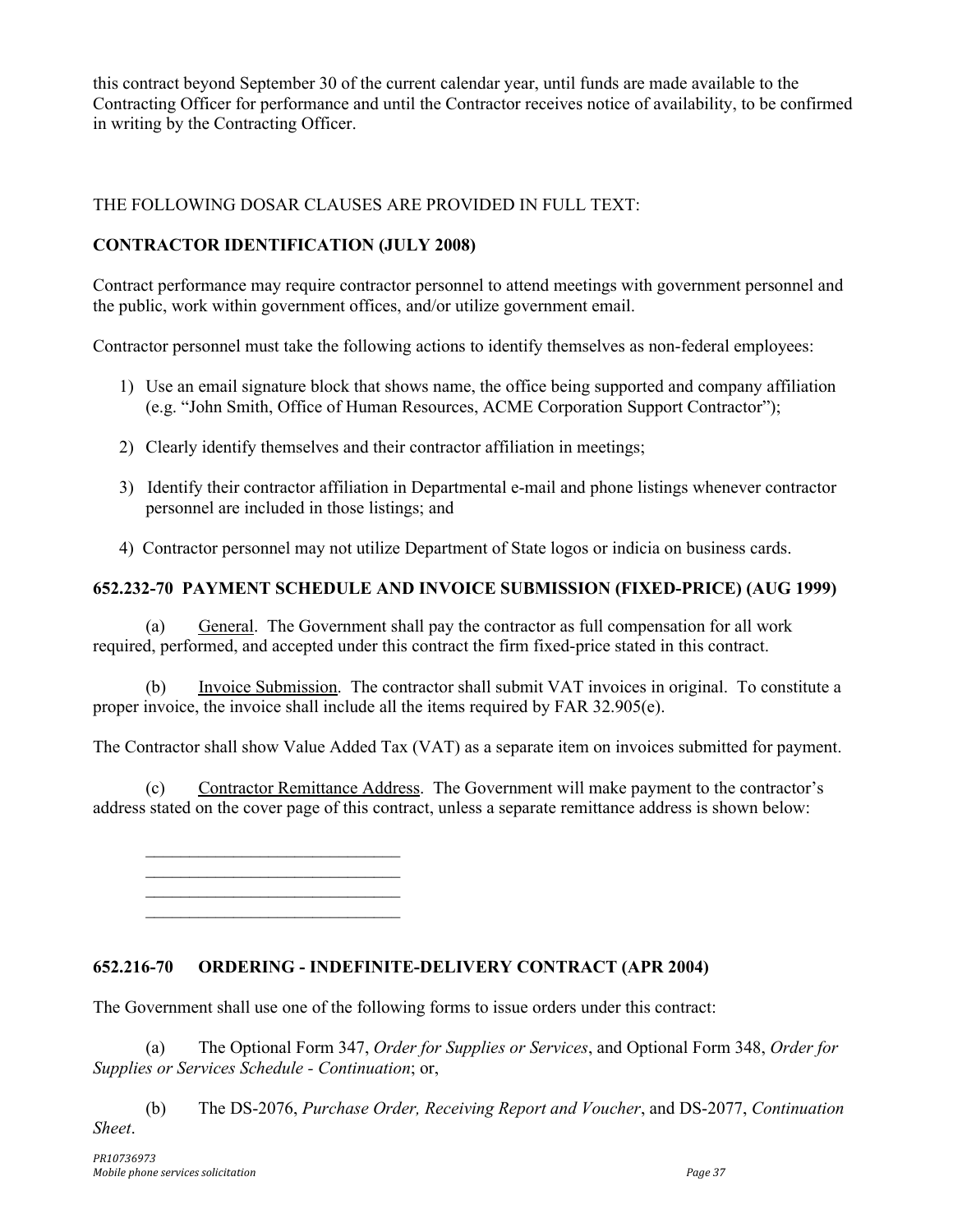#### **652.242-70 CONTRACTING OFFICER'S REPRESENTATIVE (COR) AUG 1999)**

 (a) The Contracting Officer may designate in writing one or more Government employees, by name or position title, to take action for the Contracting Officer under this contract. Each designee shall be identified as a Contracting Officer's Representative (COR). Such designation(s) shall specify the scope and limitations of the authority so delegated; provided, that the designee shall not change the terms or conditions of the contract, unless the COR is a warranted Contracting Officer and this authority is delegated in the designation.

(b) The **COR** for this contract will be the Embassy Telephone Technician

The Government Technical Monitors (GTMs) for this contract will be:

- Information Management Officer
- Information Systems Officer
- Information Programs Officer
- Information Management Specialist
- IMO Customer Service Representative
- Computer Management Specialist

#### **652.242-73 AUTHORIZATION AND PERFORMANCE (AUG 1999)**

(a) The contractor warrants the following:

 (1) That is has obtained authorization to operate and do business in the country or countries in which this contract will be performed;

 (2) That is has obtained all necessary licenses and permits required to perform this contract; and,

 (3) That it shall comply fully with all laws, decrees, labor standards, and regulations of said country or countries during the performance of this contract.

 (b) If the party actually performing the work will be a subcontractor or joint venture partner, then such subcontractor or joint venture partner agrees to the requirements of paragraph (a) of this clause.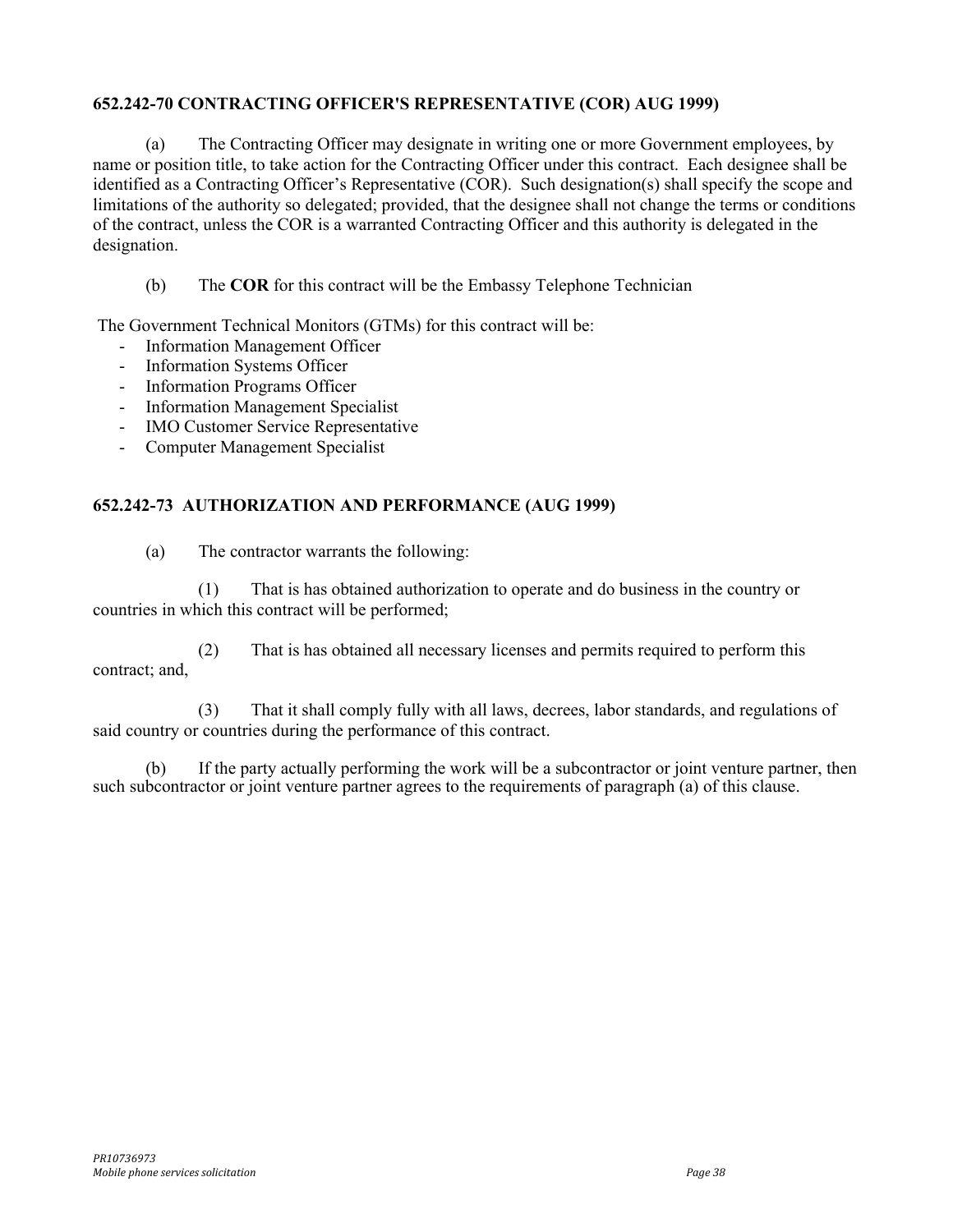### **SECTION 3 - SOLICITATION PROVISIONS**

#### **FAR 52.212-1 INSTRUCTIONS TO OFFERORS -- COMMERCIAL ITEMS (SEP 2021)**, is incorporated by reference (see SF-1449, Block 27A)

## **ADDENDUM TO 52.212-1**

#### A. SUMMARY OF INSTRUCTIONS. Each offer must consist of the following:

A.1*.* SF-1449. A completed solicitation, in which the SF-1449 cover page (blocks 12, 17, 19-24, and 30 as appropriate), and Sections 1 and 5 have been filled out.

A.2. INFORMATION. Information demonstrating the offeror's ability to perform, including:

 (1) Name of a Project Manager (or other liaison to the Embassy/Consulate) who understands written and spoken English;

 (2) Evidence that the offeror operates an established business with a permanent address and telephone listing;

 (3) List of clients over the past 5 years, demonstrating prior experience with relevant past performance information and references (provide dates of contracts, places of performance, value of contracts, contact names, telephone and fax numbers and email addresses). If the offeror has not performed comparable services in Bulgaria then the offeror shall provide its international experience. Offerors are advised that the past performance information requested above may be discussed with the client's contact person. In addition, the client's contact person may be asked to comment on the offeror's:

- Quality of services provided under the contract;
- Compliance with contract terms and conditions;
- Effectiveness of management:
- Willingness to cooperate with and assist the customer in routine matters, and when confronted by unexpected difficulties; and
- Business integrity / business conduct. The Government will use past performance information primarily to assess an offeror's capability to meet the solicitation performance requirements, including the relevance and successful performance of the offeror's work experience. The Government may also use this data to evaluate the credibility of the offeror's proposal. In addition, the Contracting Officer may use past performance information in making a determination of responsibility.
	- (4) Mobile telephone network coverage map of Bulgaria
	- (5) Internet Access (Data) coverage map of Bulgaria

 (6) Evidence that the offeror can provide the necessary personnel, equipment, and financial resources needed to perform the work;

 (7) Evidence that the offeror has all licenses and permits required by local law (see DOSAR 652.242-73 in Section 2).

- (8) Information on Connectivity within Bulgaria
- (9) List of international roaming contracts.
- (10) Evidence that the contractor has a recovery plan in the event of an emergency or disaster.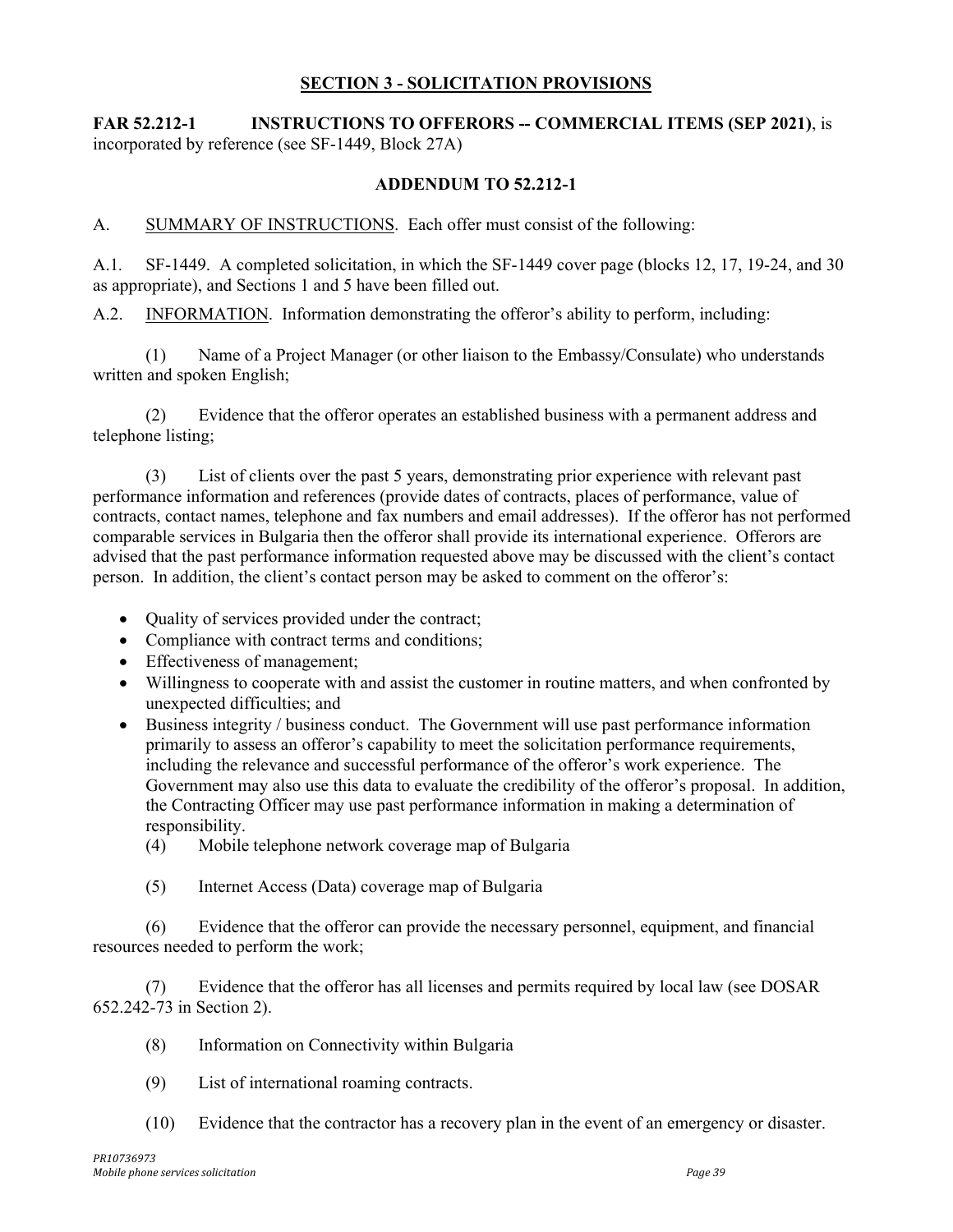Any other written information that will provide proof of technical and financial responsibility of the company*.* 

### A.3. PRE-PROPOSAL CONFERENCE

A pre-proposal conference to discuss the requirements of this solicitation will be held on May 17, 2022 at 10:00h in the U.S. Embassy located on #16, Kozyak St. Offerors interested in attendance should contact Miglena Mihova at tel: +359 2 939 5663, or e-mail:  $MihovaMD@state.gov$  to arrange entry to the building not later than Friday, May 13, 2022, 16:00h.

A.3.1. Offerors are urged to submit written questions at least three days before the scheduled pre-proposal conference to PorchK@state.gov.

A.3.2 Attendees may also bring written questions to the proposal conference; however, if the answer requires research, there is no guarantee that the question will be able to be answered at that conference.

A.3.3. The Government's statements at the pre-proposal conference shall not be considered to be a change to the solicitation unless a written amendment is issued.

A.3.4. Following the conference, all prospective offerors who received a copy of the solicitation will be provided a copy of all questions presented in writing prior to the conference, along with answers. If the answer requires a change to the solicitation, a solicitation amendment will also be issued.

#### **ADDENDUM TO SOLICITATION PROVISIONS FAR AND DOSAR PROVISIONS NOT PRESCRIBED IN PART 12**

#### **52.252-1 SOLICITATION PROVISIONS INCORPORATED BY REFERENCE (FEB 1998)**

 This solicitation incorporates one or more solicitation provisions by reference, with the same force and effect as if they were given in full text. Upon request, the Contracting Officer will make their full text available. Also, the full text of a clause may be accessed electronically at: *http://www.acquisition.gov/far/*or *http://farsite.hill.af.mil/vffara.htm*

These addresses are subject to change. IF the FAR is not available at the locations indicated above, use of an Internet "search engine" (e.g., Yahoo, Infoseek, Alta Vista, etc.) is suggested to obtain the latest location of the most current FAR provisions.

The following Federal Acquisition Regulation solicitation provisions are incorporated by reference:

| <b>PROVISION</b> | TITLE AND DATE                                             |
|------------------|------------------------------------------------------------|
| 52.204-7         | SYSTEM FOR AWARD MANAGEMENT (OCT 2018)                     |
| 52.204-16        | COMMERCIAL AND GOVERNMENT ENTITY CODE REPORTING (AUG 2020) |
| 52.214-34        | SUBMISSION OF OFFERS IN THE ENGLISH LANGUAGE (APR 1991)    |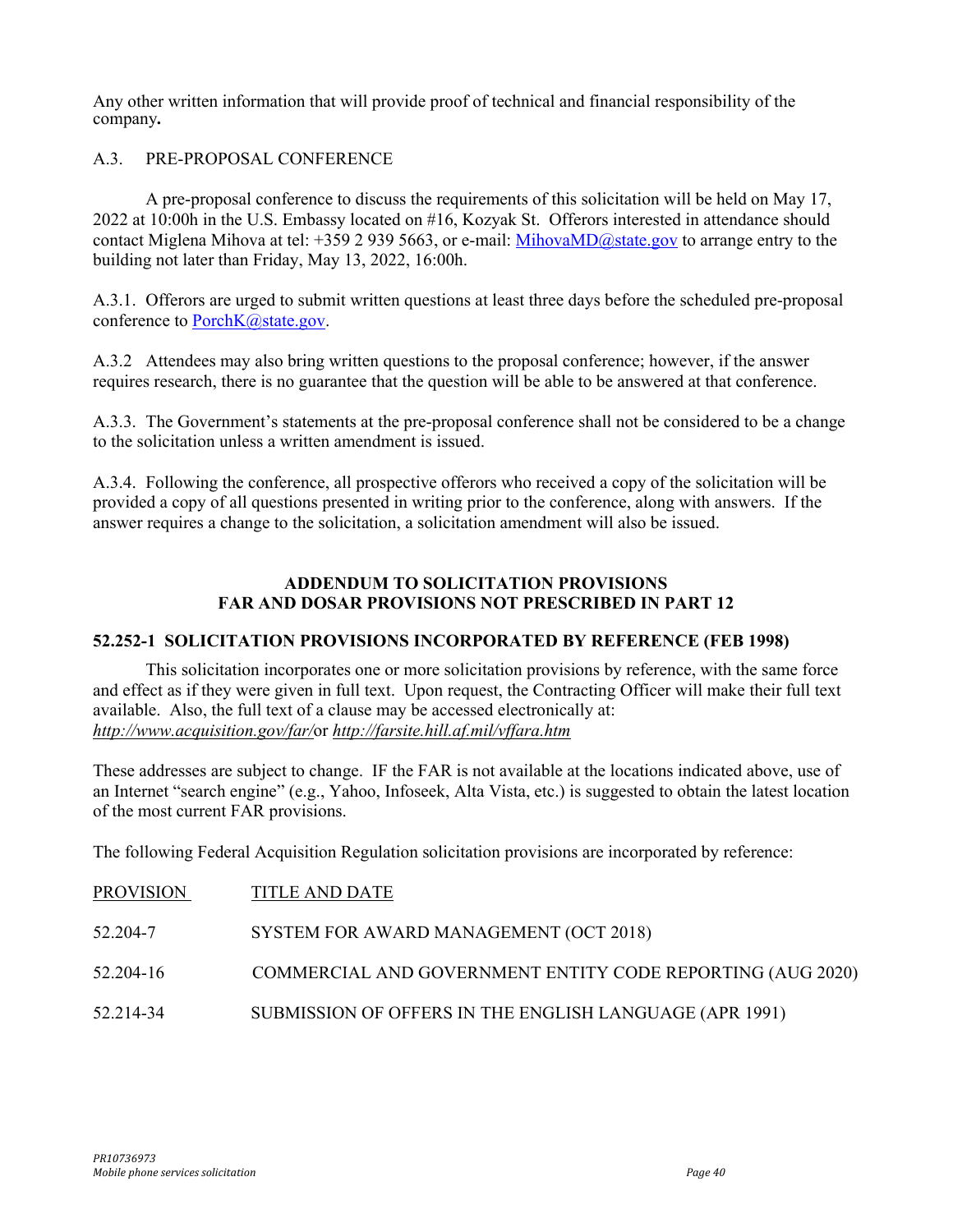#### THE FOLLOWING DOSAR PROVISION(S) IS/ARE PROVIDED IN FULL TEXT:

#### **652.206-70 Advocate for Competition/Ombudsman (FEB 2015)**

- (a) The Department of State's Advocate for Competition is responsible for assisting industry in removing restrictive requirements from Department of State solicitations and removing barriers to full and open competition and use of commercial items. If such a solicitation is considered competitively restrictive or does not appear properly conducive to competition and commercial practices, potential offerors are encouraged first to contact the contracting officer for the solicitation. If concerns remain unresolved, contact:
- (1) For solicitations issued by the Office of Acquisition Management (A/LM/AQM) or a Regional Procurement Support Office, the A/LM/AQM Advocate for Competition, at AQMCompetitionAdvocate@state.gov.
- (2) For all others, the Department of State Advocate for Competition at cat $(\partial_{\xi})$ state.gov.

(b) The Department of State's Acquisition Ombudsman has been appointed to hear concerns from potential offerors and contractors during the preaward and postaward phases of this acquisition. The role of the ombudsman is not to diminish the authority of the contracting officer, the Technical Evaluation Panel or Source Evaluation Board, or the selection official. The purpose of the ombudsman is to facilitate the communication of concerns, issues, disagreements, and recommendations of interested parties to the appropriate Government personnel, and work to resolve them. When requested and appropriate, the ombudsman will maintain strict confidentiality as to the source of the concern. The ombudsman does not participate in the evaluation of proposals, the source selection process, or the adjudication of formal contract disputes. Interested parties are invited to contact the contracting activity ombudsman, Gary Anderson, at +359 2 9375100. For an American Embassy or overseas post, refer to the numbers below for the Department Acquisition Ombudsman. Concerns, issues, disagreements, and recommendations which cannot be resolved at a contracting activity level may be referred to the Department of State Acquisition Ombudsman at (703) 516-1696 or write to: Department of State, Acquisition Ombudsman, Office of the Procurement Executive (A/OPE), Suite 1060, SA-15, Washington, DC 20520.

(End of provision)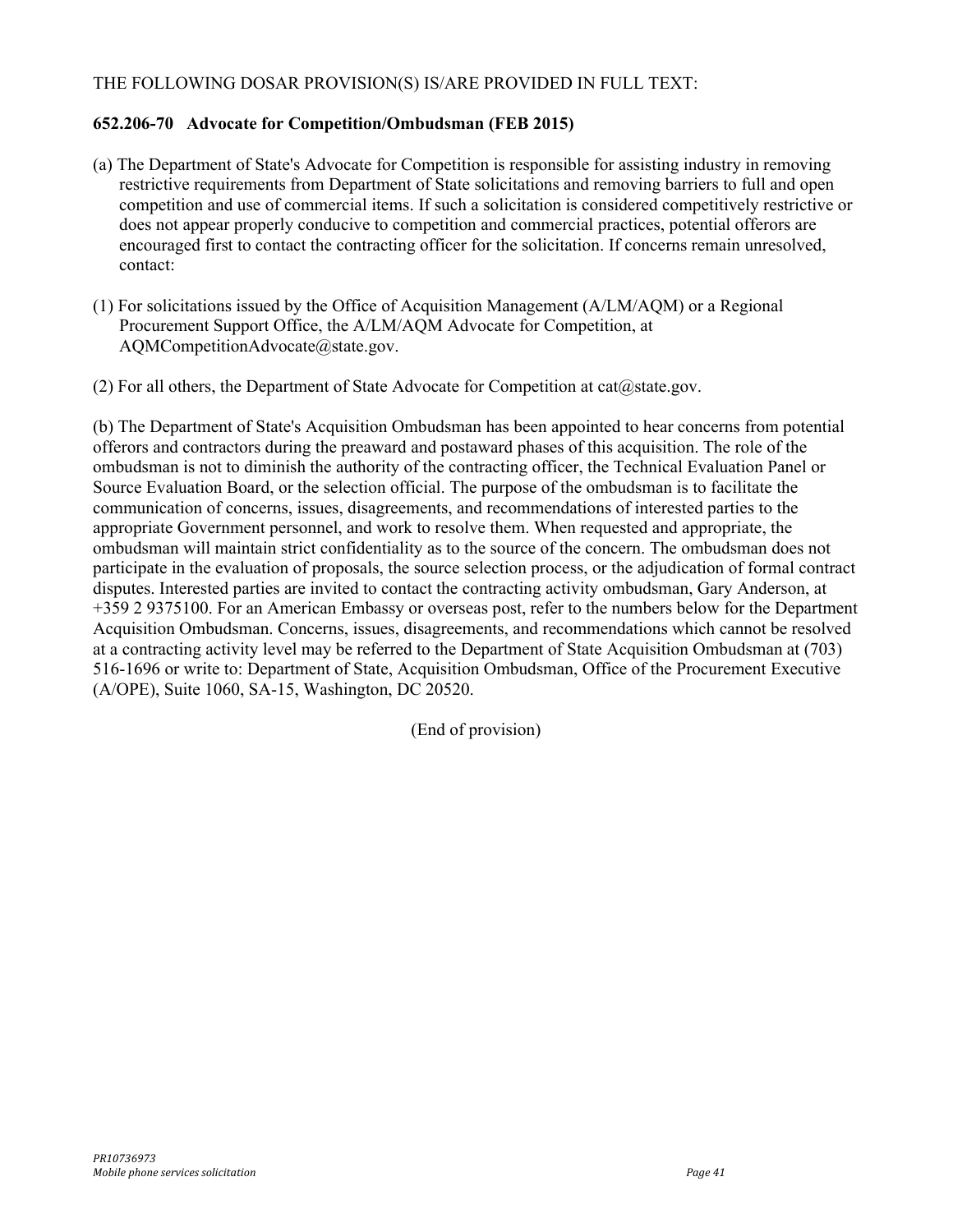# **SECTION 4 - EVALUATION FACTORS**

The Government intends to establish a single indefinite quantity contract that includes a one-year base year plus four (4) 12-month options, resulting from this solicitation to the responsible contractor whose quotation conforms to the solicitation and represents the best value to the Government, price and other factors considered utilizing FAR 13 Comparative Evaluation.

This selection process will utilize FAR 13 procedures.

#### **After preliminary consideration of all offers, the Department will no longer consider offers that do not meet basic standards to be eligible for award. The offers that remain will be subject to a comparative evaluation.**

The preliminary evaluation process shall include the following:

COMPLIANCE REVIEW. The Government will perform an initial review of proposals/quotations received to determine compliance with the terms of the solicitation. The Government may reject as unacceptable proposals/quotations that do not conform to the solicitation.

Comparative Evaluation

A comparative evaluation will be performed in accordance with FAR 13.106-2(b)(3). A comparative evaluation is defined as the act of comparing two or more offers in response to the RFQ. The item-by-item comparison is performed by comparing each offer to directly to one another to determine which provides the best value to the Department utilizing **technical, past performance criteria and price** as described below. **This is NOT a low price technically acceptable or trade-off process.** 

#### Evaluation Criteria

**Technical:** Technical will be evaluated on the basis of a direct comparison to other offers to discern if there is any kind of technical quality superiority that would support an award to a higher priced offer. Technical discriminators by requirement may include:

| <b>Minimum Technical Requirements</b> | non-price/quality discriminators                                                                                                                                                                                     |
|---------------------------------------|----------------------------------------------------------------------------------------------------------------------------------------------------------------------------------------------------------------------|
| Mobile Telephone Equipment            | New Equipment; Current/latest models;<br>World-class brands                                                                                                                                                          |
| Calls within Bulgaria                 | Domestic network total coverage;<br>Coverage and reception in/around US<br>Embassy and/or staff residences. Latest<br>technology as proxy for call<br>quality/reception pre 4G/4G/5G etc.                            |
| <b>International Calls</b>            | 24-hour coverage for international<br>connectivity with the USA, all European<br>countries, and all other worldwide;<br>Number of minutes included (if<br>monthly); Number of countries outside<br>of USA and Europe |
| <b>International Roaming</b>          | Identification of reputable partner;<br>Number of minutes included, roll-over<br>capability;                                                                                                                         |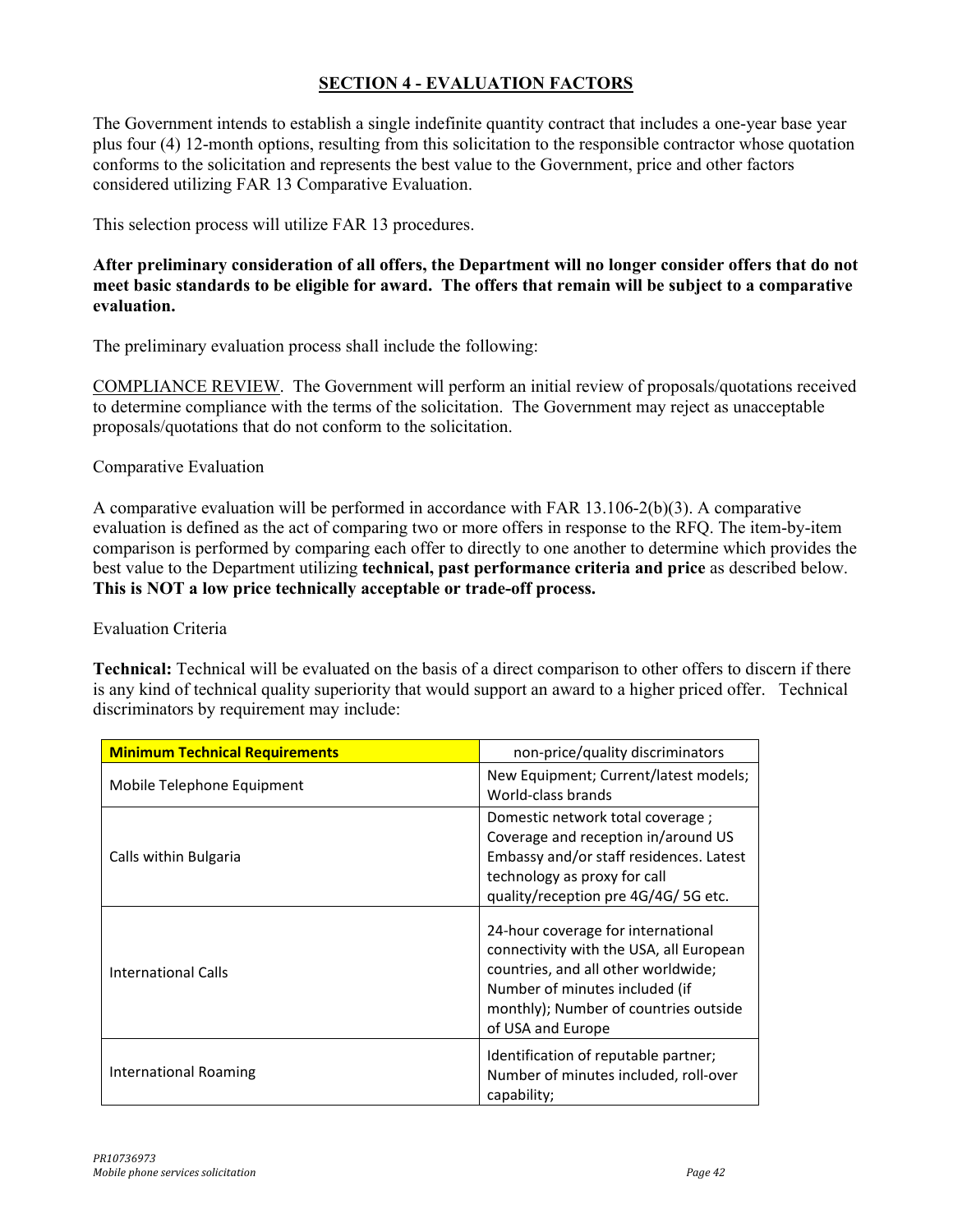| <b>Wireless Application Protocol (WAP)</b>       | Size/ease of access to Internet<br>connection through offeror's network<br>to the Wireless Application Protocol<br>(WAP) Internet sites.                                                                                                                                                                                                                           |
|--------------------------------------------------|--------------------------------------------------------------------------------------------------------------------------------------------------------------------------------------------------------------------------------------------------------------------------------------------------------------------------------------------------------------------|
| <b>SMS Messaging</b>                             | Number of texts per cycle included; 24<br>hour availability/coverage (no outages<br>or periods of unavailability)                                                                                                                                                                                                                                                  |
| Voice Mail                                       | Amount and duration of storage; Set-up<br>in English                                                                                                                                                                                                                                                                                                               |
| Rental of Cell-phones, with or without SIM Cards | New Equipment; Current/latest models;<br>World-class brands; Phones delivered<br>within 48 hours of notice                                                                                                                                                                                                                                                         |
| 24-hour Customer Service                         | Live human reception after hours;<br>direct line for preferred clients                                                                                                                                                                                                                                                                                             |
| Detailed Billing of Calls Made                   | Includes itemized billing per call,<br>minutes, number and total duration;<br>Captures historical usage in regular<br>invoicing; Access online                                                                                                                                                                                                                     |
| Data Services                                    | Evidence of reliability/latest technology;<br>Size of plan, i.e. 20GB v. 10GB per plan;<br>No prohibited use of "any equipment,<br>system, or service that uses covered<br>telecommunications equipment or<br>services as a substantial or essential<br>component of any system, or as critical<br>technology as part of any system" per<br>52.204-24 & 52.204-26. |

 $\overline{\phantom{a}}$ 

**Past Performance**: Past performance will be evaluated on the basis of a direct comparison to other offers to discern if there is any significant past performance superiority that would support an award to a higher priced offer. Past performance as a discriminator may be appropriate where based on the offeror's performance record, the Government has a high expectation that the offeror will successfully perform the required effort.

Price will be evaluated to ensure the proposed price is fair and reasonable. The price will be determined by multiplying the offered prices times the estimated quantities in "Prices - Continuation of SF-1449, block 23", and arriving at a grand total, including all options. The Government reserves the right to reject proposals that are unreasonably low or high in price.

RESPONSIBILITY DETERMINATION. The Government will determine contractor responsibility by analyzing whether the apparent successful offeror complies with the requirements of FAR 9.1, including:

• adequate financial resources or the ability to obtain them;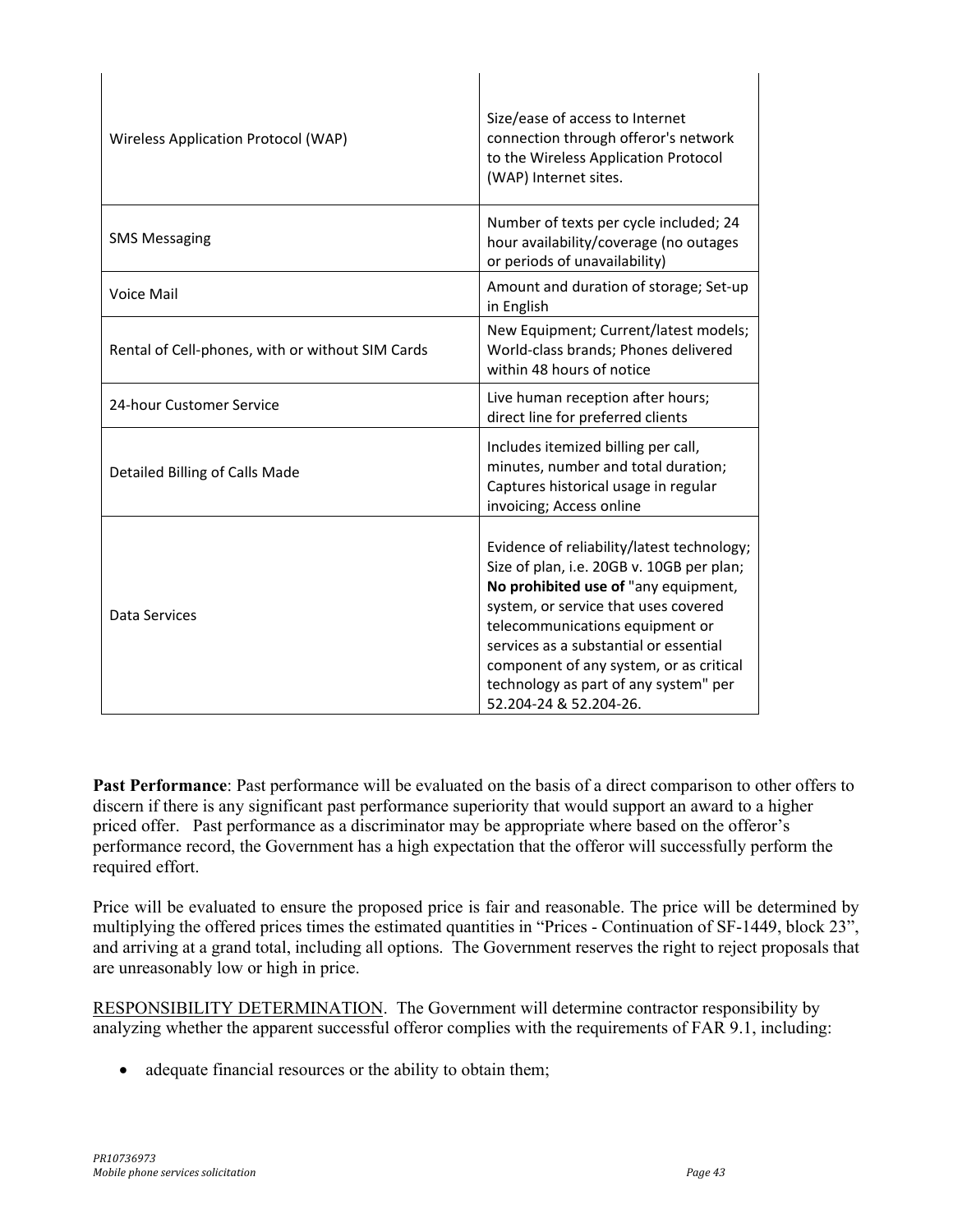- ability to comply with the required performance period, taking into consideration all existing commercial and governmental business commitments;
- satisfactory record of integrity and business ethics;
- necessary organization, experience, and skills or the ability to obtain them;
- necessary equipment and facilities or the ability to obtain them; and
- be otherwise qualified and eligible to receive an award under applicable laws and regulations.

## **ADDENDUM TO EVALUATION FACTORS FAR AND DOSAR PROVISION(S) NOT PRESCRIBED IN PART 12**

#### THE FOLLOWING FAR PROVISIONS ARE PROVIDED IN FULL TEXT:

#### **52.217-5 EVALUATION OF OPTIONS (JUL 1990)**

 The Government will evaluate offers for award purposes by adding the total price for all options to the total price for the basic requirement. Evaluation of options will not obligate the Government to exercise the option(s).

#### **52.225-17 EVALUATION OF FOREIGN CURRENCY OFFERS (FEB 2000)**

 If the Government receives offers in more than one currency, the Government will evaluate offers by converting the foreign currency to United States currency using the exchange rate used by the Embassy in effect as follows:

- (a) For acquisitions conducted using sealed bidding procedures, on the date of bid opening.
- (b) For acquisitions conducted using negotiation procedures—
	- (1) On the date specified for receipt of offers, if award is based on initial offers; otherwise
	- (2) On the date specified for receipt of proposal revisions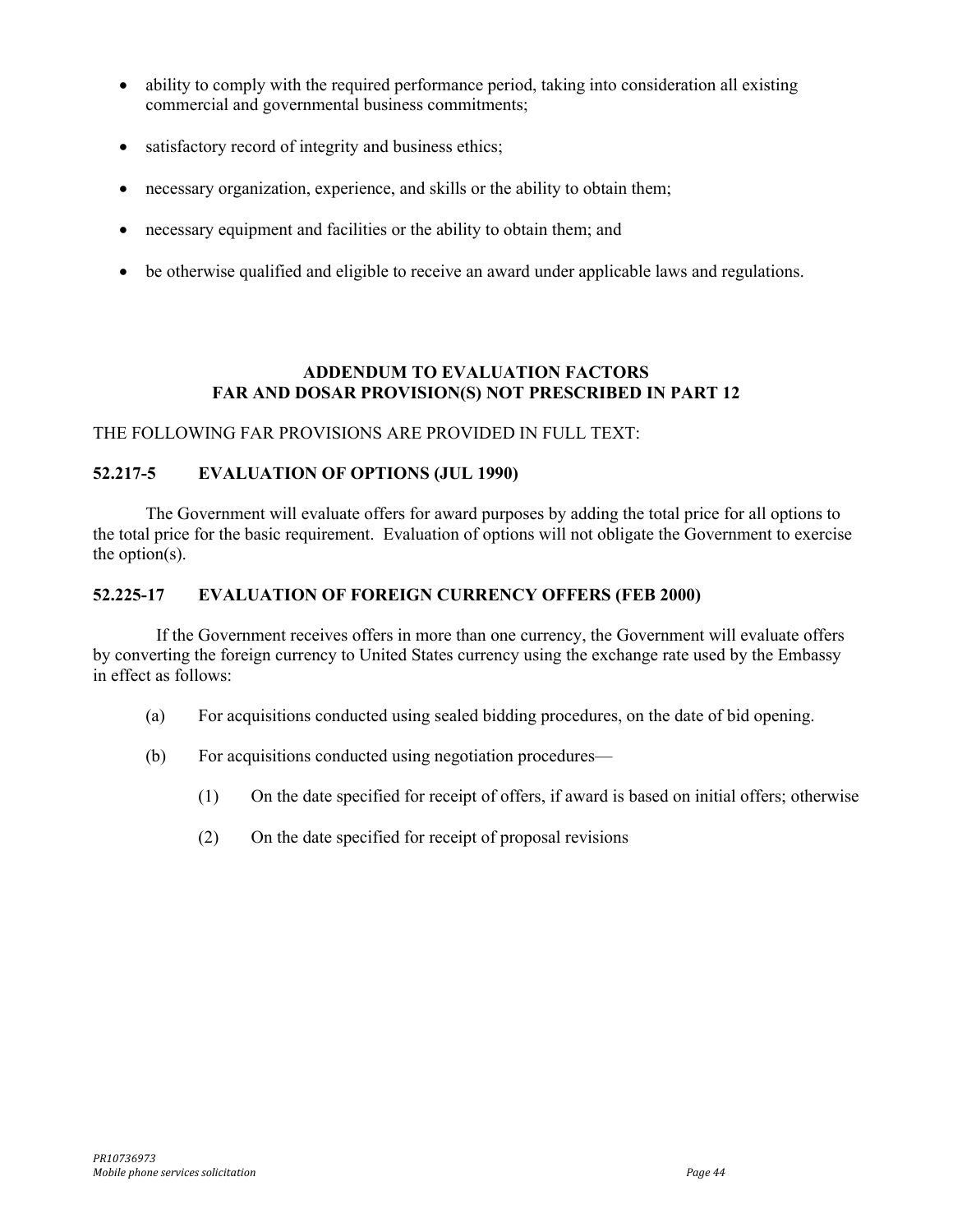## **SECTION 5 - REPRESENTATIONS AND CERTIFICATION**

52.204-24 Representation Regarding Certain Telecommunications and Video Surveillance Services or Equipment (OCT 2020).

The Offeror shall not complete the representation at paragraph  $(d)(1)$  of this provision if the offeror has represented that it ''does not provide covered telecommunications equipment or

services as a part of its offered products or services to the Government in the performance of any contract, subcontract, or other contractual instrument'' in paragraph  $(c)(1)$  in the provision at 52.204–26, Covered Telecommunications Equipment or Services—Representation, or in paragraph  $(v)(2)(i)$  of the provision at 52.212–3, Offeror Representations and Certifications–Commercial Items. The Offeror shall not complete the representation in paragraph (d)(2) of this

provision if the Offeror has represented that it ''does not use covered telecommunications equipment or services, or any equipment, system, or service that uses covered telecommunications equipment or services'' in paragraph (c)(2) of the provision at  $52.204-26$ , or in paragraph (v)(2)(ii) of the provision at  $52.212-3$ .

(a) *Definitions.* As used in this provision—

*Backhaul, covered telecommunications equipment or services, critical technology,*  interconnection arrangements, reasonable inquiry, roaming, and substantial or essential component have the meanings provided in the clause 52.204-25, Prohibition on Contracting for Certain Telecommunications and Video Surveillance Services or Equipment.

- (b) *Prohibition*.
- (1) Section 889(a)(1)(A) of the John S. McCain National Defense Authorization Act for Fiscal Year 2019 (Pub. L. 115-232) prohibits the head of an executive agency on or after August 13, 2019, from procuring or obtaining, or extending or renewing a contract to procure or obtain, any equipment, system, or service that uses covered telecommunications equipment or services as a substantial or essential component of any system, or as critical technology as part of any system. Nothing in the prohibition shall be construed to—

(i)Prohibit the head of an executive agency from procuring with an entity to provide a service that connects to the facilities of a third-party, such as backhaul, roaming, or interconnection arrangements; or

(ii)Cover telecommunications equipment that cannot route or redirect user data traffic or cannot permit visibility into any user data or packets that such equipment transmits or otherwise handles.

(2) Section 889(a)(1)(B) of the John S. McCain National Defense Authorization Act for Fiscal Year 2019 (Pub. L. 115-232) prohibits the head of an executive agency on or after August 13, 2020, from entering into a contract or extending or renewing a contract with an entity that uses any equipment, system, or service that uses covered telecommunications equipment or services as a substantial or essential component of any system, or as critical technology as part of any system. This prohibition applies to the use of covered telecommunications equipment or services, regardless of whether that use is in performance of work under a Federal contract. Nothing in the prohibition shall be construed to—

(i)Prohibit the head of an executive agency from procuring with an entity to provide a service that connects to the facilities of a third-party, such as backhaul, roaming, or interconnection arrangements; or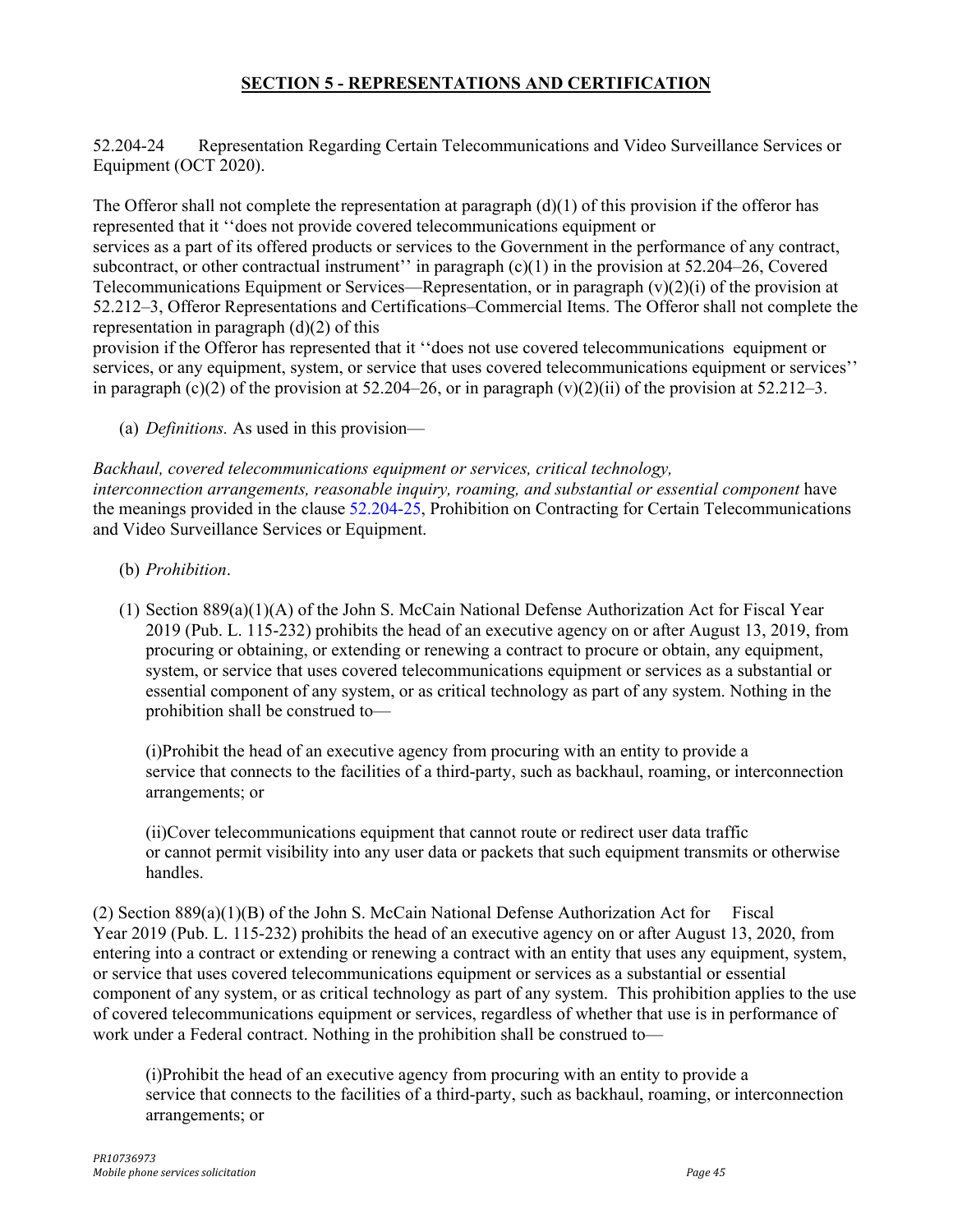(ii)Cover telecommunications equipment that cannot route or redirect user data traffic or cannot permit visibility into any user data or packets that such equipment transmits or otherwise handles.

(c) *Procedures.* The Offeror shall review the list of excluded parties in the System for Award Management (SAM) (https://www.sam.gov) for entities excluded from receiving federal awards for "covered telecommunications equipment or services".

(d) *Representation.* The Offeror represents that—

(1)It *□* will, *□* will not provide covered telecommunications equipment or services to the Government in the performance of any contract, subcontract or other contractual instrument resulting from this solicitation. The Offeror shall provide the additional disclosure information required at paragraph  $(e)(1)$  of this section if the Offeror responds "will" in paragraph  $(d)(1)$  of this section; and

(2)After conducting a reasonable inquiry, for purposes of this representation, the Offeror represents that—

It *□* does, *□* does not use covered telecommunications equipment or services, or use any equipment, system, or service that uses covered telecommunications equipment or services. The Offeror shall provide the additional disclosure information required at paragraph  $(e)(2)$  of this section if the Offeror responds "does" in paragraph (d)(2) of this section.

#### (e) *Disclosures.*

(1) Disclosure for the representation in paragraph  $(d)(1)$  of this provision. If the Offeror has responded "will" in the representation in paragraph  $(d)(1)$  of this provision, the Offeror shall provide the following information as part of the offer:

(i)For covered equipment—

(A)The entity that produced the covered telecommunications equipment (include entity name, unique entity identifier, CAGE code, and whether the entity was the original equipment manufacturer (OEM) or a distributor, if known);

(B)A description of all covered telecommunications equipment offered (include brand; model number, such as OEM number, manufacturer part number, or wholesaler number; and item description, as applicable); and

(C)Explanation of the proposed use of covered telecommunications equipment and any factors relevant to determining if such use would be permissible under the prohibition in paragraph (b)(1) of this provision.

(ii)For covered services—

(A)If the service is related to item maintenance: A description of all covered telecommunications services offered (include on the item being maintained: Brand; model number, such as OEM number, manufacturer part number, or wholesaler number; and item description, as applicable); or

(B)If not associated with maintenance, the Product Service Code (PSC) of the service being provided; and explanation of the proposed use of covered telecommunications services and any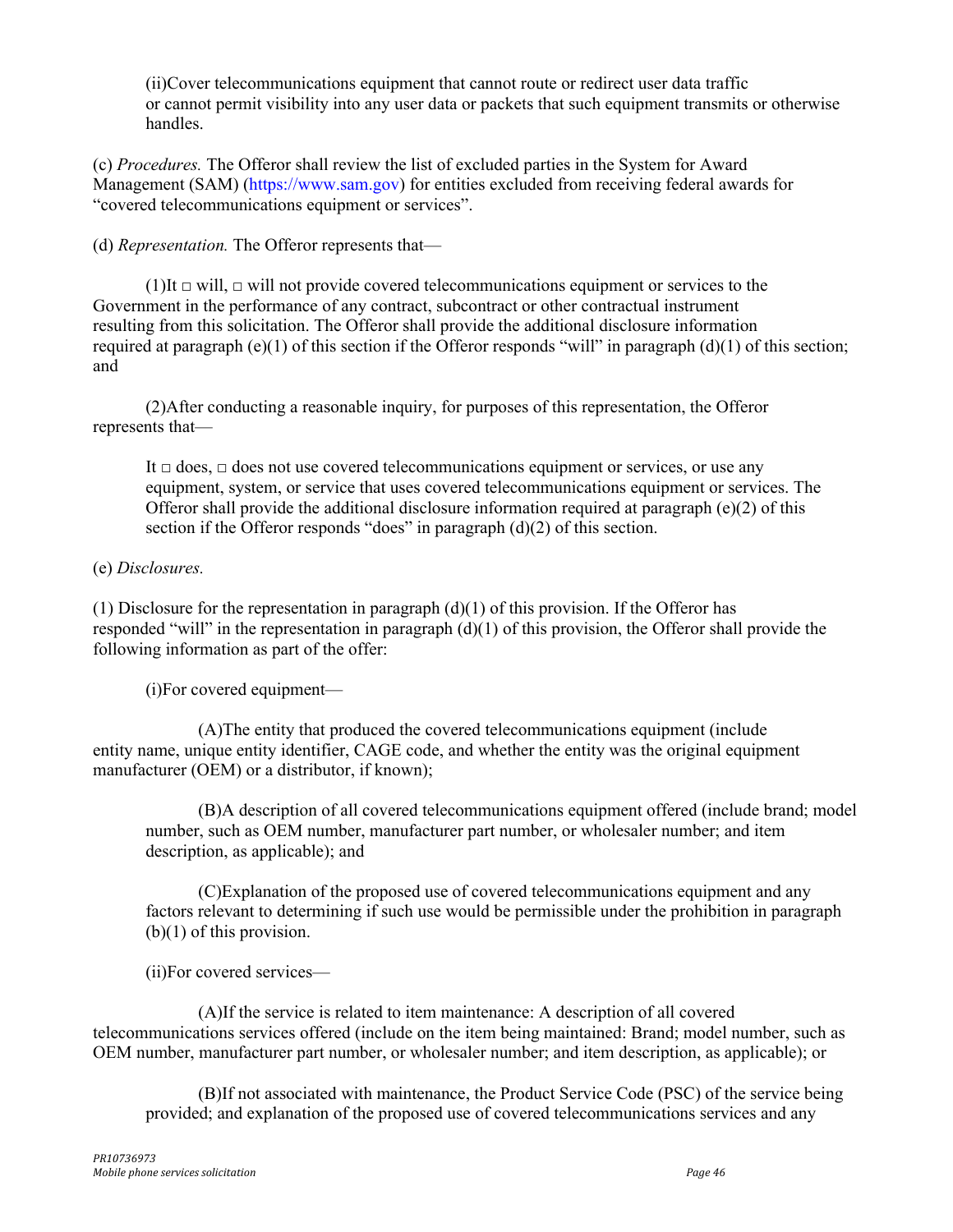factors relevant to determining if such use would be permissible under the prohibition in paragraph (b)(1) of this provision.

(2) Disclosure for the representation in paragraph  $(d)(2)$  of this provision. If the Offeror has responded "does" in the representation in paragraph  $(d)(2)$  of this provision, the Offeror shall provide the following information as part of the offer:

(i)For covered equipment—

(A)The entity that produced the covered telecommunications equipment (include entity name, unique entity identifier, CAGE code, and whether the entity was the OEM or a distributor, if known);

(B)A description of all covered telecommunications equipment offered (include brand; model number, such as OEM number, manufacturer part number, or wholesaler number; and item description, as applicable); and

(C)Explanation of the proposed use of covered telecommunications equipment and any factors relevant to determining if such use would be permissible under the prohibition in paragraph (b)(2) of this provision.

(ii)For covered services—

(A)If the service is related to item maintenance: A description of all covered telecommunications services offered (include on the item being maintained: Brand; model number, such as OEM number, manufacturer part number, or wholesaler number; and item description, as applicable); or

(B)If not associated with maintenance, the PSC of the service being provided; and explanation of the proposed use of covered telecommunications services and any factors relevant to determining if such use would be permissible under the prohibition in paragraph (b)(2) of this provision.

(End of provision)

52.204-26 Covered Telecommunications Equipment or Services-Representation (OCT 2020)

 (a) *Definitions.* As used in this provision, "covered telecommunications equipment or services" and "reasonable inquiry" have the meaning provided in the clause 52.204-25, Prohibition on Contracting for Certain Telecommunications and Video Surveillance Services or Equipment.

(b) *Procedures.* The Offeror shall review the list of excluded parties in the System for Award Management (SAM) (*https://www.sam.gov*) for entities excluded from receiving federal awards for "covered telecommunications equipment or services".

(c) *Representations.* (1) The Offeror represents that it [ ] does, [ ] does not provide covered telecommunications equipment or services as a part of its offered products or services to the Government in the performance of any contract, subcontract, or other contractual instrument.

(2) After conducting a reasonable inquiry for purposes of this representation, the Offeror represents that it [ ] does, [ ] does not use covered telecommunications equipment or services, or any equipment, system, or service that uses covered telecommunications equipment or services.

(End of provision)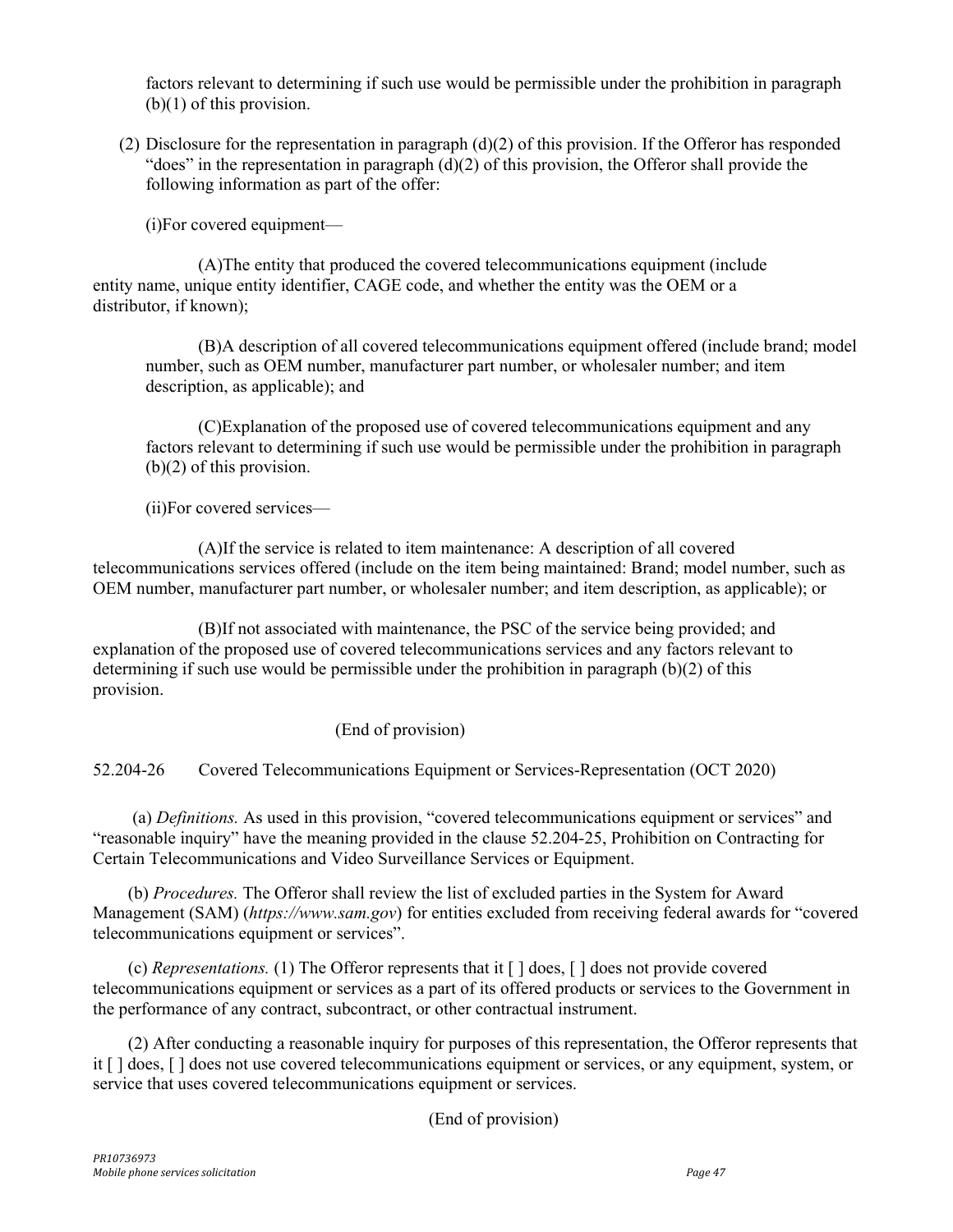#### **52.212-3 Offeror Representations and Certifications—Commercial Items (FEB 2021).**

The Offeror shall complete only paragraph (b) of this provision if the Offeror has completed the annual representations and certification electronically via the System for Award Management (SAM) website located at https://www.sam.gov/portal. If the Offeror has not completed the annual representations and certifications electronically, the Offeror shall complete only paragraphs (c) through (u) of this provision.

(a) *Definitions*. As used in this provision—

"Economically disadvantaged women-owned small business (EDWOSB) concern" means a small business concern that is at least 51 percent directly and unconditionally owned by, and the management and daily business operations of which are controlled by, one or more women who are citizens of the United States and who are economically disadvantaged in accordance with 13 CFR part 127. It automatically qualifies as a women-owned small business eligible under the WOSB Program.

"Highest-level owner" means the entity that owns or controls an immediate owner of the offeror, or that owns or controls one or more entities that control an immediate owner of the offeror. No entity owns or exercises control of the highest level owner.

"Immediate owner" means an entity, other than the offeror, that has direct control of the offeror. Indicators of control include, but are not limited to, one or more of the following: ownership or interlocking management, identity of interests among family members, shared facilities and equipment, and the common use of employees.

"Inverted domestic corporation", means a foreign incorporated entity that meets the definition of an inverted domestic corporation under 6 U.S.C. 395(b), applied in accordance with the rules and definitions of 6 U.S.C. 395(c).

"Manufactured end product" means any end product in product and service codes (PSCs) 1000-9999, except—

- (1) PSC 5510, Lumber and Related Basic Wood Materials;
- (2) Product or Service Group (PSG) 87, Agricultural Supplies;
- (3) PSG 88, Live Animals;
- (4) PSG 89, Subsistence;
- (5) PSC 9410, Crude Grades of Plant Materials;
- (6) PSC 9430, Miscellaneous Crude Animal Products, Inedible;
- (7) PSC 9440, Miscellaneous Crude Agricultural and Forestry Products;
- (8) PSC 9610, Ores;
- (9) PSC 9620, Minerals, Natural and Synthetic; and
- (10) PSC 9630, Additive Metal Materials.

"Place of manufacture" means the place where an end product is assembled out of components, or otherwise made or processed from raw materials into the finished product that is to be provided to the Government. If a product is disassembled and reassembled, the place of reassembly is not the place of manufacture.

"Predecessor" means an entity that is replaced by a successor and includes any predecessors of the predecessor.

"Restricted business operations" means business operations in Sudan that include power production activities, mineral extraction activities, oil-related activities, or the production of military equipment, as those terms are defined in the Sudan Accountability and Divestment Act of 2007 (Pub. L. 110-174). Restricted business operations do not include business operations that the person (as that term is defined in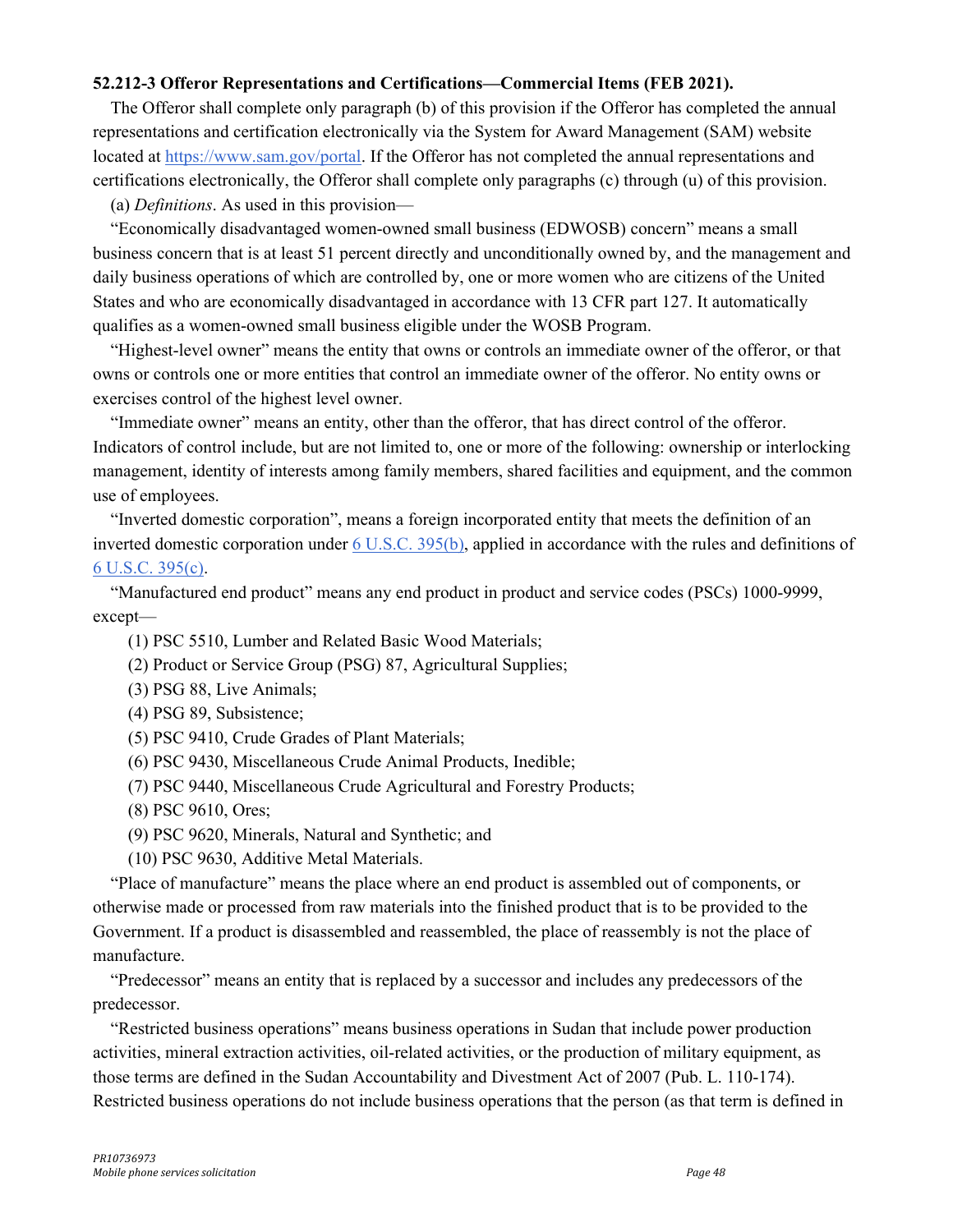Section 2 of the Sudan Accountability and Divestment Act of 2007) conducting the business can demonstrate—

(1) Are conducted under contract directly and exclusively with the regional government of southern Sudan;

(2) Are conducted pursuant to specific authorization from the Office of Foreign Assets Control in the Department of the Treasury, or are expressly exempted under Federal law from the requirement to be conducted under such authorization;

(3) Consist of providing goods or services to marginalized populations of Sudan;

(4) Consist of providing goods or services to an internationally recognized peacekeeping force or humanitarian organization;

(5) Consist of providing goods or services that are used only to promote health or education; or

(6) Have been voluntarily suspended.

"Sensitive technology"—

(1) Means hardware, software, telecommunications equipment, or any other technology that is to be used specifically—

(i) To restrict the free flow of unbiased information in Iran; or

(ii) To disrupt, monitor, or otherwise restrict speech of the people of Iran; and

(2) Does not include information or informational materials the export of which the President does not have the authority to regulate or prohibit pursuant to section 203(b)(3) of the International Emergency Economic Powers Act (50 U.S.C. 1702(b)(3)).

"Service-disabled veteran-owned small business concern"—

(1) Means a small business concern—

(i) Not less than 51 percent of which is owned by one or more service-disabled veterans or, in the case of any publicly owned business, not less than 51 percent of the stock of which is owned by one or more service-disabled veterans; and

(ii) The management and daily business operations of which are controlled by one or more servicedisabled veterans or, in the case of a service-disabled veteran with permanent and severe disability, the spouse or permanent caregiver of such veteran.

(2) Service-disabled veteran means a veteran, as defined in  $\frac{38 \text{ U.S.C. } 101(2)}{20}$ , with a disability that is service-connected, as defined in 38 U.S.C. 101(16).

"Small business concern" means a concern, including its affiliates, that is independently owned and operated, not dominant in the field of operation in which it is bidding on Government contracts, and qualified as a small business under the criteria in 13 CFR Part 121 and size standards in this solicitation.

"Small disadvantaged business concern", consistent with 13 CFR 124.1002, means a small business concern under the size standard applicable to the acquisition, that—

(1) Is at least 51 percent unconditionally and directly owned (as defined at 13 CFR 124.105) by—

(i) One or more socially disadvantaged (as defined at 13 CFR 124.103) and economically disadvantaged (as defined at 13 CFR 124.104) individuals who are citizens of the United States; and

(ii) Each individual claiming economic disadvantage has a net worth not exceeding \$750,000 after taking into account the applicable exclusions set forth at 13 CFR 124.104 $(c)(2)$ ; and

(2) The management and daily business operations of which are controlled (as defined at 13.CFR 124.106) by individuals, who meet the criteria in paragraphs (1)(i) and (ii) of this definition.

"Subsidiary" means an entity in which more than 50 percent of the entity is owned—

(1) Directly by a parent corporation; or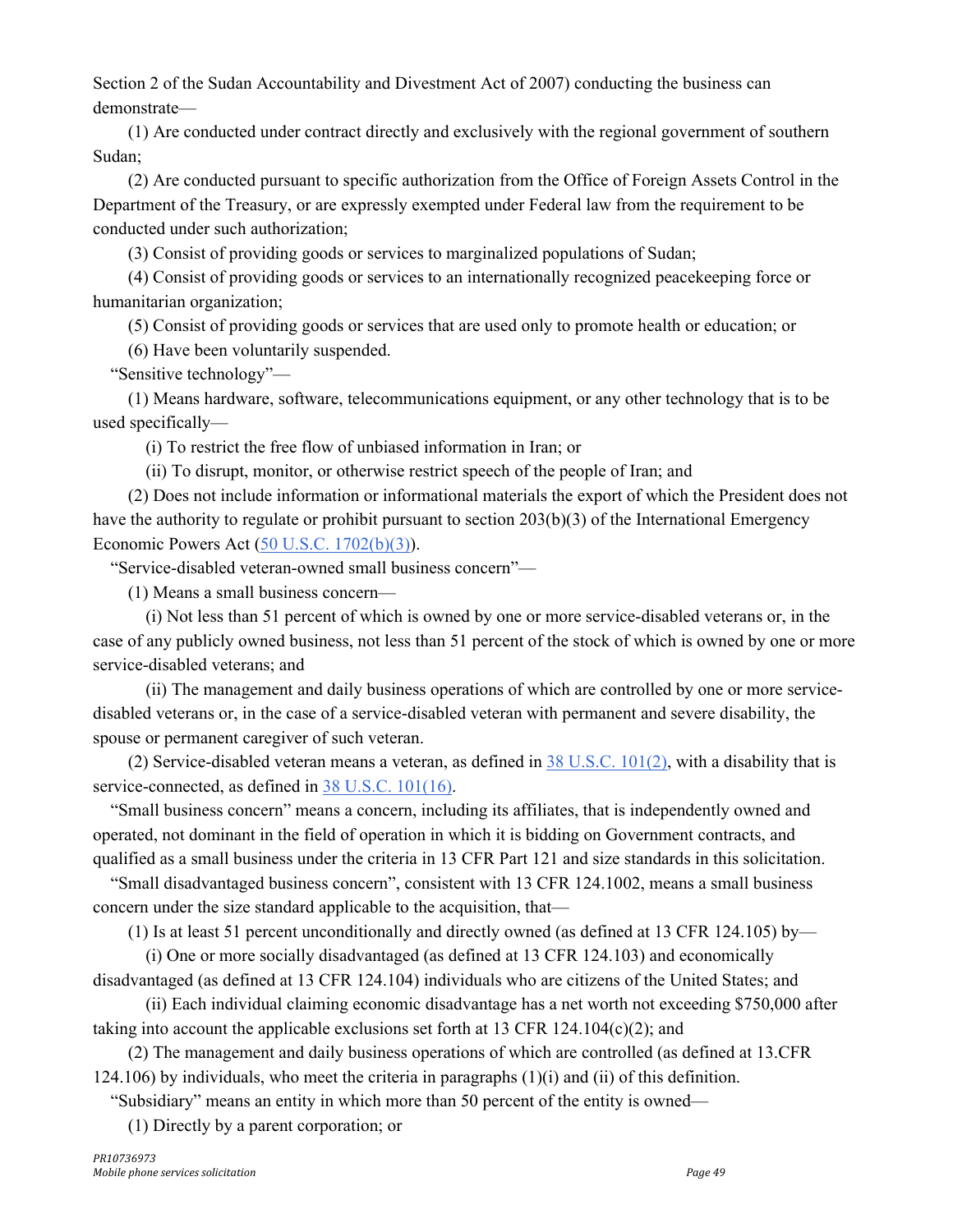(2) Through another subsidiary of a parent corporation.

"Veteran-owned small business concern" means a small business concern—

(1) Not less than 51 percent of which is owned by one or more veterans (as defined at 38 U.S.C. 101(2)) or, in the case of any publicly owned business, not less than 51 percent of the stock of which is owned by one or more veterans; and

(2) The management and daily business operations of which are controlled by one or more veterans. "Successor" means an entity that has replaced a predecessor by acquiring the assets and carrying out the affairs of the predecessor under a new name (often through acquisition or merger). The term "successor" does not include new offices/divisions of the same company or a company that only changes its name. The extent of the responsibility of the successor for the liabilities of the predecessor may vary, depending on State law and specific circumstances.

"Women-owned business concern" means a concern which is at least 51 percent owned by one or more women; or in the case of any publicly owned business, at least 51 percent of its stock is owned by one or more women; and whose management and daily business operations are controlled by one or more women.

"Women-owned small business concern" means a small business concern—

(1) That is at least 51 percent owned by one or more women; or, in the case of any publicly owned business, at least 51 percent of the stock of which is owned by one or more women; and

(2) Whose management and daily business operations are controlled by one or more women.

"Women-owned small business (WOSB) concern eligible under the WOSB Program" (in accordance with 13 CFR part 127), means a small business concern that is at least 51 percent directly and unconditionally owned by, and the management and daily business operations of which are controlled by, one or more women who are citizens of the United States.

(b)(1) *Annual Representations and Certifications*. Any changes provided by the offeror in paragraph (b)(2) of this provision do not automatically change the representations and certifications posted on the SAM website.

(2) The offeror has completed the annual representations and certifications electronically via the SAM website accessed through http://www.acquisition.gov. After reviewing the SAM database information, the offeror verifies by submission of this offer that the representations and certifications currently posted electronically at FAR 52.212-3, Offeror Representations and Certifications—Commercial Items, have been entered or updated in the last 12 months, are current, accurate, complete, and applicable to this solicitation (including the business size standard applicable to the NAICS code referenced for this solicitation), as of the date of this offer and are incorporated in this offer by reference (see FAR 4.1201), except for paragraphs

(e) *Certification Regarding Payments to Influence Federal Transactions (31 U.S.C. 1352)*. (Applies only if the contract is expected to exceed \$150,000.) By submission of its offer, the offeror certifies to the best of its knowledge and belief that no Federal appropriated funds have been paid or will be paid to any person for influencing or attempting to influence an officer or employee of any agency, a Member of Congress, an officer or employee of Congress or an employee of a Member of Congress on his or her behalf in connection with the award of any resultant contract. If any registrants under the Lobbying Disclosure Act of 1995 have made a lobbying contact on behalf of the offeror with respect to this contract, the offeror shall complete and submit, with its offer, OMB Standard Form LLL, Disclosure of Lobbying Activities, to provide the name of

 $\mathcal{L}=\mathcal{L}^{\text{max}}$ (c) Reserved

<sup>(</sup>d) Reserved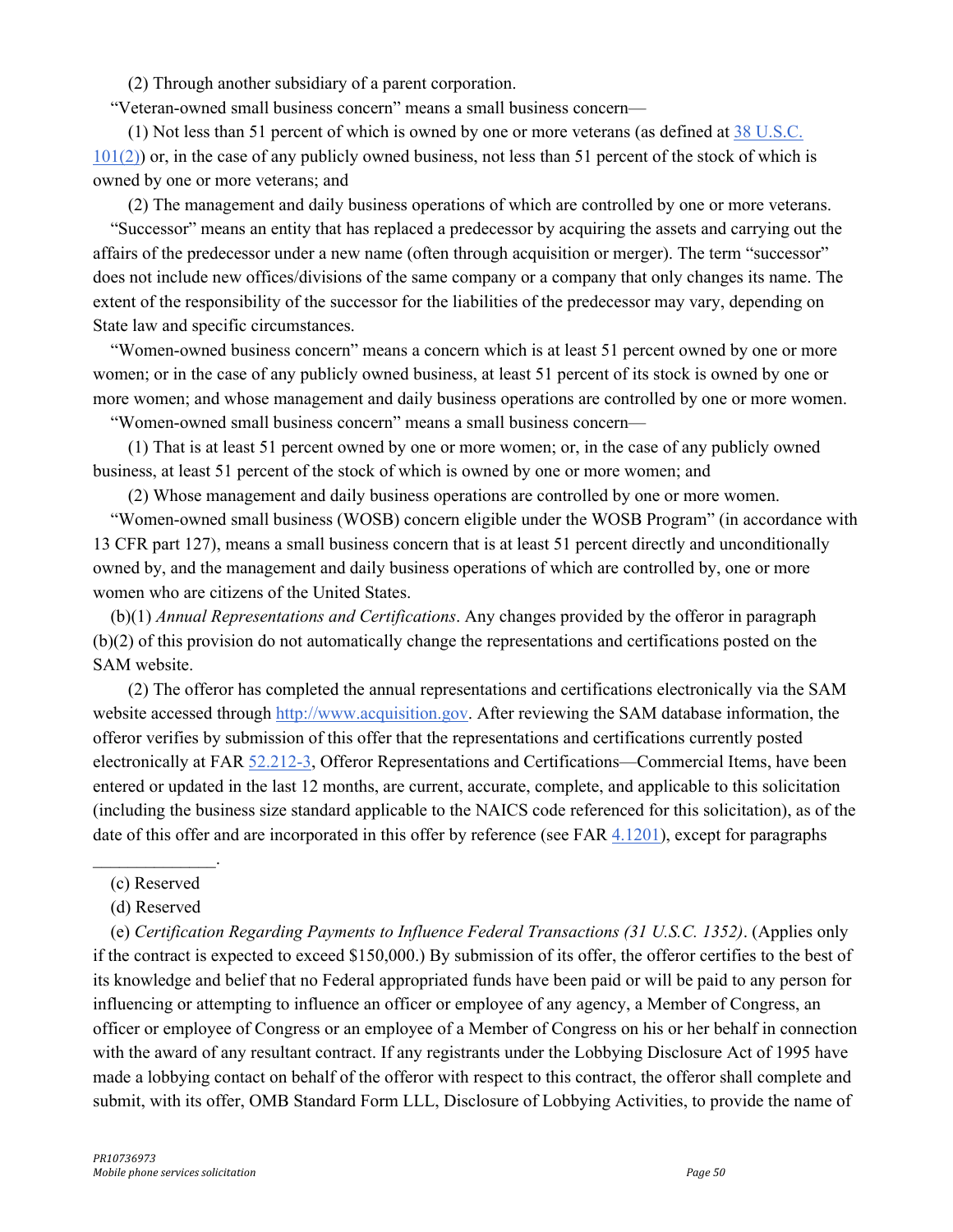the registrants. The offeror need not report regularly employed officers or employees of the offeror to whom payments of reasonable compensation were made.

(f) Reserved

(g) Reserved

(h) Reserved

(i) Certification Regarding Knowledge of Child Labor for *Listed End Products (Executive Order 13126)*. [*The Contracting Officer must list in paragraph (i)(1) any end products being acquired under this solicitation that are included in the List of Products Requiring Contractor Certification as to Forced or Indentured Child Labor, unless excluded at 22.1503(b)*.]

(1) *Listed end products*.

# **Listed End Product Listed Countries of Origin**

\_\_\_\_\_\_\_\_\_\_\_\_\_\_\_\_\_\_\_ \_\_\_\_\_\_\_\_\_\_\_\_\_\_\_\_\_\_\_ \_\_\_\_\_\_\_\_\_\_\_\_\_\_\_\_\_\_\_ \_\_\_\_\_\_\_\_\_\_\_\_\_\_\_\_\_\_\_

(2) *Certification*. [*If the Contracting Officer has identified end products and countries of origin in paragraph (i)(1) of this provision, then the offeror must certify to either (i)(2)(i) or (i)(2)(ii) by checking the appropriate block*.]

 $\Box$  (i) The offeror will not supply any end product listed in paragraph (i)(1) of this provision that was mined, produced, or manufactured in the corresponding country as listed for that product.

 $\Box$  (ii) The offeror may supply an end product listed in paragraph (i)(1) of this provision that was mined, produced, or manufactured in the corresponding country as listed for that product. The offeror certifies that it has made a good faith effort to determine whether forced or indentured child labor was used to mine, produce, or manufacture any such end product furnished under this contract. On the basis of those efforts, the offeror certifies that it is not aware of any such use of child labor.

(j) Reserved

(k) *Certificates regarding exemptions from the application of the Service Contract Labor Standards*  (Certification by the offeror as to its compliance with respect to the contract also constitutes its certification as to compliance by its subcontractor if it subcontracts out the exempt services.)

 $\Box$  (1) Maintenance, calibration, or repair of certain equipment as described in FAR 22.1003-4(c)(1). The offeror  $\Box$  does  $\Box$  does not certify that—

(i) The items of equipment to be serviced under this contract are used regularly for other than Governmental purposes and are sold or traded by the offeror (or subcontractor in the case of an exempt subcontract) in substantial quantities to the general public in the course of normal business operations;

(ii) The services will be furnished at prices which are, or are based on, established catalog or market prices (see FAR 22.1003-4(c)(2)(ii)) for the maintenance, calibration, or repair of such equipment; and

(iii) The compensation (wage and fringe benefits) plan for all service employees performing work under the contract will be the same as that used for these employees and equivalent employees servicing the same equipment of commercial customers.

 $\Box$  X (2) Certain services as described in FAR 22.1003-4(d)(1). The offeror  $\Box$  does  $\Box$  does not certify that—

(i) The services under the contract are offered and sold regularly to non-Governmental customers, and are provided by the offeror (or subcontractor in the case of an exempt subcontract) to the general public in substantial quantities in the course of normal business operations;

*PR10736973* (ii) The contract services will be furnished at prices that are, or are based on, established catalog or market prices (see FAR 22.1003-4(d)(2)(iii));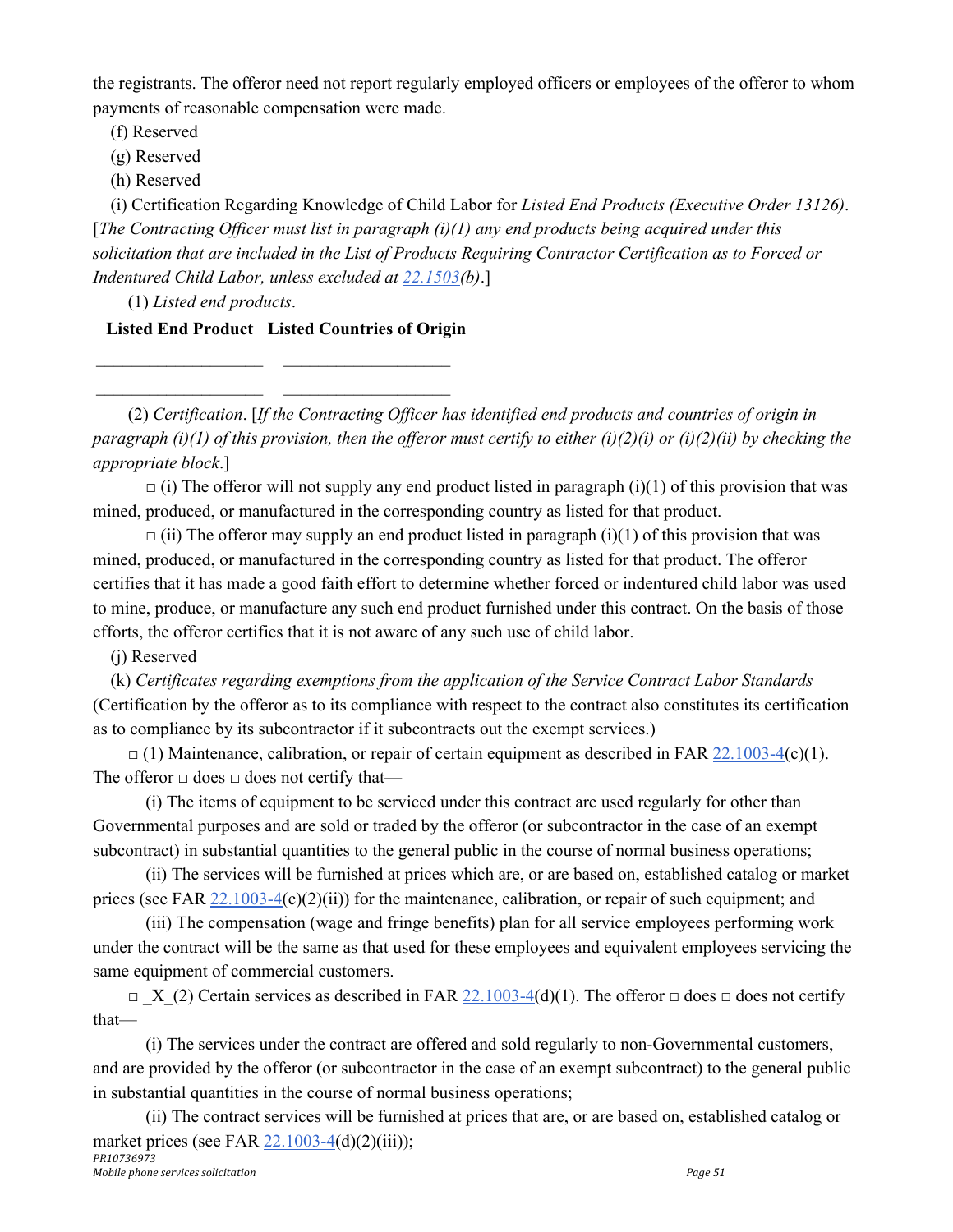(iii) Each service employee who will perform the services under the contract will spend only a small portion of his or her time (a monthly average of less than 20 percent of the available hours on an annualized basis, or less than 20 percent of available hours during the contract period if the contract period is less than a month) servicing the Government contract; and

(iv) The compensation (wage and fringe benefits) plan for all service employees performing work under the contract is the same as that used for these employees and equivalent employees servicing commercial customers.

(3) If paragraph  $(k)(1)$  or  $(k)(2)$  of this clause applies—

(i) If the offeror does not certify to the conditions in paragraph  $(k)(1)$  or  $(k)(2)$  and the Contracting Officer did not attach a Service Contract Labor Standards wage determination to the solicitation, the offeror shall notify the Contracting Officer as soon as possible; and

(ii) The Contracting Officer may not make an award to the offeror if the offeror fails to execute the certification in paragraph (k)(1) or (k)(2) of this clause or to contact the Contracting Officer as required in paragraph  $(k)(3)(i)$  of this clause.

(l) *Taxpayer Identification Number (TIN) (*26 U.S.C. 6109*, 31 U.S.C. 7701)*. (Not applicable if the offeror is required to provide this information to the SAM database to be eligible for award.)

(1) All offerors must submit the information required in paragraphs  $(1)(3)$  through  $(1)(5)$  of this provision to comply with debt collection requirements of 31 U.S.C. 7701(c) and 3325(d), reporting requirements of 26 U.S.C. 6041, 6041A, and 6050M, and implementing regulations issued by the Internal Revenue Service (IRS).

(2) The TIN may be used by the Government to collect and report on any delinquent amounts arising out of the offeror's relationship with the Government  $(31 \text{ U.S.C. } 7701(c)(3))$ . If the resulting contract is subject to the payment reporting requirements described in FAR 4.904, the TIN provided hereunder may be matched with IRS records to verify the accuracy of the offeror's TIN.

(3) *Taxpayer Identification Number (TIN)*.

 $\Box$  TIN:

 $\Box$  TIN has been applied for.

□ TIN is not required because:

 $\Box$  Offeror is a nonresident alien, foreign corporation, or foreign partnership that does not have income effectively connected with the conduct of a trade or business in the United States and does not have an office or place of business or a fiscal paying agent in the United States;

 $\Box$  Offeror is an agency or instrumentality of a foreign government;

 $\Box$  Offeror is an agency or instrumentality of the Federal Government.

(4) *Type of organization*.

 $\Box$  Sole proprietorship;

□ Partnership;

 $\Box$  Corporate entity (not tax-exempt);

□ Corporate entity (tax-exempt);

□ Government entity (Federal, State, or local);

□ Foreign government;

 $\Box$  International organization per 26 CFR 1.6049-4;

 $\Box$  Other

(5) *Common parent*.

 $\Box$  Offeror is not owned or controlled by a common parent;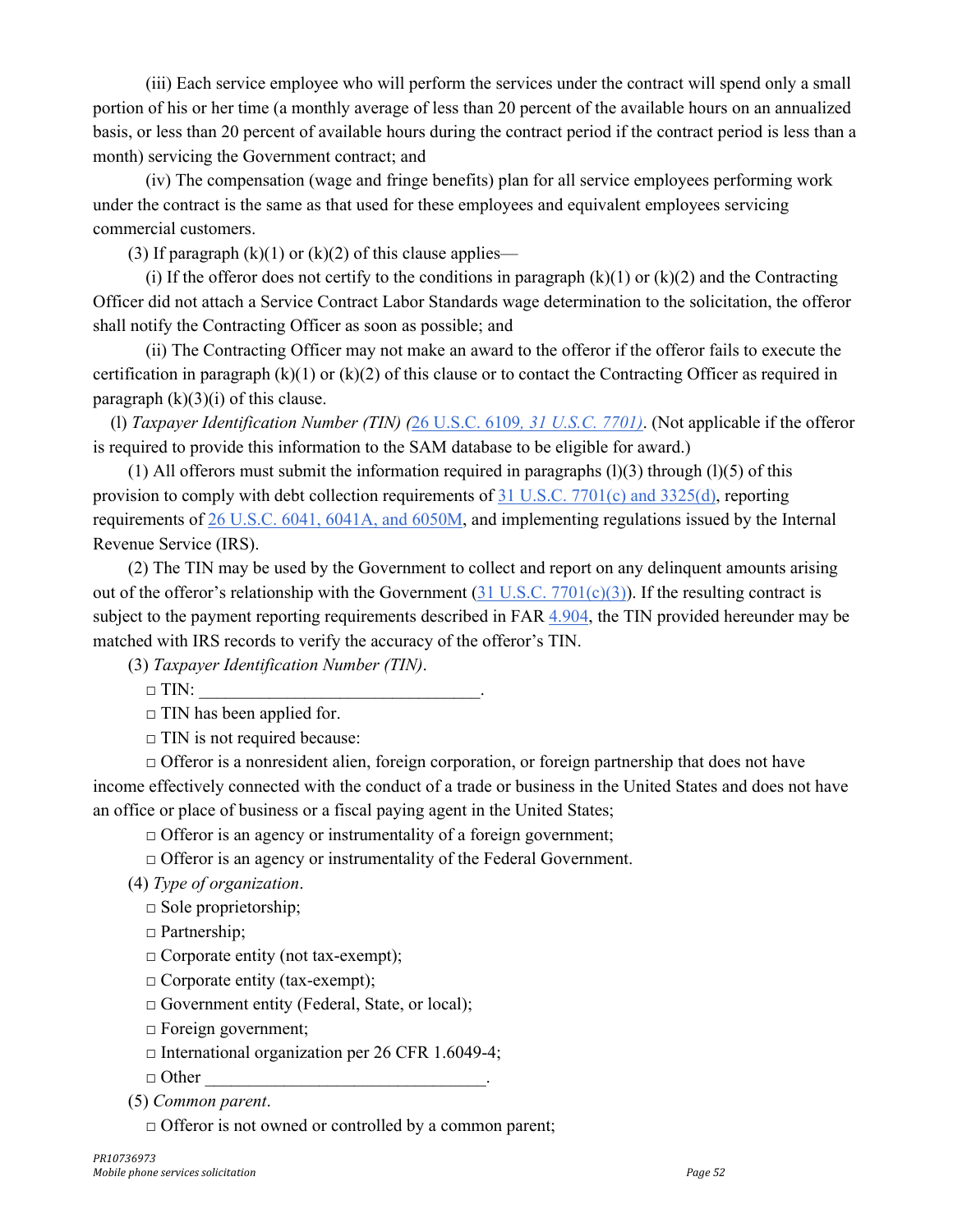□ Name and TIN of common parent:

Name

 $\textrm{TIN}$ 

(m) *Restricted business operations in Sudan*. By submission of its offer, the offeror certifies that the offeror does not conduct any restricted business operations in Sudan.

(n) Prohibition on Contracting with Inverted Domestic Corporations.

(1) Government agencies are not permitted to use appropriated (or otherwise made available) funds for contracts with either an inverted domestic corporation, or a subsidiary of an inverted domestic corporation, unless the exception at 9.108-2(b) applies or the requirement is waived in accordance with the procedures at 9.108-4.

(2) *Representation*. The Offeror represents that—

(i) It  $\Box$  is,  $\Box$  is not an inverted domestic corporation; and

(ii) It  $\Box$  is,  $\Box$  is not a subsidiary of an inverted domestic corporation.

(o) Prohibition on contracting with entities engaging in certain activities or transactions relating to Iran.

(1) The offeror shall e-mail questions concerning sensitive technology to the Department of State at CISADA106@state.gov.

(2) *Representation and Certifications*. Unless a waiver is granted or an exception applies as provided in paragraph (o)(3) of this provision, by submission of its offer, the offeror—

(i) Represents, to the best of its knowledge and belief, that the offeror does not export any sensitive technology to the government of Iran or any entities or individuals owned or controlled by, or acting on behalf or at the direction of, the government of Iran;

(ii) Certifies that the offeror, or any person owned or controlled by the offeror, does not engage in any activities for which sanctions may be imposed under section 5 of the Iran Sanctions Act; and

(iii) Certifies that the offeror, and any person owned or controlled by the offeror, does not knowingly engage in any transaction that exceeds \$3,500 with Iran's Revolutionary Guard Corps or any of its officials, agents, or affiliates, the property and interests in property of which are blocked pursuant to the International Emergency Economic Powers Act (50 U.S.C. 1701 et seq.) (see OFAC's Specially Designated Nationals and Blocked Persons List at https://www.treasury.gov/resource-center/sanctions/SDN-List/Pages/default.aspx).

(3) The representation and certification requirements of paragraph (o)(2) of this provision do not apply if—

(i) This solicitation includes a trade agreements certification (*e.g.*, 52.212-3(g) or a comparable agency provision); and

(ii) The offeror has certified that all the offered products to be supplied are designated country end products.

(p) Ownership or Control of Offeror. (Applies in all solicitations when there is a requirement to be registered in SAM or a requirement to have a unique entity identifier in the solicitation.

(1) The Offeror represents that it  $\Box$  has or  $\Box$  does not have an immediate owner. If the Offeror has more than one immediate owner (such as a joint venture), then the Offeror shall respond to paragraph (2) and if applicable, paragraph (3) of this provision for each participant in the joint venture.

(2) If the Offeror indicates "has" in paragraph  $(p)(1)$  of this provision, enter the following information:

Immediate owner CAGE code:

Immediate owner legal name:

(Do not use a "doing business as" name)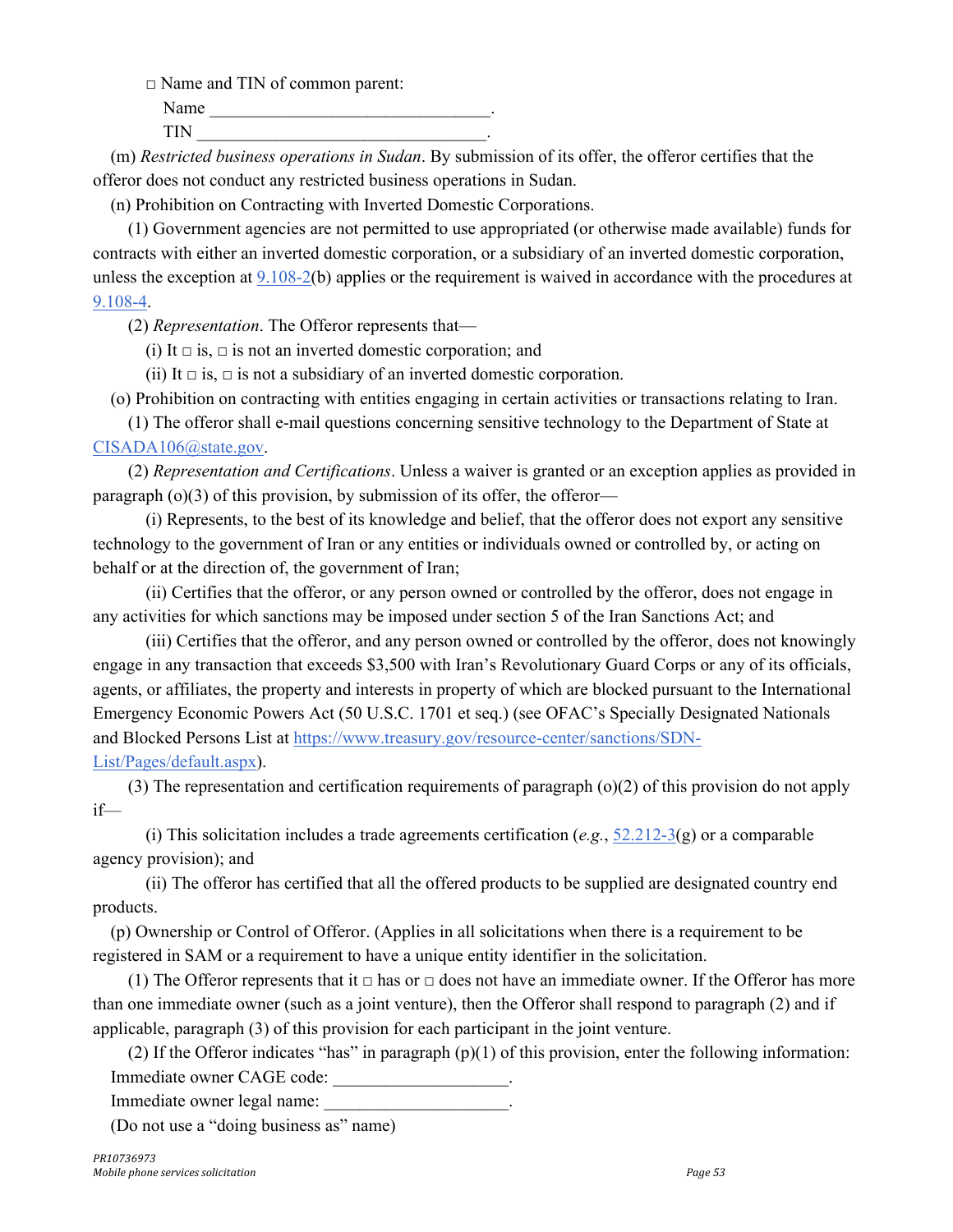Is the immediate owner owned or controlled by another entity:  $\Box$  Yes or  $\Box$  No.

(3) If the Offeror indicates "yes" in paragraph (p)(2) of this provision, indicating that the immediate owner is owned or controlled by another entity, then enter the following information:

Highest-level owner CAGE code:

Highest-level owner legal name:

(Do not use a "doing business as" name)

(q) *Representation by Corporations Regarding Delinquent Tax Liability or a Felony Conviction under any Federal Law*.

(1) As required by sections 744 and 745 of Division E of the Consolidated and Further Continuing Appropriations Act, 2015 (Pub. L. 113-235), and similar provisions, if contained in subsequent appropriations acts, The Government will not enter into a contract with any corporation that—

(i) Has any unpaid Federal tax liability that has been assessed, for which all judicial and administrative remedies have been exhausted or have lapsed, and that is not being paid in a timely manner pursuant to an agreement with the authority responsible for collecting the tax liability, where the awarding agency is aware of the unpaid tax liability, unless an agency has considered suspension or debarment of the corporation and made a determination that suspension or debarment is not necessary to protect the interests of the Government; or

(ii) Was convicted of a felony criminal violation under any Federal law within the preceding 24 months, where the awarding agency is aware of the conviction, unless an agency has considered suspension or debarment of the corporation and made a determination that this action is not necessary to protect the interests of the Government.

(2) The Offeror represents that—

(i) It is  $\Box$  is not  $\Box$  a corporation that has any unpaid Federal tax liability that has been assessed, for which all judicial and administrative remedies have been exhausted or have lapsed, and that is not being paid in a timely manner pursuant to an agreement with the authority responsible for collecting the tax liability; and

(ii) It is  $\Box$  is not  $\Box$  a corporation that was convicted of a felony criminal violation under a Federal law within the preceding 24 months.

(r) *Predecessor of Offeror*. (Applies in all solicitations that include the provision at 52.204-16, Commercial and Government Entity Code Reporting.)

(1) The Offeror represents that it  $\Box$  is or  $\Box$  is not a successor to a predecessor that held a Federal contract or grant within the last three years.

(2) If the Offeror has indicated "is" in paragraph  $(r)(1)$  of this provision, enter the following information for all predecessors that held a Federal contract or grant within the last three years (if more than one predecessor, list in reverse chronological order):

Predecessor CAGE code: \_\_\_\_\_\_\_ (or mark "Unknown")

Predecessor legal name:

(Do not use a "doing business as" name)

(s) [Reserved].

(t) *Public Disclosure of Greenhouse Gas Emissions and Reduction Goals*. Applies in all solicitations that require offerors to register in SAM  $(52.212-1(k))$ .

(1) This representation shall be completed if the Offeror received \$7.5 million or more in contract awards in the prior Federal fiscal year. The representation is optional if the Offeror received less than \$7.5 million in Federal contract awards in the prior Federal fiscal year.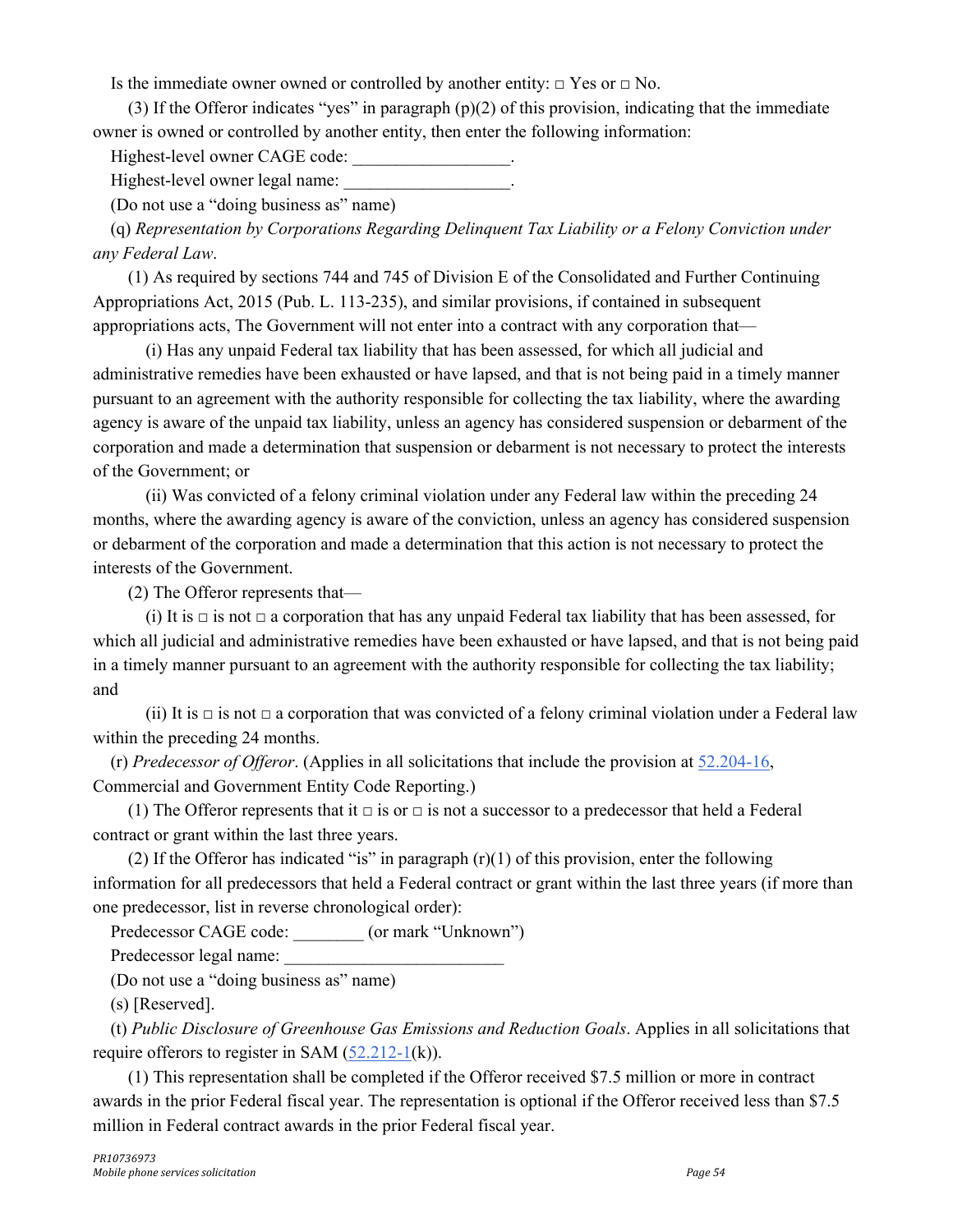### (2) *Representation*. [*Offeror to check applicable block(s) in paragraph (t)(2)(i) and (ii)*].

(i) The Offeror (itself or through its immediate owner or highest-level owner)  $\Box$  does,  $\Box$  does not publicly disclose greenhouse gas emissions, *i.e*., makes available on a publicly accessible website the results of a greenhouse gas inventory, performed in accordance with an accounting standard with publicly available and consistently applied criteria, such as the Greenhouse Gas Protocol Corporate Standard.

(ii) The Offeror (itself or through its immediate owner or highest-level owner)  $\Box$  does,  $\Box$  does not publicly disclose a quantitative greenhouse gas emissions reduction goal, *i.e.*, make available on a publicly accessible website a target to reduce absolute emissions or emissions intensity by a specific quantity or percentage.

(iii) A publicly accessible website includes the Offeror's own website or a recognized, third-party greenhouse gas emissions reporting program.

(3) If the Offeror checked "does" in paragraphs  $(t)(2)(i)$  or  $(t)(2)(ii)$  of this provision, respectively, the Offeror shall provide the publicly accessible website(s) where greenhouse gas emissions and/or reduction goals are reported:\_\_\_\_\_\_\_\_\_\_\_\_\_\_\_\_\_.

(u)(1) In accordance with section 743 of Division E, Title VII, of the Consolidated and Further Continuing Appropriations Act, 2015 (Pub. L. 113-235) and its successor provisions in subsequent appropriations acts (and as extended in continuing resolutions), Government agencies are not permitted to use appropriated (or otherwise made available) funds for contracts with an entity that requires employees or subcontractors of such entity seeking to report waste, fraud, or abuse to sign internal confidentiality agreements or statements prohibiting or otherwise restricting such employees or subcontractors from lawfully reporting such waste, fraud, or abuse to a designated investigative or law enforcement representative of a Federal department or agency authorized to receive such information.

(2) The prohibition in paragraph  $(u)(1)$  of this provision does not contravene requirements applicable to Standard Form 312 (Classified Information Nondisclosure Agreement), Form 4414 (Sensitive Compartmented Information Nondisclosure Agreement), or any other form issued by a Federal department or agency governing the nondisclosure of classified information.

(3) *Representation*. By submission of its offer, the Offeror represents that it will not require its employees or subcontractors to sign or comply with internal confidentiality agreements or statements prohibiting or otherwise restricting such employees or subcontractors from lawfully reporting waste, fraud, or abuse related to the performance of a Government contract to a designated investigative or law enforcement representative of a Federal department or agency authorized to receive such information (*e.g*., agency Office of the Inspector General).

 (v) *Covered Telecommunications Equipment or Services-Representation.* Section 889(a)(1)(A) and section 889 (a)(1)(B) of Public Law 115-232.

 (1) The Offeror shall review the list of excluded parties in the System for Award Management (SAM) (https://www.sam.gov) for entities excluded from receiving federal awards for "covered telecommunications equipment or services".

(2) The Offeror represents that–

 (i) It*□* does, *□* does not provide covered telecommunications equipment or services as a part of its offered products or services to the Government in the performance of any contract, subcontract, or other contractual instrument.